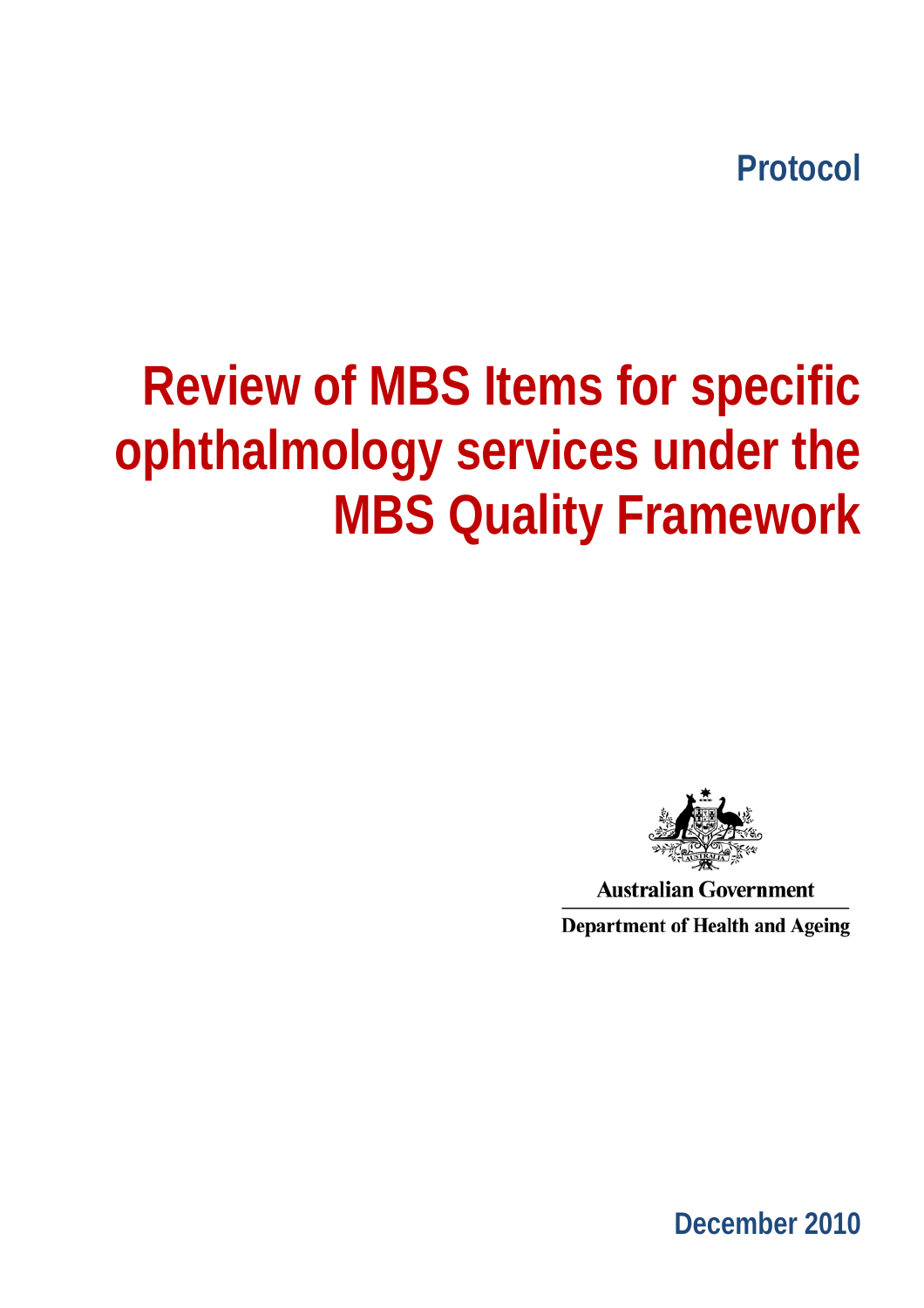**This protocol was commissioned by the Medicare Benefits Division, Department of Health and Ageing, the Australian Government.** 

#### **Researchers:**

| <b>Tracy Merlin</b>     | Manager / Senior Lecturer            |
|-------------------------|--------------------------------------|
| Jacqueline Street       | <b>NHMRC Postdoctoral Researcher</b> |
| <b>Christine Holton</b> | <b>Research Fellow</b>               |
| Vineet Juneja           | <b>Research Officer</b>              |
| David Tamblyn           | <b>Research Officer</b>              |
| <b>Benjamin Ellery</b>  | <b>Research Officer</b>              |
| Sophia Scrimgeour       | <b>Research Assistant</b>            |
| Sophie Hennessy         | <b>Research Assistant</b>            |

**Adelaide Health Technology Assessment Discipline of Public Health School of Population Health and Clinical Practice University of Adelaide** 



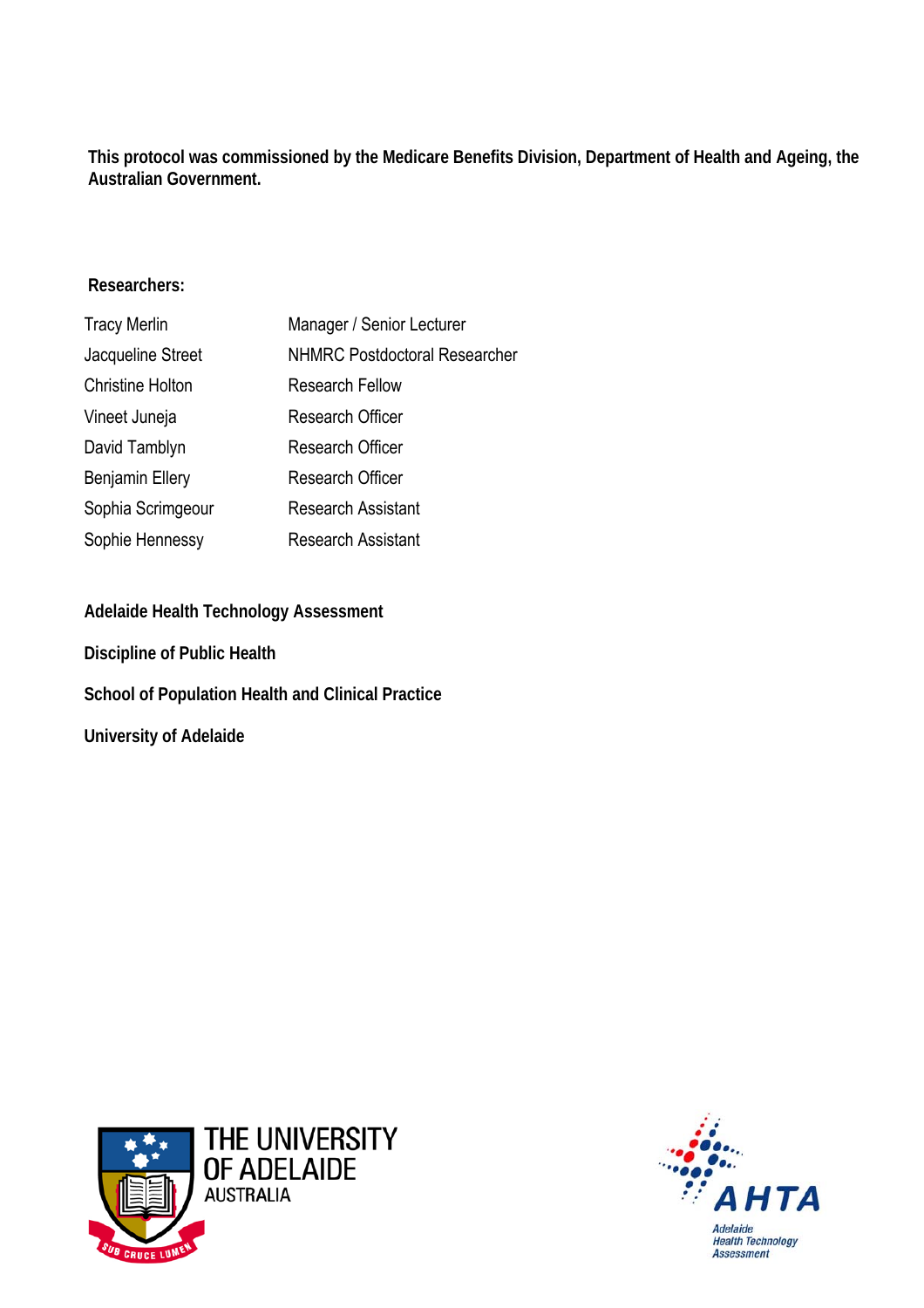# **TABLE OF CONTENTS**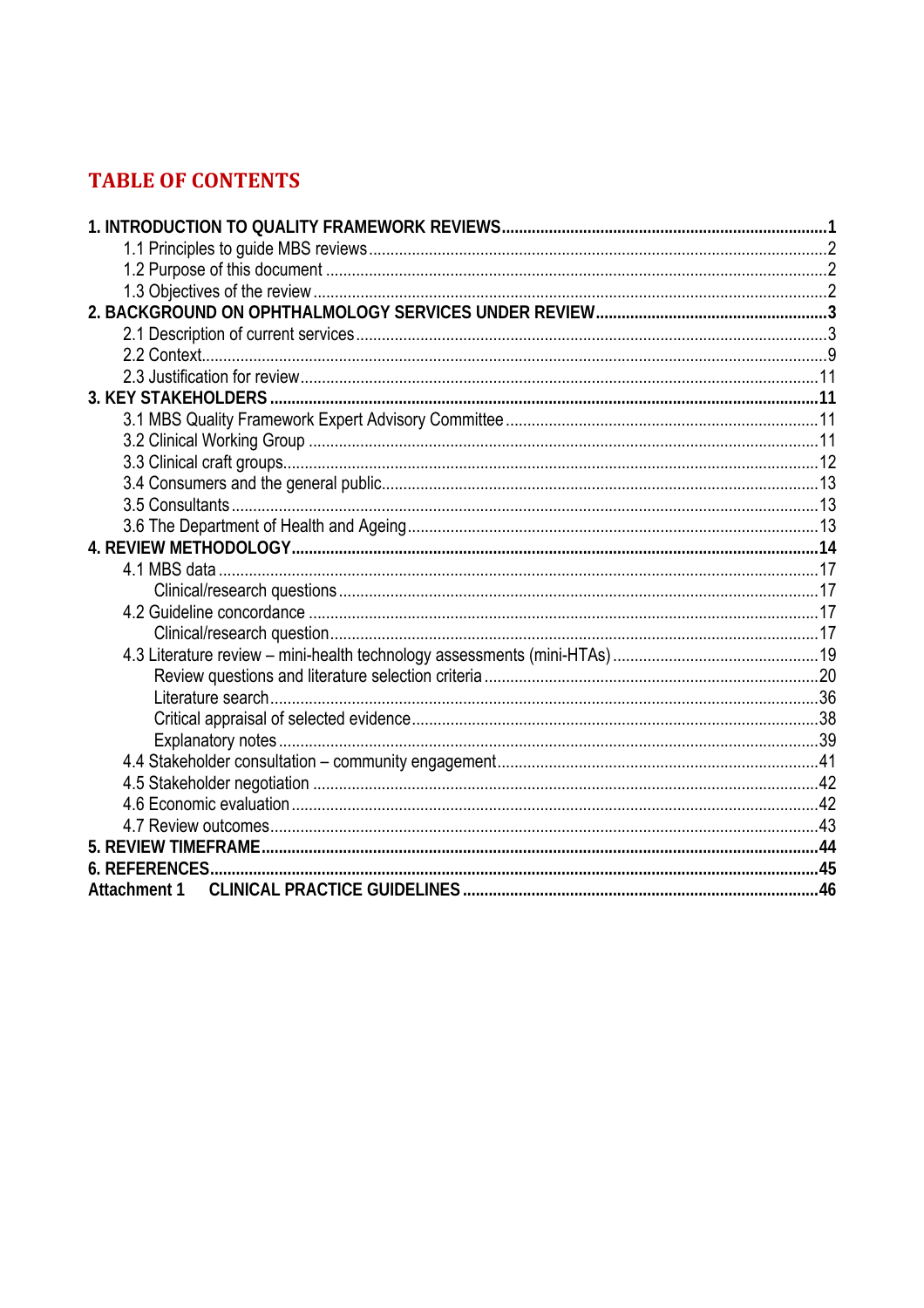# **1. INTRODUCTION TO QUALITY FRAMEWORK REVIEWS**

In the 2009‐10 Budget, the Australian Government agreed to put in place a new evidence‐based framework for managing the Medicare Benefits Schedule into the future through the measure *Medicare Benefits Schedule – A quality framework for reviewing services* (MBS Quality Framework).

A key component of the MBS Quality Framework is implementing a systematic approach to reviewing existing MBS items to ensure they reflect contemporary evidence, offer improved health outcomes for patients and represent value for money. The primary focus of the reviews framework is quality-related issues with the key objective of identifying and evaluating current MBS services that present potential safety and quality issues or the opportunity to encourage more appropriate clinical use.

Adelaide Health Technology Assessment (AHTA), School of Population Health and Clinical Practice, at the University of Adelaide, as part of its contract with the Department of Health and Ageing will undertake a review of the evidence relating to MBS items for specific Ophthalmology Services (see Table 1).

| <b>SERVICE NAME</b>                  | <b>MBS ITEM NOS</b>                              |
|--------------------------------------|--------------------------------------------------|
| Glaucoma                             | 11200, 11203, 42746, 42749, 42752, 42770, 42771  |
| Electroretinography                  | 11204, 11205, 11210, 11211                       |
| Examination of optic fundi           | 11212                                            |
| Retinal photography                  | 11215, 11218                                     |
| Perimetry                            | 11221, 11222, 11224, 11225, 10940, 10941         |
| Orbital echography                   | 11237, 11240, 11241, 11242, 11243                |
|                                      | 42551, 42554, 42557, 42560, 42563, 42566, 42569, |
| Removal of foreign body              | 42644                                            |
| Extirpation of tarsal cyst           | 42575                                            |
| Lacrimal passages                    | 42610, 42611, 42614, 42615                       |
|                                      | 42698, 42701, 42702, 42703, 42704, 42707, 42710, |
| Cataract surgery                     | 42713, 42716                                     |
| Capsulectomy and lensectomy          | 42719, 42722, 42731                              |
| Vitrectomy                           | 42725                                            |
| Cryotherapy of retina                | 42728                                            |
| <b>Retinal services</b>              | 42773, 42776, 42779, 42812, 42818                |
| Eye injection (macular degeneration) | 42740                                            |
| Laser trabeculoplasty                | 42782, 42783                                     |
| Retinal photocoagulation             | 42809                                            |
| Removal of silicone oil              | 42815                                            |
| Surgical assist                      | 51315                                            |

## Table 1 Ophthalmological Services listed on the Medicare Benefits Schedule and under review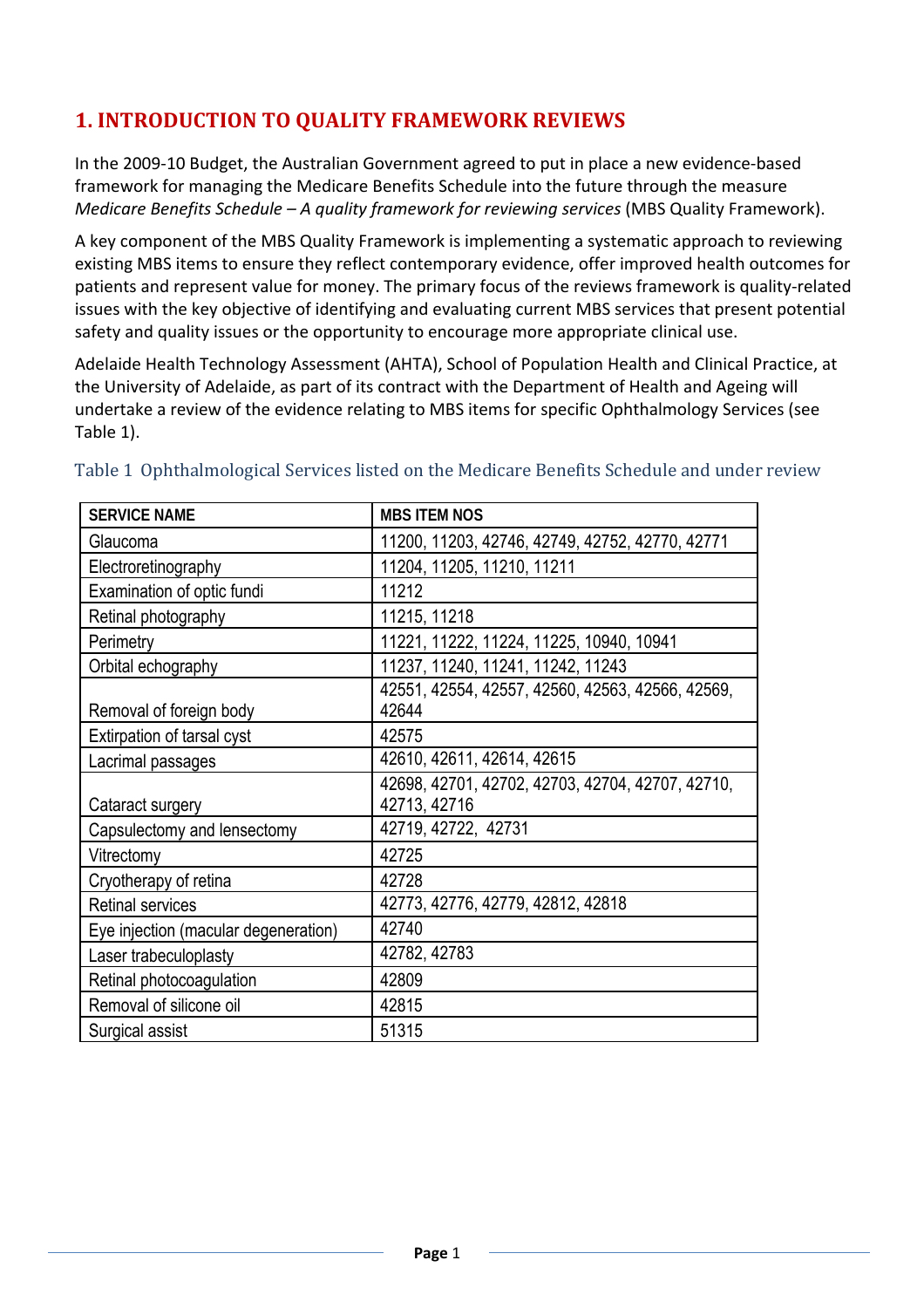# 1.1 Principles to guide MBS reviews

MBS Quality Framework reviews are underpinned by the following key principles:

- reviews have a primary focus on improving health outcomes and the financial sustainability of the MBS, through consideration of areas potentially representing:
	- o patient safety risk;
	- o limited health benefit; and/or
	- o inappropriate use (under or over use).
- reviews are evidence‐based, fit‐for‐purpose and consider all relevant data sources;
- reviews are conducted in consultation with key stakeholders including, but not limited to, the medical profession and consumers;
- review topics are made public, with identified opportunities for public submission and outcomes of reviews published;
- reviews are independent of Government financing decisions and may result in recommendations representing costs or savings to the MBS, as appropriate, based on the evidence;
- secondary investment strategies to facilitate evidence‐based changes in clinical practice are considered; and
- review activity represents efficient use of Government resources.

# 1.2 Purpose of this document

This document is intended to outline the methodology in providing evidence based analysis to support the review of MBS items for specific Ophthalmology Services.

The objectives of the protocol are to:

- define the relevant clinical questions that the review will focus on;
- clarify the role of the identified Ophthalmology Services in current clinical practice;
- clarify the mechanisms for identifying evidence and provide an opportunity for discussion of clinical and methodological issues;
- clarify timelines associated with this project; and
- clarify roles and responsibilities of key stakeholders.

*Once finalised, the protocol should not be altered as it provides the structure for the entire review process.*

# 1.3 Objectives of the review

To provide robust, evidence‐based analysis to inform recommendations aimed at strengthening the evidence-base for specific Medicare-funded ophthalmology items and their use.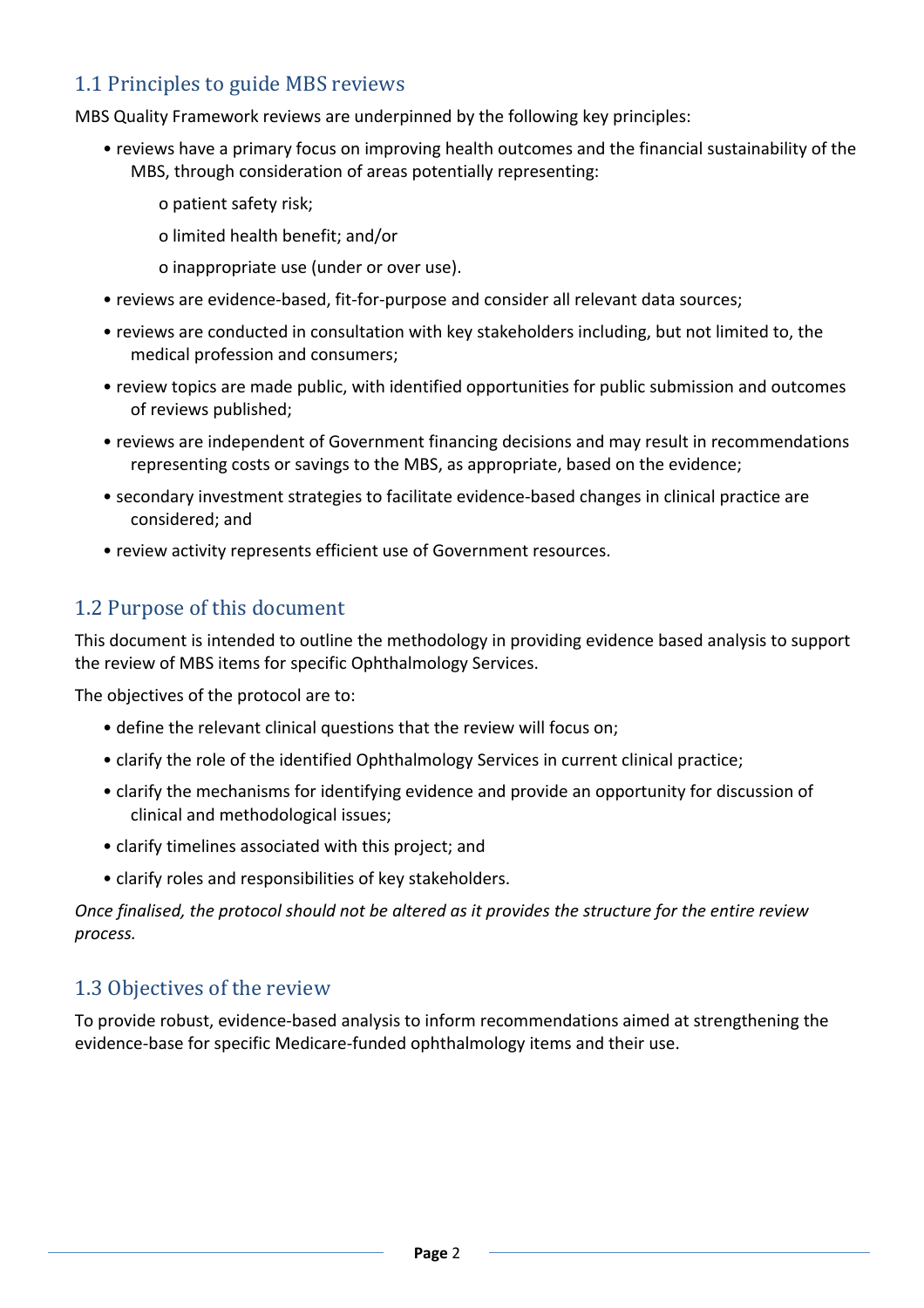# **2. BACKGROUND ON OPHTHALMO LOGY SERVICES UNDER REVIEW**

# 2.1 Description of current services

The MBS services being reviewed are presented in [Table](#page-5-0) 2, along with a description of each service, and the conditions/diseases for which the service is most relevant or commonly used. Initial listing, amendments to listings, setting of use of these services and the health professionals providing these services are given below Table 2.

<span id="page-5-0"></span>

| <b>Conditions/diseases</b> | <b>MBS</b> Item | Item Descriptor for the Service                                                                                 | Type of service |
|----------------------------|-----------------|-----------------------------------------------------------------------------------------------------------------|-----------------|
| relevant to the service    | Number          |                                                                                                                 |                 |
|                            | 11200           | PROVOCATIVE TEST OR TESTS FOR GLAUCOMA,                                                                         |                 |
|                            | 11203           | including water drinking<br>TONOGRAPHY in the investigation or management of                                    | Diagnostic      |
|                            |                 | glaucoma, 1 or both eyes using an electrical tonography                                                         |                 |
|                            |                 | machine producing a directly recorded tracing                                                                   |                 |
|                            | 42746           | GLAUCOMA, filtering operation for                                                                               |                 |
|                            | 42749           | GLAUCOMA, filtering operation for, where previous filtering                                                     |                 |
|                            |                 | operation has been performed                                                                                    |                 |
|                            | 42752           | GLAUCOMA, insertion of Molteno valve for, 1 or more stages                                                      |                 |
|                            | 42770           |                                                                                                                 |                 |
|                            |                 | CYCLODESTRUCTIVE procedures for the treatment of<br>intractable glaucoma, treatment to 1 eye, to a maximum of 2 |                 |
| Glaucoma                   |                 | treatments to that eye in a 2 year period                                                                       |                 |
|                            | 42771           | CYCLODESTRUCTIVE PROCEDURES for the treatment of                                                                |                 |
|                            |                 | intractable glaucoma, treatment to one eye - where it can be                                                    | Therapeutic     |
|                            |                 | demonstrated that a 3rd or subsequent treatment to that eye                                                     |                 |
|                            |                 | (including any treatments to which 42770 applies) is indicated                                                  |                 |
|                            |                 | in a 2 year period (Anaes.)                                                                                     |                 |
|                            | 42782           | LASER TRABECULOPLASTY - each treatment to 1 eye, to a                                                           |                 |
|                            |                 | maximum of 4 treatments to that eye in a 2 year period                                                          |                 |
|                            | 42783           | LASER TRABECULOPLASTY - each treatment to 1 eye -                                                               |                 |
|                            |                 | where it can be demonstrated that a 5th or subsequent                                                           |                 |
|                            |                 | treatment to that eye (including any treatments to which item                                                   |                 |
|                            |                 | 42782 applies) is indicated in a 2 year period                                                                  |                 |
|                            |                 |                                                                                                                 |                 |
|                            | 11204           | ELECTRORETINOGRAPHY of one or both eyes by                                                                      |                 |
|                            |                 | computerised averaging techniques, including 3 or more<br>studies performed according to current professional   |                 |
|                            |                 | guidelines or standards                                                                                         |                 |
|                            | 11205           | ELECTROOCULOGRAPHY of one or both eyes performed                                                                |                 |
|                            |                 | according to current professional guidelines or standards                                                       |                 |
| Various retinal diseases   | 11210           | PATTERN ELECTRORETINOGRAPHY of one or both eyes                                                                 | Diagnostic      |
|                            |                 | by computerised averaging techniques, including 3 or more                                                       |                 |
|                            |                 | studies performed according to current professional                                                             |                 |
|                            |                 | guidelines or standards                                                                                         |                 |
|                            | 11211           | DARK ADAPTOMETRY of one or both eyes with a                                                                     |                 |
|                            |                 | quantitative (log cd/m <sup>2</sup> ) estimation of threshold in log lumens                                     |                 |
|                            |                 | at 45 minutes of dark adaptations                                                                               |                 |
|                            |                 |                                                                                                                 |                 |
| Eye                        | 11212           | OPTIC FUNDI, examination of, following intravenous dye                                                          | Diagnostic      |
| investigations/diseases    |                 | injection                                                                                                       |                 |
|                            | 11215           | RETINAL PHOTOGRAPHY, multiple exposures of 1 eye with                                                           |                 |

#### Table 2 Description of MBS Ophthalmological items under review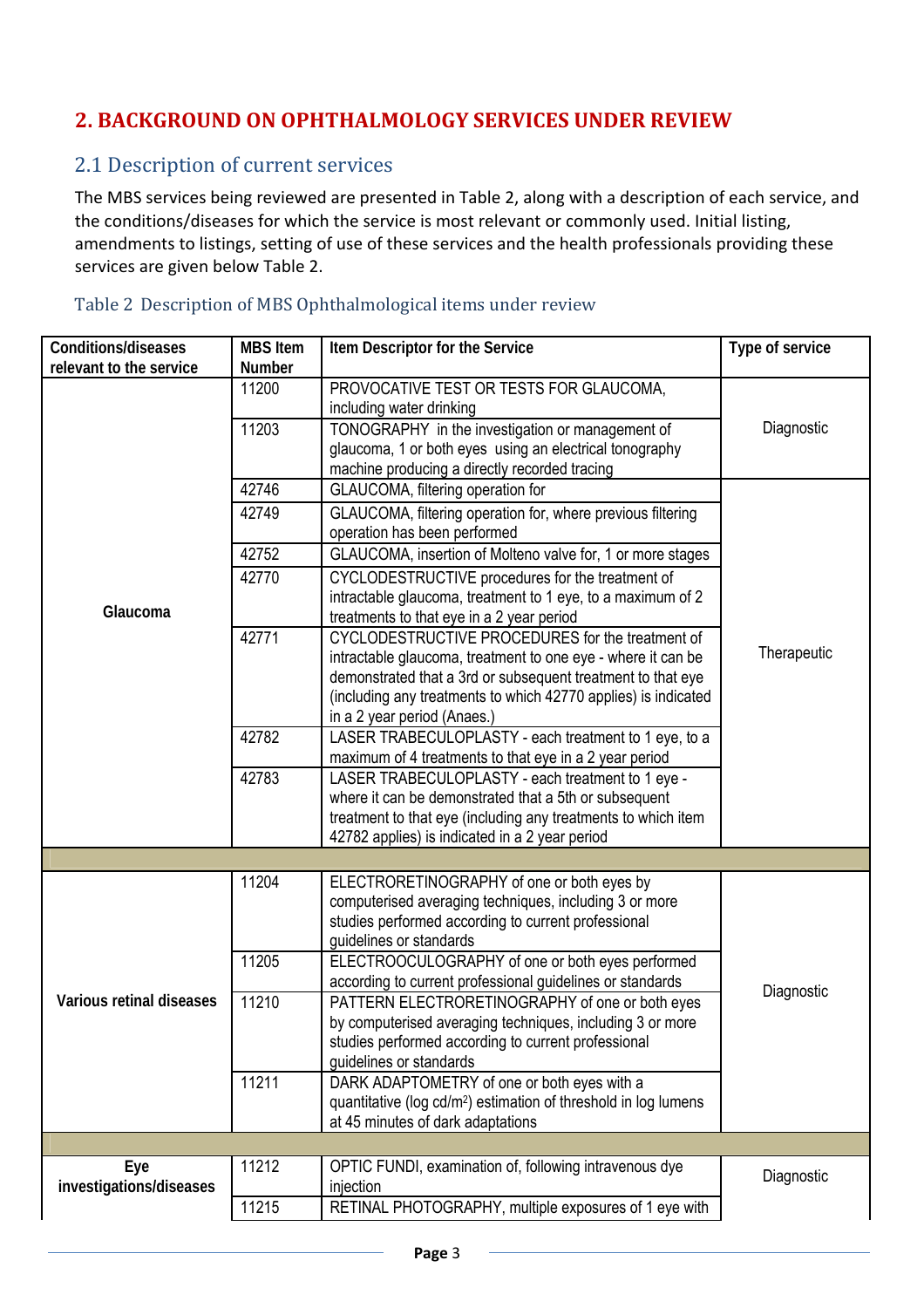| <b>Conditions/diseases</b>                               | <b>MBS Item</b> | Item Descriptor for the Service                                                                                                                                                                                                                                                                                                                                                                                                                                                                                                                                                                                                                                                                                                                                                                                                                                                                                                                                                                                                                           | Type of service |
|----------------------------------------------------------|-----------------|-----------------------------------------------------------------------------------------------------------------------------------------------------------------------------------------------------------------------------------------------------------------------------------------------------------------------------------------------------------------------------------------------------------------------------------------------------------------------------------------------------------------------------------------------------------------------------------------------------------------------------------------------------------------------------------------------------------------------------------------------------------------------------------------------------------------------------------------------------------------------------------------------------------------------------------------------------------------------------------------------------------------------------------------------------------|-----------------|
| relevant to the service                                  | Number          | intravenous dye injection                                                                                                                                                                                                                                                                                                                                                                                                                                                                                                                                                                                                                                                                                                                                                                                                                                                                                                                                                                                                                                 |                 |
|                                                          | 11218           | RETINAL PHOTOGRAPHY, multiple exposures of both eyes                                                                                                                                                                                                                                                                                                                                                                                                                                                                                                                                                                                                                                                                                                                                                                                                                                                                                                                                                                                                      |                 |
|                                                          |                 | with intravenous dye injection                                                                                                                                                                                                                                                                                                                                                                                                                                                                                                                                                                                                                                                                                                                                                                                                                                                                                                                                                                                                                            |                 |
|                                                          |                 |                                                                                                                                                                                                                                                                                                                                                                                                                                                                                                                                                                                                                                                                                                                                                                                                                                                                                                                                                                                                                                                           |                 |
|                                                          | 11221           | FULL QUANTITATIVE COMPUTERISED PERIMETRY -                                                                                                                                                                                                                                                                                                                                                                                                                                                                                                                                                                                                                                                                                                                                                                                                                                                                                                                                                                                                                |                 |
|                                                          |                 | (automated absolute static threshold) not being a service<br>involving multifocal multichannel objective perimetry,<br>performed by or on behalf of a specialist in the practice of his<br>or her specialty, where indicated by the presence of relevant                                                                                                                                                                                                                                                                                                                                                                                                                                                                                                                                                                                                                                                                                                                                                                                                  | Diagnostic      |
|                                                          |                 | ocular disease or suspected pathology of the visual pathways<br>or brain with assessment and report, bilateral - to a maximum<br>of 2 examinations (including examinations to which item<br>11224 applies) in any 12 month period                                                                                                                                                                                                                                                                                                                                                                                                                                                                                                                                                                                                                                                                                                                                                                                                                         |                 |
| Various eye, retinal, optic<br>nerve and brain disorders | 11222           | FULL QUANTITATIVE COMPUTERISED PERIMETRY<br>(automated absolute static threshold) not being a service<br>involving multifocal multichannel objective perimetry,<br>performed by or on behalf of a specialist in the practice of his<br>or her specialty, with assessment and report, bilateral, where<br>it can be demonstrated that a further examination is indicated<br>in the same 12 month period to which Item 11221 applies due<br>to presence of one of the following conditions:-<br>established glaucoma (where surgery may be<br>required within a six month period) where there has<br>been definite progression of damage over a 12<br>month period;<br>established neurological disease which may be<br>progressive and where a visual field is necessary<br>for the management of the patient; or<br>monitoring for ocular disease or disease of the<br>visual pathways which may be caused by systemic<br>drug toxicity, where there may also be other<br>disease such as glaucoma or neurological disease<br>each additional examination | Diagnostic      |
|                                                          | 11224           | FULL QUANTITATIVE COMPUTERISED PERIMETRY -<br>(automated absolute static threshold) not being a service<br>involving multifocal multichannel objective perimetry,<br>performed by or on behalf of a specialist in the practice of his<br>or her specialty, where indicated by the presence of relevant<br>ocular disease or suspected pathology of the visual pathways<br>or brain with assessment and report, unilateral - to a<br>maximum of 2 examinations (including examinations to which<br>item 11221 applies) in any 12 month period                                                                                                                                                                                                                                                                                                                                                                                                                                                                                                              | Diagnostic      |
|                                                          | 11225           | FULL QUANTITATIVE COMPUTERISED PERIMETRY -<br>(automated absolute static threshold) not being a service<br>involving multifocal multichannel objective perimetry,<br>performed by or on behalf of a specialist in the practice of his<br>or her specialty, with assessment and report, unilateral,<br>where it can be demonstrated that a further examination is<br>indicated in the same 12 month period to which item 11224<br>applies due to presence of one of the following conditions:-<br>established glaucoma (where surgery may be<br>required within a 6 month period) where there has<br>been definite progression of damage over a 12<br>month period;<br>established neurological disease which may be<br>progressive and where a visual field is necessary                                                                                                                                                                                                                                                                                  | Diagnostic      |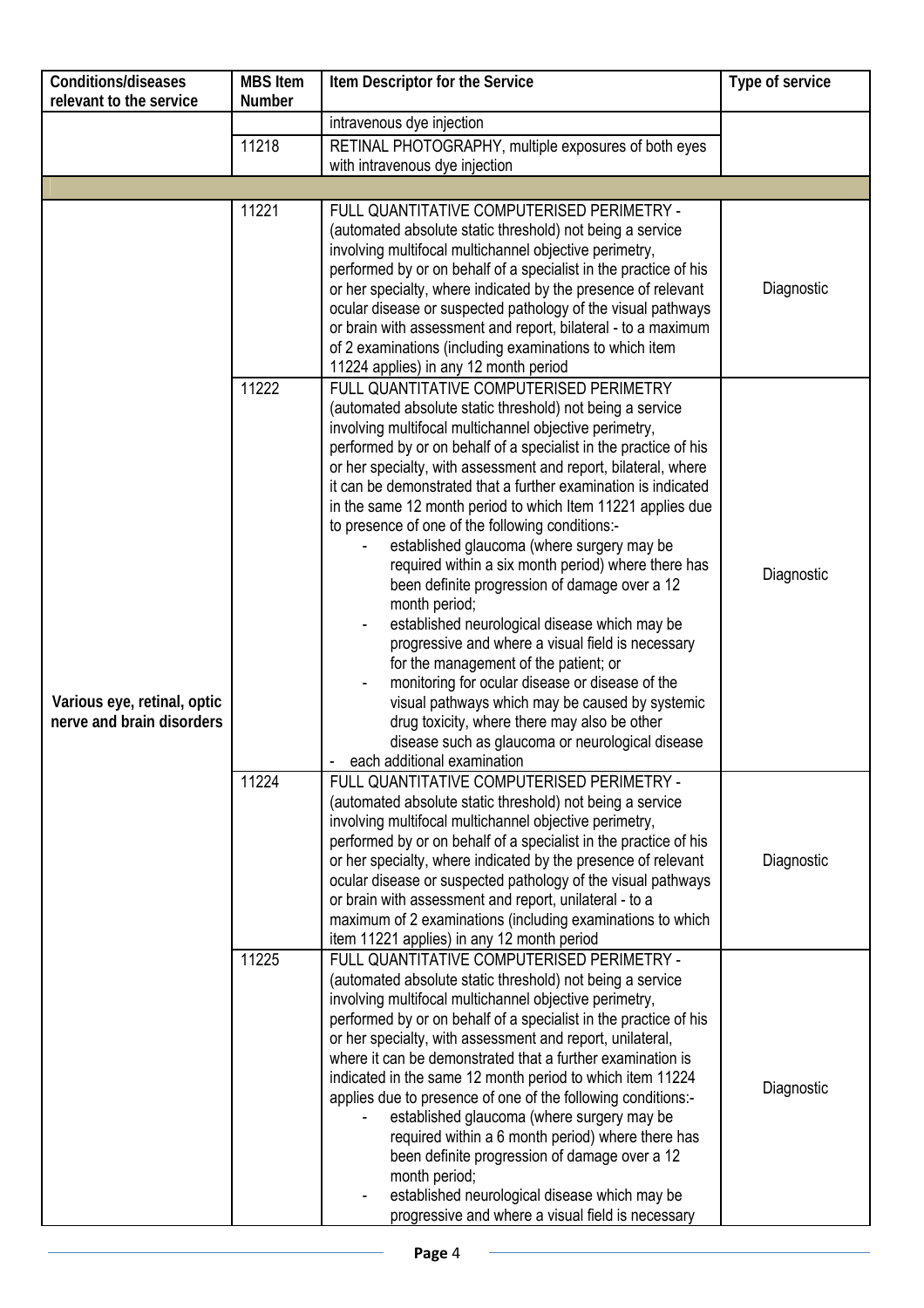| Conditions/diseases<br>relevant to the service                                                   | <b>MBS Item</b><br>Number | Item Descriptor for the Service                                                                                                                                                                                                                                                                                                                                                               | Type of service |
|--------------------------------------------------------------------------------------------------|---------------------------|-----------------------------------------------------------------------------------------------------------------------------------------------------------------------------------------------------------------------------------------------------------------------------------------------------------------------------------------------------------------------------------------------|-----------------|
|                                                                                                  |                           | for the management of the patient; or<br>monitoring for ocular disease or disease of the<br>visual pathways which may be caused by systemic<br>drug toxicity, where there may also be other<br>disease such as glaucoma or neurological disease<br>each additional examination                                                                                                                |                 |
|                                                                                                  |                           |                                                                                                                                                                                                                                                                                                                                                                                               |                 |
|                                                                                                  | 11237                     | OCULAR CONTENTS, simultaneous ultrasonic echography<br>by both unidimensional and bidimensional techniques, for the<br>diagnosis, monitoring or measurement of choroidal and ciliary<br>body melanomas, retinoblastoma or suspicious naevi or<br>simulating lesions, one eye, not being a service associated<br>with a service to which items in Group I1 apply                               |                 |
|                                                                                                  | 11240                     | ORBITAL CONTENTS, unidimensional ultrasonic<br>echography or partial coherence interferometry of, for the<br>measurement of one eye prior to lens surgery on that eye,<br>not being a service associated with a service to which items<br>in Group I1 apply                                                                                                                                   |                 |
| Diagnosis, monitoring or<br>measurement of orbital<br>masses or orbital<br>measurement to inform | 11241                     | ORBITAL CONTENTS, unidimensional ultrasonic<br>echography or partial coherence interferometry of, for<br>bilateral eye measurement prior to lens surgery on both eyes,<br>not being a service associated with a service to which items<br>in Group I1 apply                                                                                                                                   | Diagnostic      |
| lens surgery and cataract<br>surgery                                                             | 11242                     | ORBITAL CONTENTS, unidimensional ultrasonic<br>echography or partial coherence interferometry of, for the<br>measurement of an eye previously measured and on which<br>lens surgery has been performed, and where further lens<br>surgery is contemplated in that eye, not being a service<br>associated with a service to which items in Group I1 apply                                      |                 |
|                                                                                                  | 11243                     | ORBITAL CONTENTS, unidimensional ultrasonic<br>echography or partial coherence interferometry of, for the<br>measurement of a second eye where surgery for the first eye<br>has resulted in more than 1 dioptre of error or where more<br>than 3 years have elapsed since the surgery for the first eye,<br>not being a service associated with a service to which items<br>in Group I1 apply |                 |
|                                                                                                  |                           |                                                                                                                                                                                                                                                                                                                                                                                               |                 |
|                                                                                                  | 42551                     | EYEBALL, PERFORATING WOUND OF, not involving<br>intraocular structures repair involving suture of cornea or<br>sclera, or both, not being a service to which item 42632<br>applies                                                                                                                                                                                                            |                 |
|                                                                                                  | 42554                     | EYEBALL, PERFORATING WOUND OF, with incarceration<br>or prolapse of uveal tissue repair                                                                                                                                                                                                                                                                                                       |                 |
|                                                                                                  | 42557                     | EYEBALL, PERFORATING WOUND OF, with incarceration<br>of lens or vitreous repair                                                                                                                                                                                                                                                                                                               |                 |
| Eye trauma                                                                                       | 42560                     | INTRAOCULAR FOREIGN BODY, magnetic removal from<br>anterior segment                                                                                                                                                                                                                                                                                                                           | Therapeutic     |
|                                                                                                  | 42563                     | INTRAOCULAR FOREIGN BODY, nonmagnetic removal<br>from anterior segment                                                                                                                                                                                                                                                                                                                        |                 |
|                                                                                                  | 42566                     | INTRAOCULAR FOREIGN BODY, magnetic removal from<br>posterior segment                                                                                                                                                                                                                                                                                                                          |                 |
|                                                                                                  | 42569                     | INTRAOCULAR FOREIGN BODY, nonmagnetic removal<br>from posterior segment                                                                                                                                                                                                                                                                                                                       |                 |
|                                                                                                  | 42644                     | CORNEA OR SCLERA, removal of imbedded foreign body<br>from                                                                                                                                                                                                                                                                                                                                    |                 |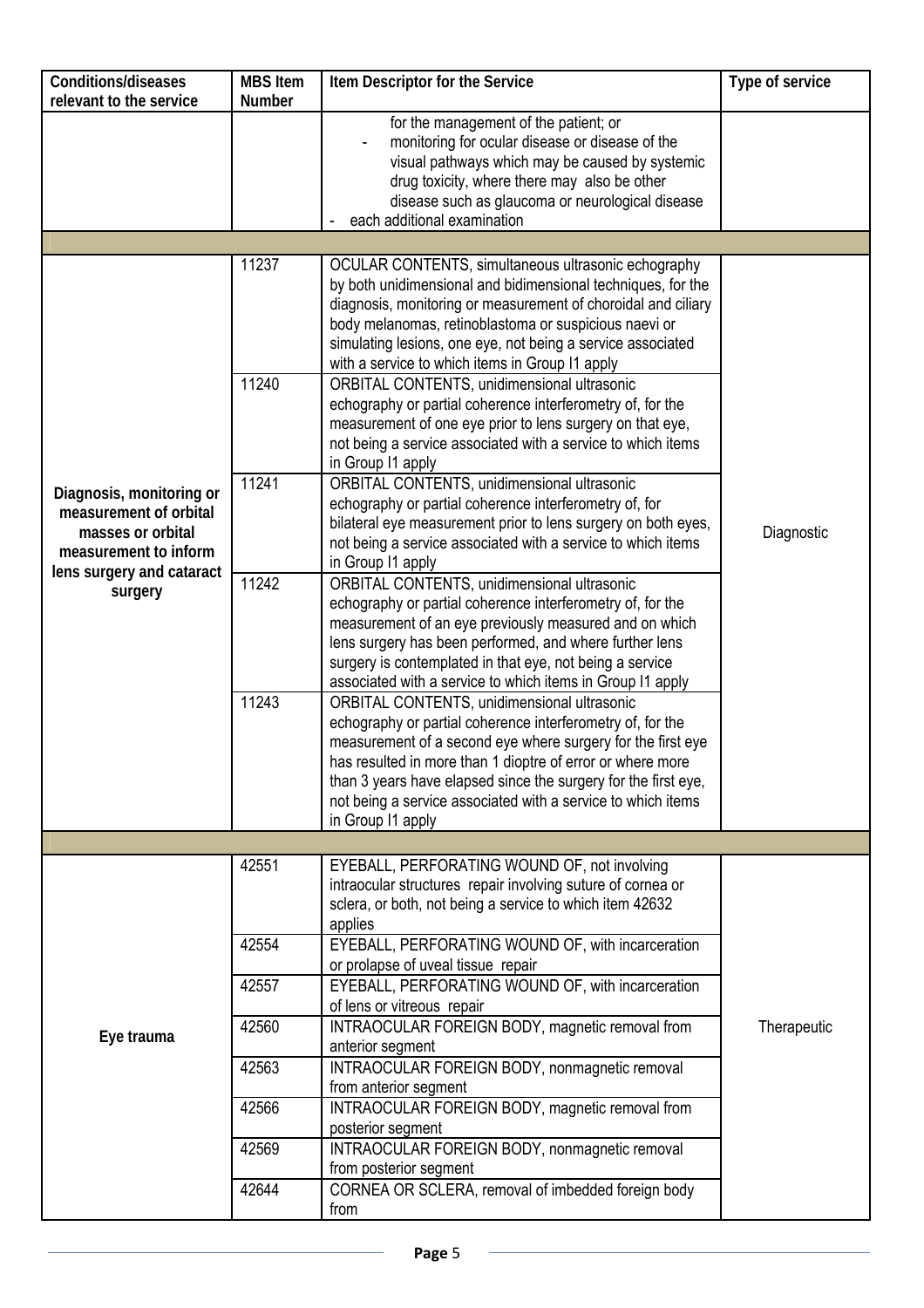| <b>Conditions/diseases</b><br>relevant to the service | <b>MBS Item</b><br><b>Number</b> | Item Descriptor for the Service                                                                                            | Type of service |
|-------------------------------------------------------|----------------------------------|----------------------------------------------------------------------------------------------------------------------------|-----------------|
|                                                       |                                  |                                                                                                                            |                 |
| Tarsal cysts/ chalazia                                | 42575                            | TARSAL CYST, extirpation of                                                                                                | Therapeutic     |
|                                                       |                                  |                                                                                                                            |                 |
|                                                       | 42610                            | NASOLACRIMAL TUBE (unilateral), removal or replacement                                                                     |                 |
|                                                       |                                  | of, or LACRIMAL PASSAGES, probing for obstruction,                                                                         |                 |
|                                                       |                                  | unilateral, with or without lavage - under general anaesthesia                                                             |                 |
|                                                       | 42611                            | NASOLACRIMAL TUBE (bilateral), removal or replacement                                                                      |                 |
|                                                       |                                  | of, or LACRIMAL PASSAGES, probing for obstruction,                                                                         |                 |
|                                                       |                                  | bilateral, with or without lavage - under general anaesthesia                                                              |                 |
| Epiphora /                                            | 42614                            | NASOLACRIMAL TUBE (unilateral), removal or replacement                                                                     |                 |
| dacryocystocele (Timo                                 |                                  | of, or LACRIMAL PASSAGES, probing to establish patency                                                                     | Therapeutic     |
| cyst)                                                 |                                  | of the lacrimal passage and/or site of obstruction, unilateral,<br>including lavage, not being a service associated with a |                 |
|                                                       |                                  | service to which item 42610 applies (excluding aftercare)                                                                  |                 |
|                                                       | 42615                            | NASOLACRIMAL TUBE (bilateral), removal or replacement                                                                      |                 |
|                                                       |                                  | of, or LACRIMAL PASSAGES, probing to establish patency                                                                     |                 |
|                                                       |                                  | of the lacrimal passage and/or site of obstruction, bilateral,                                                             |                 |
|                                                       |                                  | including lavage, not being a service associated with a                                                                    |                 |
|                                                       |                                  | service to which item 42611 applies (excluding aftercare)                                                                  |                 |
|                                                       |                                  |                                                                                                                            |                 |
|                                                       | 42698                            | LENS EXTRACTION, excluding surgery performed for the<br>correction of refractive error except for anisometropia greater    |                 |
|                                                       |                                  | than 3 dioptres following the removal of cataract in the first                                                             |                 |
|                                                       |                                  | eye                                                                                                                        |                 |
|                                                       | 42701                            | ARTIFICIAL LENS, insertion of, excluding surgery performed                                                                 |                 |
|                                                       |                                  | for the correction of refractive error except for anisometropia                                                            |                 |
|                                                       |                                  | greater than 3 dioptres following the removal of cataract in                                                               |                 |
|                                                       | 42702                            | the first eye<br>LENS EXTRACTION AND INSERTION OF ARTIFICIAL                                                               |                 |
|                                                       |                                  | LENS, excluding surgery performed for the correction of                                                                    |                 |
|                                                       |                                  | refractive error except for anisometropia greater than 3                                                                   |                 |
|                                                       |                                  | dioptres following the removal of cataract in the first eye                                                                |                 |
|                                                       | 42703                            | ARTIFICIAL LENS, insertion of, into the posterior chamber                                                                  |                 |
|                                                       |                                  | and suture to the iris and sclera                                                                                          |                 |
| Cataract                                              | 42704                            | ARTIFICIAL LENS, REMOVAL or REPOSITIONING of by                                                                            | Therapeutic     |
|                                                       |                                  | open operation, not being a service associated with a service<br>to which item 42701 applies                               |                 |
|                                                       | 42707                            | ARTIFICIAL LENS, REMOVAL of and REPLACEMENT with                                                                           |                 |
|                                                       |                                  | a different lens, excluding surgery performed for the                                                                      |                 |
|                                                       |                                  | correction of refractive error except for anisometropia greater                                                            |                 |
|                                                       |                                  | than 3 dioptres following the removal of cataract in the first                                                             |                 |
|                                                       |                                  | eye                                                                                                                        |                 |
|                                                       | 42710                            | ARTIFICIAL LENS, removal of, and replacement with a lens<br>inserted into the posterior chamber and sutured to the iris or |                 |
|                                                       |                                  | sclera                                                                                                                     |                 |
|                                                       | 42713                            | INTRAOCULAR LENSES, repositioning of, by the use of a                                                                      |                 |
|                                                       |                                  | McCannell suture or similar                                                                                                |                 |
|                                                       | 42716                            | CATARACT, JUVENILE, removal of, including subsequent                                                                       |                 |
|                                                       |                                  | needlings                                                                                                                  |                 |
|                                                       |                                  |                                                                                                                            |                 |
|                                                       | 42719                            | CAPSULECTOMY OR REMOVAL OF VITREOUS, or both,                                                                              |                 |
| Removal of vitreous ±                                 |                                  | via the anterior chamber by any method, not being a service                                                                | Therapeutic     |
| lens                                                  |                                  | associated with a service to which item 42698, 42702 or                                                                    |                 |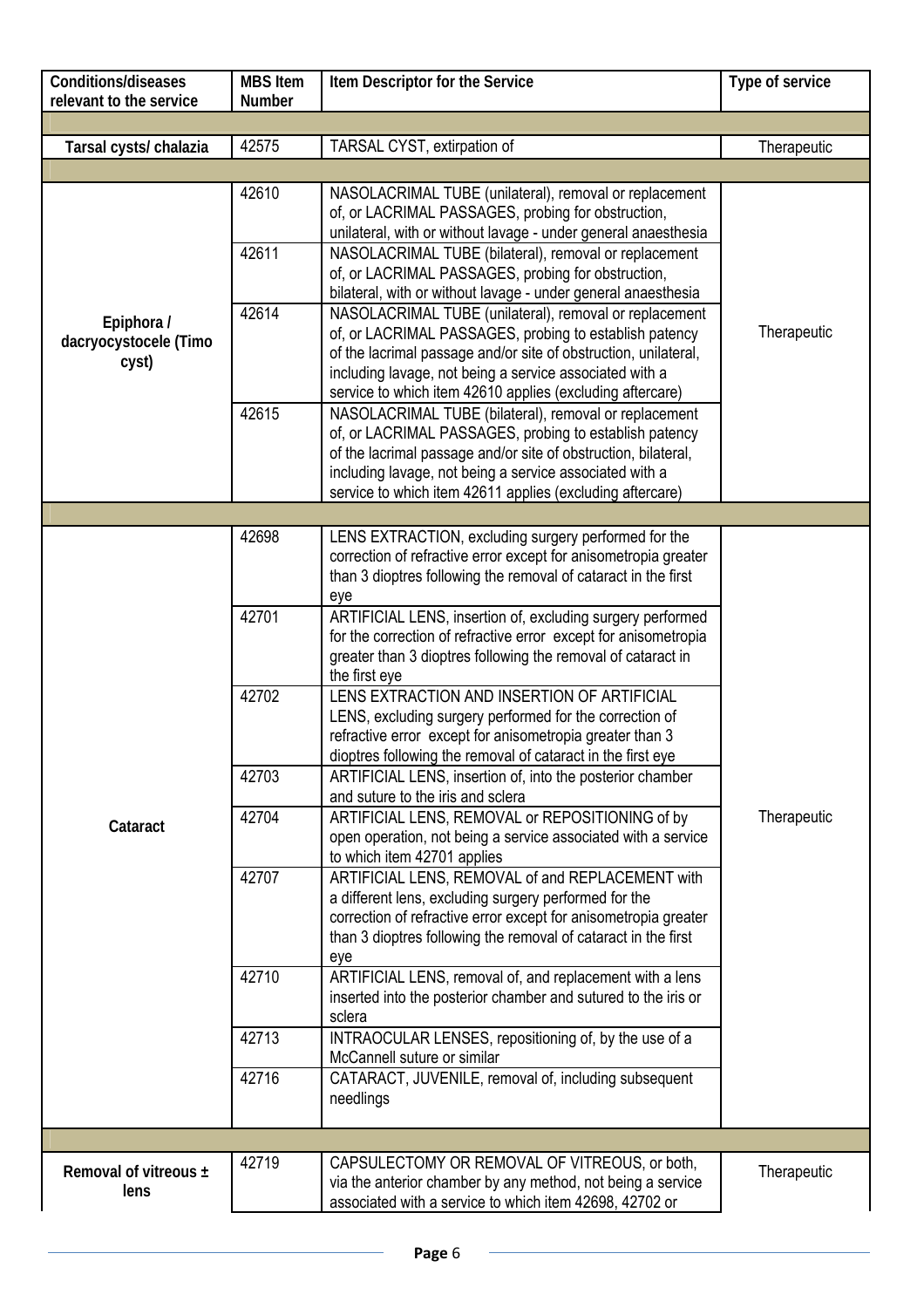| Conditions/diseases                                                                                                                                                                                                     | <b>MBS Item</b> | Item Descriptor for the Service                                                                                                                                                                                                                                                                                                                  | Type of service               |
|-------------------------------------------------------------------------------------------------------------------------------------------------------------------------------------------------------------------------|-----------------|--------------------------------------------------------------------------------------------------------------------------------------------------------------------------------------------------------------------------------------------------------------------------------------------------------------------------------------------------|-------------------------------|
| relevant to the service                                                                                                                                                                                                 | <b>Number</b>   |                                                                                                                                                                                                                                                                                                                                                  |                               |
|                                                                                                                                                                                                                         | 42722           | 42716 applies<br>CAPSULECTOMY by posterior chamber sclerotomy OR<br>REMOVAL OF VITREOUS or VITREOUS BANDS, or both,<br>from the anterior chamber by posterior chamber sclerotomy,<br>by cutting and suction and infusion, not being a service<br>associated with a service to which item 42698, 42702 or<br>42716 applies - 1 or both procedures |                               |
|                                                                                                                                                                                                                         | 42731           | CAPSULECTOMY or LENSECTOMY, or both, by posterior<br>chamber sclerotomy in conjunction with the removal of<br>vitreous or division of vitreous bands or removal of preretinal<br>membrane from the posterior chamber by cutting and suction<br>and infusion, not being a service associated with any other<br>intraocular operation              |                               |
|                                                                                                                                                                                                                         |                 |                                                                                                                                                                                                                                                                                                                                                  |                               |
| Retinal detachment,<br>macular pucker, diabetic<br>retinopathy, macular<br>holes, vitreous<br>haemorrhage or opacity                                                                                                    | 42725           | VITRECTOMY by posterior chamber sclerotomy including<br>the removal of vitreous, division of bands or removal of<br>preretinal membranes where performed, by cutting and<br>suction and infusion                                                                                                                                                 | Therapeutic                   |
|                                                                                                                                                                                                                         |                 |                                                                                                                                                                                                                                                                                                                                                  |                               |
|                                                                                                                                                                                                                         | 42728           | CRYOTHERAPY OF RETINA or other intraocular structures<br>with an internal probe, being a service associated with a<br>service to which item 42725 applies                                                                                                                                                                                        |                               |
| Eye disease                                                                                                                                                                                                             | 42818           | RETINA, CRYOTHERAPY TO, as an independent<br>procedure, with external probe                                                                                                                                                                                                                                                                      | Therapeutic                   |
|                                                                                                                                                                                                                         | 42809           | RETINA, photocoagulation of, not being a service associated<br>with photodynamic therapy with verteporfin                                                                                                                                                                                                                                        |                               |
|                                                                                                                                                                                                                         |                 |                                                                                                                                                                                                                                                                                                                                                  |                               |
|                                                                                                                                                                                                                         | 42773           | DETACHED RETINA, diathermy or cryotherapy for, not being<br>a service associated with a service to which item 42776<br>applies                                                                                                                                                                                                                   |                               |
| Retinal detachment                                                                                                                                                                                                      | 42776           | DETACHED RETINA, buckling or resection operation for                                                                                                                                                                                                                                                                                             | Therapeutic                   |
|                                                                                                                                                                                                                         | 42779           | DETACHED RETINA, revision operation for                                                                                                                                                                                                                                                                                                          |                               |
|                                                                                                                                                                                                                         | 42812           | DETACHED RETINA, removal of encircling silicone band<br>from                                                                                                                                                                                                                                                                                     |                               |
|                                                                                                                                                                                                                         |                 |                                                                                                                                                                                                                                                                                                                                                  |                               |
| <b>Retinal and subretinal</b><br>vascular conditions <sup>a</sup> ,<br>bacterial, fungal and viral<br>infections, intraocular<br>lymphoma, proliferative<br>vitreoretinopathy<br>prophylaxis, submacular<br>haemorrhage | 42740           | PARACENTESIS OF ANTERIOR OR POSTERIOR<br>SEGMENT (including the vitreous) OR BOTH, for the<br>injection of therapeutic substances, or the removal of<br>aqueous or vitreous for diagnostic purposes, 1 or more of                                                                                                                                | Diagnostic and<br>Therapeutic |
|                                                                                                                                                                                                                         |                 |                                                                                                                                                                                                                                                                                                                                                  |                               |
| Complex retinal<br>detachments                                                                                                                                                                                          | 42815           | POSTERIOR CHAMBER, removal of silicone oil from                                                                                                                                                                                                                                                                                                  | Therapeutic                   |
|                                                                                                                                                                                                                         |                 |                                                                                                                                                                                                                                                                                                                                                  |                               |
| Cataract                                                                                                                                                                                                                | 51315           | Assistance at cataract and intraocular lens surgery covered<br>by item 42698,42701, 42702, 42704 or 42707, when<br>performed in association with services covered by item 42551                                                                                                                                                                  | Therapeutic                   |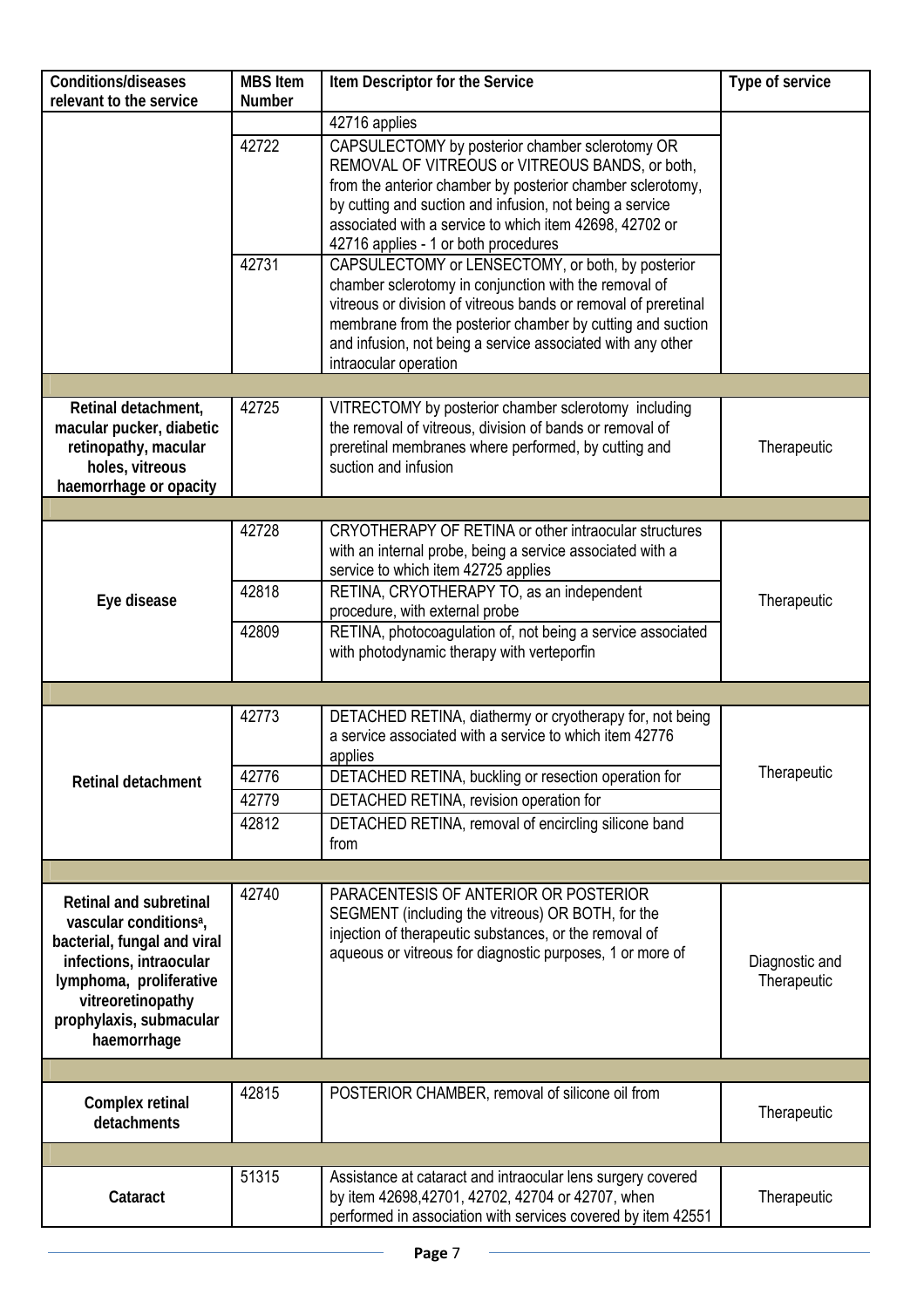| Conditions/diseases<br>relevant to the service | Item Descriptor for the Service<br><b>MBS Item</b><br>Number |                                                                | Type of service |
|------------------------------------------------|--------------------------------------------------------------|----------------------------------------------------------------|-----------------|
|                                                |                                                              | to 42569, 42653, 42656, 42746, 42749, 42752, 42776 or<br>42779 |                 |

a eg choroidal neovascularisation, age-related macular degeneration, diabetic macular oedema, diabetic retinopathy, retinal vein occlusion, and neovascular glaucoma.

The MBS funded services listed above are primarily performed in the hospital setting (both day surgery and inpatient), and/or in the rooms of the consultant.

For all of the services being investigated, the consultant or health professional performing the service is an ophthalmologist (specialist) only. MBS items for optometry are in a different section of the MBS -Category 1, Professional Attendances, Group A10, Optometric services (item numbers 10900 – 10943). With respect to the Assistance item (51315), the relevant medical practitioner is a Surgical Assistant.

The MBS provides information on the year of introduction of each these ophthalmological items, and the year in which the current description was formulated. Of the 61 items being analysed,

- 29 commenced in 1991 and have not been amended relating primarily to glaucoma, examination of optic fundi, retinal photography, removal of foreign body, extirpation of tarsal cyst, cataract surgery, cryotherapy of retina, retinal services, laser trabeculoplasty and removal of silicone oil;
- 12 items commenced in 1991 and have since been amended 1 glaucoma item in 1996, 2 perimetry items in 2003, 1 lacrimal passages item in 1998 and 1 in 2001 , 2 cataract surgery items in 2001 and 1 in 2005, 1 (the sole) retinal photocoagulation item in 2002, 1 pars plana vitrectomy item and 3 capsulectomy and lensectomy items in 2005;
- 2 commenced in 1994 and have since been amended 1 lacrimal passages item in 1998 and 1 in 2001;
- 2 commenced in 1996 1 cataract surgery item which was amended in 2001 and another 1 which has not been amended;
- 4 commenced in 1997 2 of these have not been amended (1 relating to laser trabeculoplasty, and 1 for surgical assist with cataracts); 2 perimetry items were amended in 2003;
- 1 commenced in 1999 and has since been amended 1 orbital echography item in 2004.
- 5 commenced in 2001 and have not been amended one relating to glaucoma, and the other 4 to electroretinography;
- 3 commenced in 2001 and have since been amended 3 orbital echography items in 2004; and
- 1 item commenced in 2003 and has not been amended relating to orbital echography.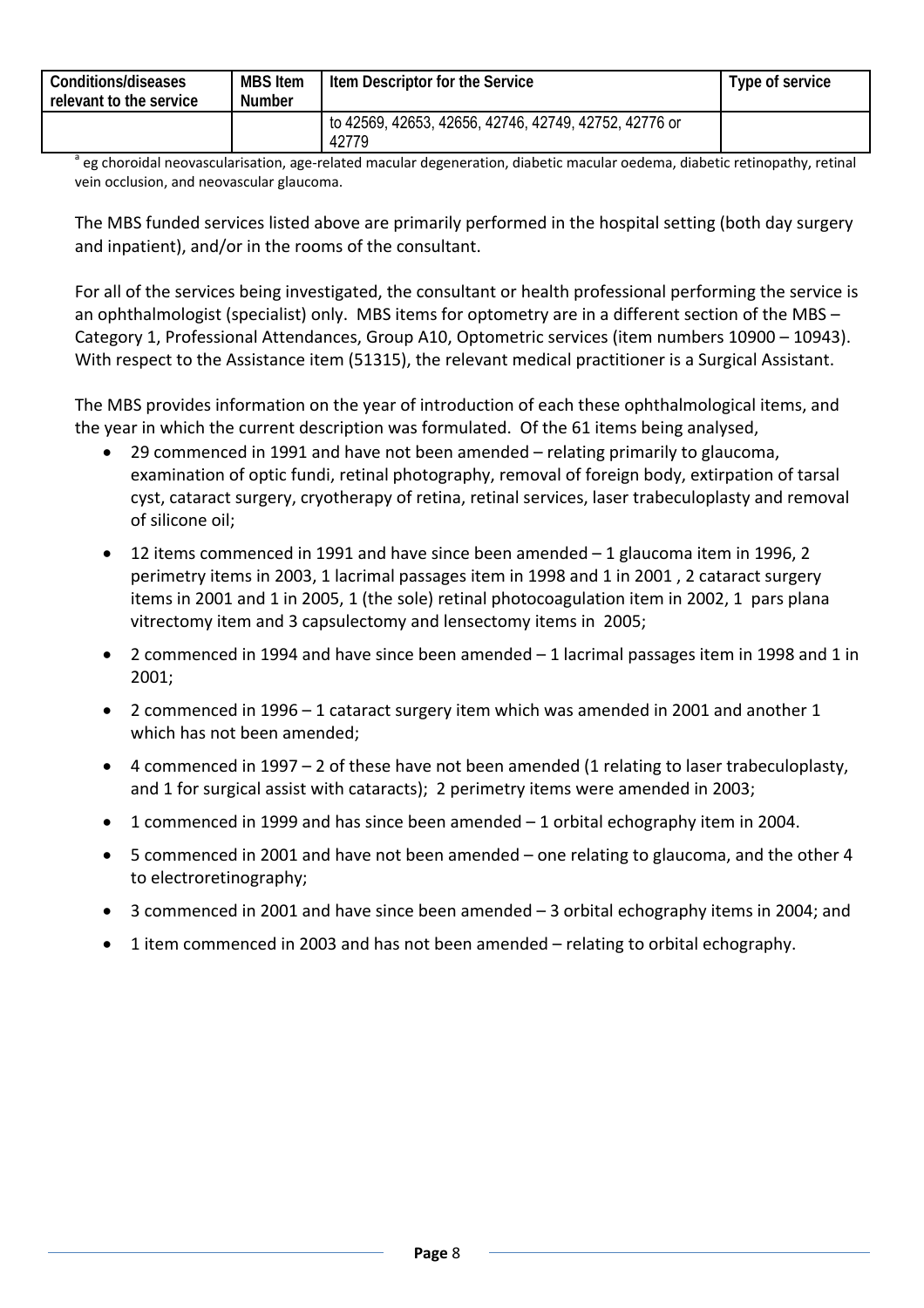# <span id="page-11-0"></span>2.2 Context

## **Incidence and prevalence of diseases relevant to the services under review**

Following the 2007‐08 National Health Survey conducted by the Australian Bureau of Statistics, it was determined that 52% of the Australian population reported eyesight problems as a long‐term medical condition. An estimated 9.4% of Australians aged 55 years or older are visually impaired and 1.2% are blind. Approximately 30% of vision impaired Australians are believed to have untreated cataracts, with 27% having presbyopia (Australian Institute of Health and Welfare 2009).

The most prevalent causes of blindness relate to ageing – macular degeneration, cataracts, glaucoma, diabetic retinopathy, uncorrected refractive error, eye trauma and trachoma. Of the 1.2% prevalence of blindness in those aged 55 or older, 50% have age-related macular degeneration as the primary cause, 16% glaucoma and 12% cataracts. Using AIHW data, Access Economics estimated that cataract affected more than 1.8 million Australians in 2009, with a prevalence ranging from 2.3% in those aged 40‐49 years to 76% in those 80+ years. The estimated incidence of overall five-year cataract surgery was 5.7%, ranging from 0.3% in people aged 49‐54 years to 17.4% in those aged 75 years or more (Access Economics September 2009). Cataracts are the primary cause of 40% of cases of visual impairment, with macular degeneration the primary cause in 28% (Australian Institute of Health and Welfare 2005). The increasing diabetes problem in Australia has consequences for vision impairment as 15% of people with known diabetes and newly diagnosed diabetes have retinopathy (Australian Institute of Health and Welfare 2009). Similarly, around 3% of the population aged over 50 years has glaucoma (Mitchell, Smith et al. 1996). Although the ageing Australian population is driving the increasing prevalence of vision impairment, eye disorders (short‐ or long‐sightedness) are still among the top 5 long‐term health problems experienced by children (Australian Institute of Health and Welfare 2009).

Data available from the AIHW National Hospital Morbidity Database<sup>[1](#page-11-0)</sup>, indicates that in 2008-09, the number of hospital separations by principal diagnosis, for diseases of the eye and adnexa, was 70,660 in public hospitals and 172,995 in private hospitals; and for separations by procedure was 83,308 and 188,343 respectively. The total number of separations by AR‐DRG increased steadily from 175,883 in 1998‐99 to 280,824 in 2007‐08. These data are similar to principal diagnosis data determined by ICD‐ 10‐AM, with the number of separations for diseases of the eye and adnexa increasing from 160,340 in 1998‐99 to 230,805 in 2007‐08. Disorders of the lens accounted for approximately 70% of these eye diseases, with disorders of eyelid, lacrimal system and orbit the next highest at around 10%. The increasing prevalence of eye disease in Australia reflects the ageing nature of the population.

Surgical procedures accounted for approximately 95% of AR‐DRG hospital separations, with sameday lens procedures making up about 65% of these, and with retinal procedures being the next most common. Same-day lens procedures (C16B) had the  $7<sup>th</sup>$  highest number of public hospital separations for individual DRGs in 2008-09 at 54,873; and  $4<sup>th</sup>$  highest of private hospital separations at 127,970. Medical procedures increased slightly from 12,045 in 1998‐99 to 14,149 in 2007‐08, with the largest individual separation rates being for hyphema and medically managed trauma to the eye.

The cost of hospital separations for MDC 02 (diseases and disorders of the eye) for 2008‐09 was \$556,536,000 (\$250m in public hospitals, \$305m private).

As such, eye disease is a significant health problem for the Australian population and has a significant impact on the national health system.

 $\overline{a}$ 

<sup>1</sup> <http://www.aihw.gov.au/hospitals/datacubes/index.cfm>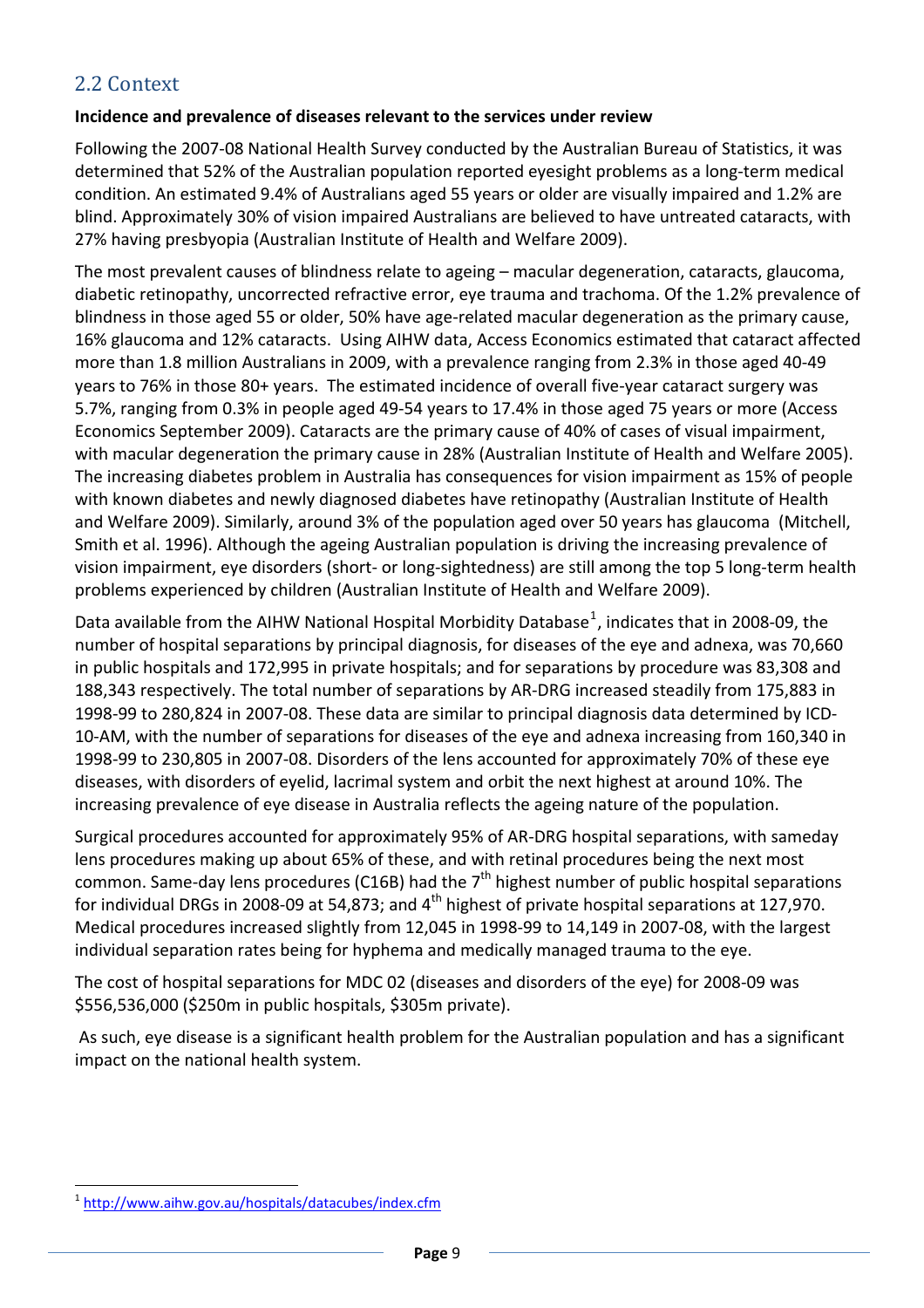## <span id="page-12-0"></span>**MBS item number usage and expenditure for ophthalmological items**

Medicare Australia website statistics<sup>[2](#page-12-0)</sup> (item reports) indicate that the highest frequency of individual ophthalmology services across the period 1994‐2009 were:

| Item 11221 Perimetry                     | 3,024,057 |
|------------------------------------------|-----------|
| Item 42702 Cataract surgery              | 1,262,741 |
| Item 11240 Orbital echography            | 997,874   |
| Item 42809 Retinal photocoagulation      | 648,476   |
| Item 42644 Removal foreign body (cornea) | 644,441   |
|                                          |           |

The highest cost individual items for 2009 were:

| Item 42702 Cataract surgery           | \$88,350,739 |
|---------------------------------------|--------------|
| • Item 42740 Eye injection            | \$24,915,656 |
| • Item 42809 Retinal photocoagulation | \$15,973,258 |
| • Item 11221 Perimetry                | \$13,896,053 |
| • Item 42782 Laser trabeculoplasty    | \$8,813,409  |

For the 61 items being investigated, the total cost to Medicare for 2009 was \$181,916,009. This includes safety net expenditure.

## **Alternate MBS funded services/comparator services**

 $\overline{a}$ 

Within the optometry MBS items, there are two items which are currently comparable with the ones being investigated for ophthalmology. In the area of computerised perimetry, item 10940 is comparable to item 11221, and item 10941 is comparable to item 11224 (see below).

10940 COMPUTERISED PERIMETRY ‐ Full quantitative computerised perimetry (automated absolute static threshold) not being a service involving multifocal multichannel objective perimetry, performed by an optometrist, where indicated by the presence of relevant ocular disease or suspected pathology of the visual pathways or brain with assessment and report, bilateral ‐ to a maximum of 2 examinations (including examinations to which item 10941 applies) in any 12 month period, not being a service associated with a service to which item 10916, 10918, 10931, 10932 or 10933 applies.

10941 ‐ Full quantitative computerised perimetry (automated absolute static threshold) not being a service involving multifocal multichannel objective perimetry, performed by an optometrist, where indicated by the presence of relevant ocular disease or suspected pathology of the visual pathways or brain with assessment and report, unilateral ‐ to a maximum of 2 examinations (including examinations to which item 10940 applies) in any 12 month period, not being a service associated with a service to which item 10916, 10918, 10931, 10932 or 10933 applies.

<sup>&</sup>lt;sup>2</sup> [http://www.health.gov.au/internet/mbsonline/publishing.nsf/Content/Medicare](http://www.health.gov.au/internet/mbsonline/publishing.nsf/Content/Medicare-Benefits-Schedule-MBS-1)-Benefits-Schedule-MBS-1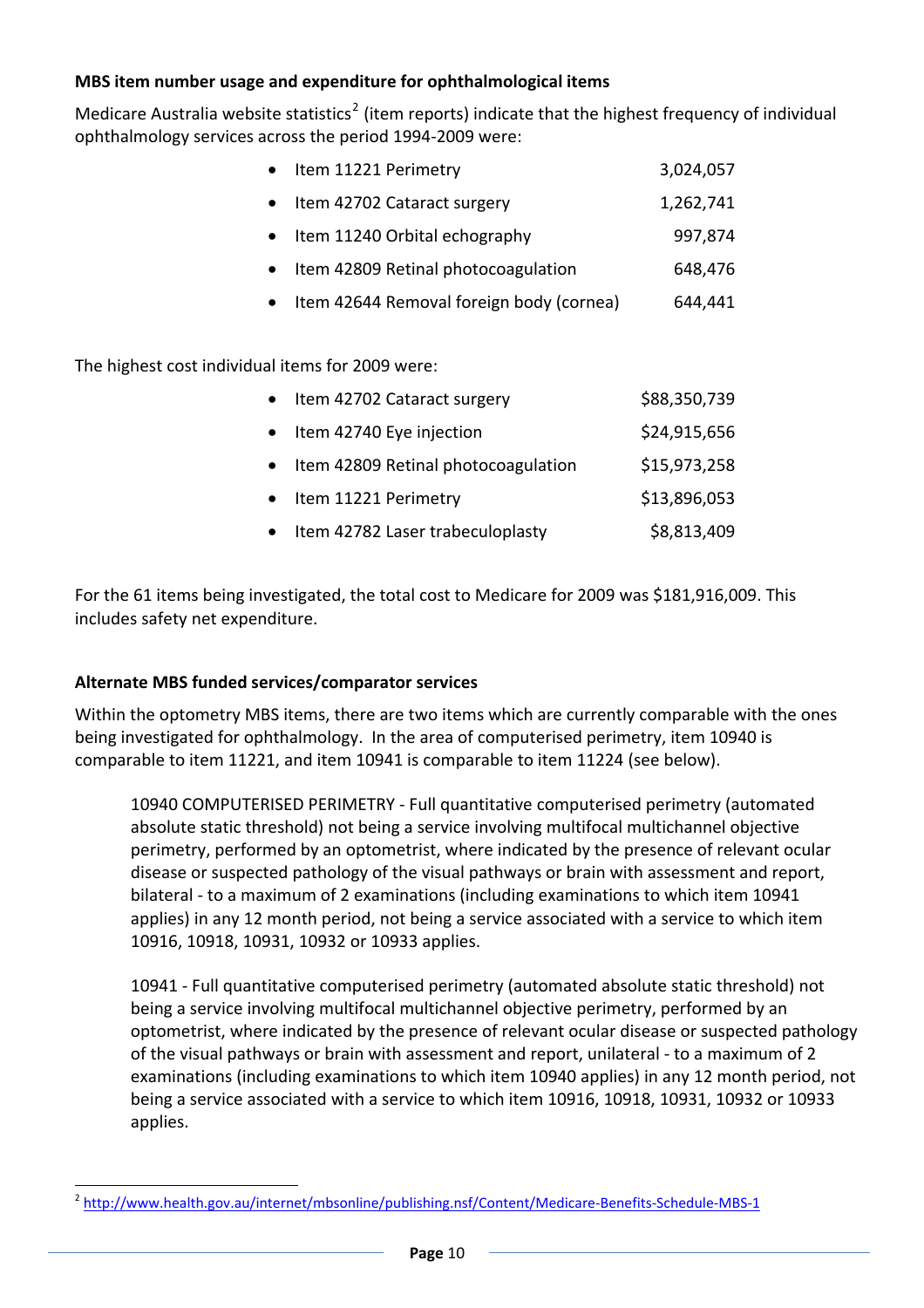The comparable ophthalmology items will be included in a concordance exercise with relevant clinical practice guidelines (see Section 4.2). Given the linkages to the optometry items, the Department will use this opportunity to apply the findings of the guideline concordance to the optometry items in consultation with the relevant optometry craft group/s.

# 2.3 Justification for review

Following amendments to the Schedule fee for several cataract items, it was agreed that a review of existing ophthalmology items listed on the MBS would be undertaken as part of the MBS Quality Framework. The review of ophthalmology items will inform recommendations aimed at strengthening the evidence‐base of Medicare‐funded ophthalmology services and their use.

The relevant medical craft groups, the Royal Australian and New Zealand College of Ophthalmologists (RANZCO) and the Australian Society of Ophthalmologists have been involved in the development of the review approach, assisting in identifying existing items that may not appropriately reflect current clinical practice. In addition, RANZCO has nominated several experts to provide clinical input to the review.

# **3. KEY STAKEHOLDERS**

# 3.1 MBS Quality Framework Expert Advisory Committee

The Department is considering establishing an MBS Quality Framework Expert Advisory Committee (MQFEAC) to provide advice to the Department regarding new MBS listing and reviews of existing MBS items.

In relation to this review of ophthalmology services, it is envisaged that the MQFEAC will:

- provide comment on the draft review report, including recommendations, prior to the report going out for public comment;
- approve the final report should any significant changes be made following the public consultation period; and

While some of this work will be undertaken during face to face meetings, some work may also be completed out of session in order to ensure the review progresses in a timely manner.

# 3.2 Clinical Working Group

A Clinical Working Group has been established for the duration of the review of MBS items for specific ophthalmology services to ensure the review reflects an understanding of current Australian clinical practice and draws valid conclusions from the available evidence. While this working group will be given the opportunity to comment on the review protocol and on the final report in their individual capacity, it is not able to make recommendations on future financing arrangements.

Members will be experts in the field being reviewed and identified by, although not representing, clinical craft groups.

The Clinical Working Group is chaired by the Department of Health and Ageing, and also includes a Medical Adviser from the Department.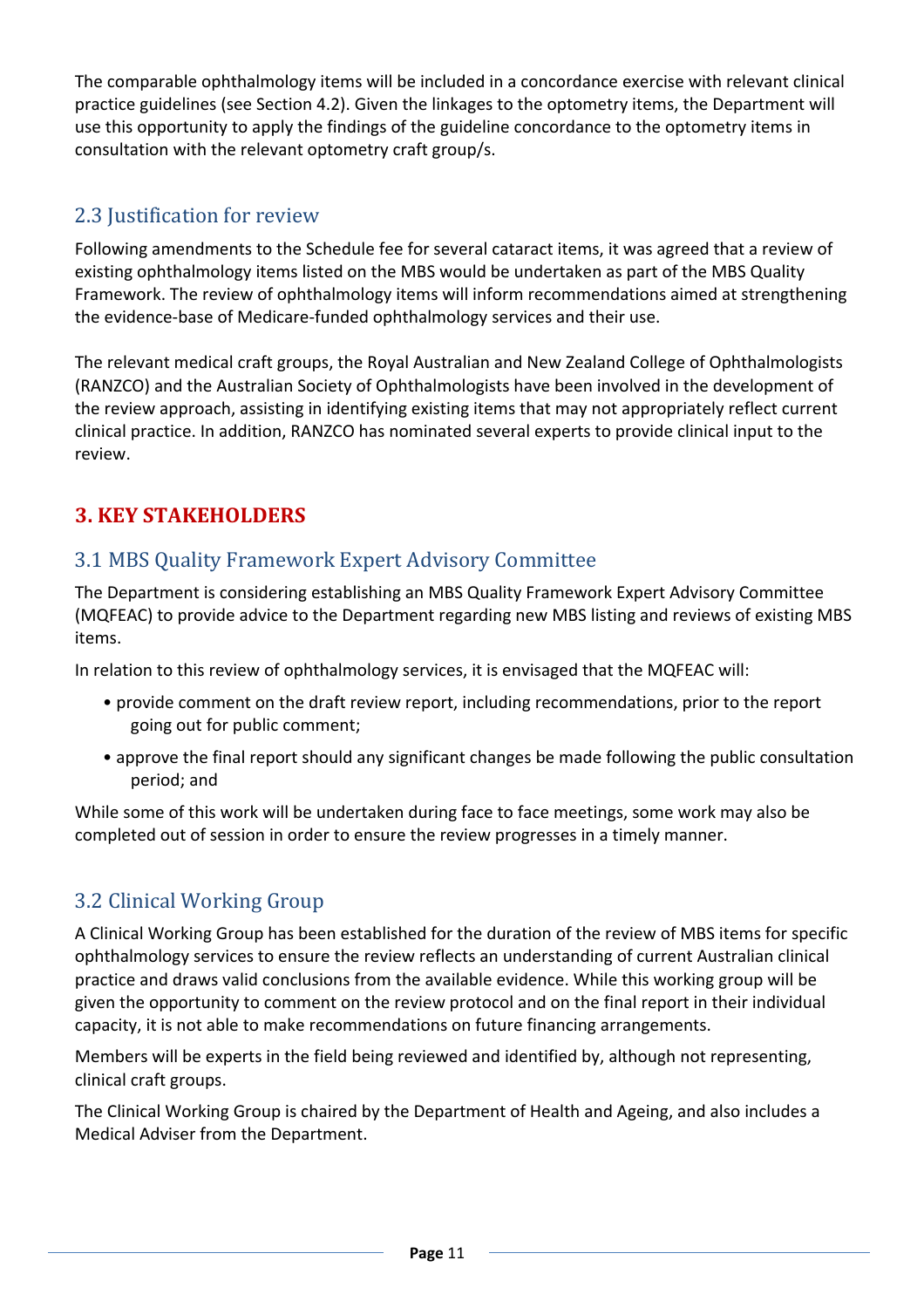# <span id="page-14-0"></span>3.3 Clinical craft groups

The main clinical craft groups that are likely to be affected by this review of MBS items are the:

- Royal Australian and New Zealand College of Ophthalmologists (RANZCO)
	- o The RANZCO is a professional body representing ophthalmologists and eye care specialists practicing in Australia. The mission statement of RANZCO indicates that the College's role is to improve *"the already high standard of eye care in Australia and New Zealand. In pursuit of this mission, the College provides a variety of services centered on its core roles as a higher educational institution and learned society"*. [3](#page-14-0)
- Australian Society of Ophthalmologists (ASO)
	- o The aim of the ASO is to represent the medico‐political interests of ophthalmologists within Australia. It has attracted 50% of membership across all Australian states and territories.<sup>[4](#page-14-0)</sup>
- Optometrists Association Australia, National (OAA)
	- o The OAA represents 95% of all practising optometrists and is a not‐for‐profit organisation comprised of six state divisions, a national office and a National Board which acts as the governing body of the Association. The Association aims to "*soundly and effectively lead the profession and ensure that optometry evolves as a respected and satisfying profession. The services and resources provided by the Association include: representation of optometrists and their interests to government and other bodies, development and sharing of information regarding vision standards, Medicare guidelines, practice management, financial, marketing and legal services. It also provides information and other services to the Australian public.*"[5](#page-14-0)
- Australian Association of Medical Surgical Assistants (AAMSA)
	- o The AAMSA is an organisation that *"seeks to protect and promote the professional role of medical surgical assistants in the Australian Healthcare System. The members of AAMSA come from a variety of backgrounds, but all are qualified medical practitioners, who share a common interest in surgery. They are committed to their role in assisting Australian surgeons to provide the highest possible standards of safety and efficiency in their work"*. [6](#page-14-0)
- Royal Australasian College of Surgeons (RACS)
	- o The RACS is a non‐profit organisation with the responsibility of training surgeons and maintaining surgical standards in Australia and New Zealand. *"The College's purpose is to be the unifying force for surgery in Australia and New Zealand, with FRACS standing for excellence in surgical care"*. [7](#page-14-0) Interest in the MBS Quality Framework Review of Ophthalmology items will mainly come from the oculoplastic subspecialties represented within the College.

 $\overline{a}$ 

<sup>3</sup> http://www.ranzco.edu/

<sup>4</sup> http://aso.asn.au/index.php?option=com\_content&view=article&id=2&Itemid=20

<sup>5</sup> http://www.optometrists.asn.au/AboutUs/tabid/74/language/en‐US/Default.aspx <sup>6</sup> http://www.aamsa.org.au/about.php

 $7$  http://www.surgeons.org/Content/NavigationMenu/WhoWeAre/Overview/default.htm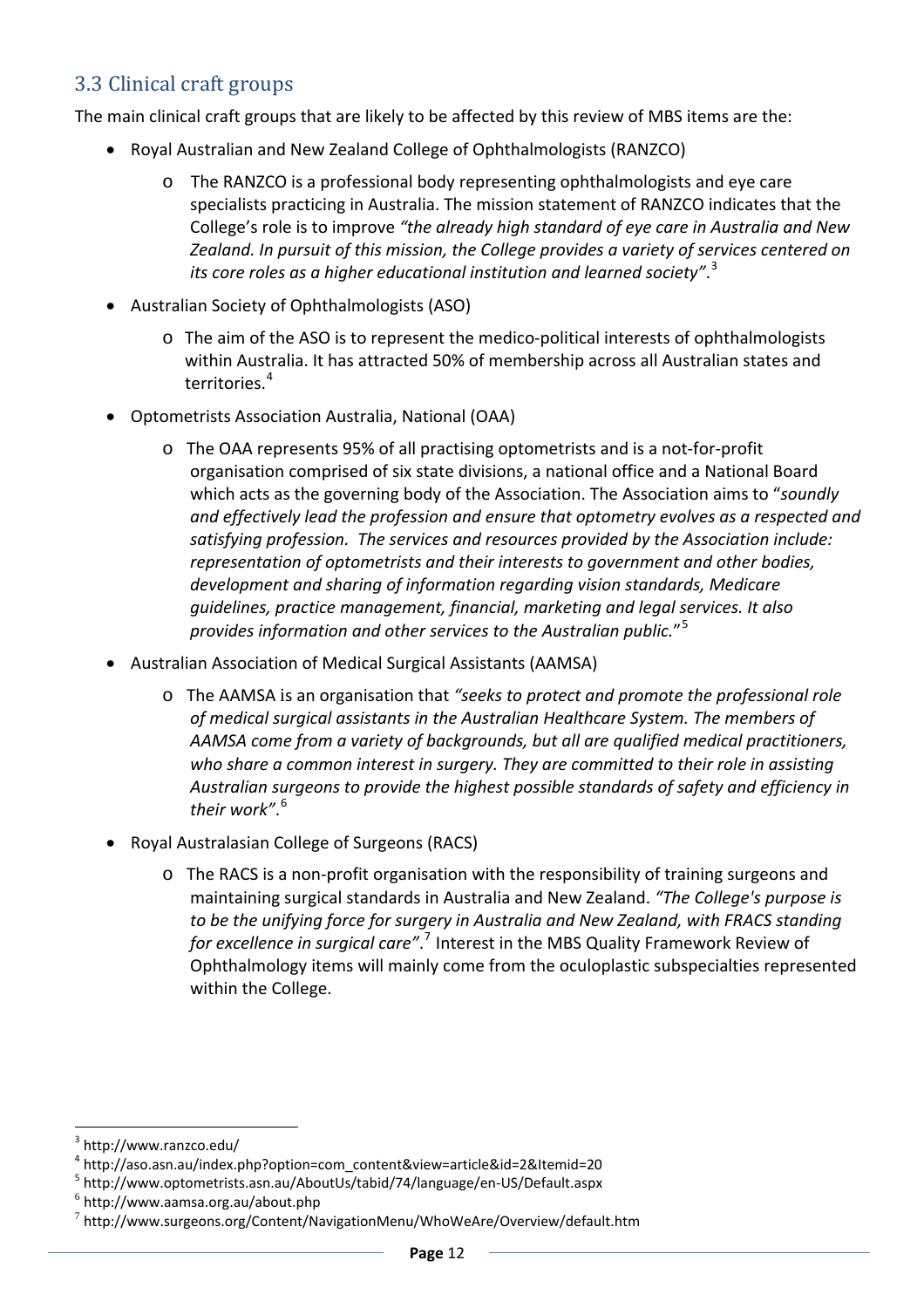# <span id="page-15-0"></span>3.4 Consumers and the general public

Consumers and the general public (which may include individual services providers) will be given multiple opportunities to comment on elements of the review, and are also involved in components of the review activity (see Section 4.4). The Consumer Health Forum will be approached directly to comment on the draft protocol and the draft review report. The protocol will be posted on the Department of Health and Ageing website<sup>[8](#page-15-0)</sup> for public comment for a period of three weeks. Written submissions will be invited and addressed individually by the consultants in a document that summarises the feedback received and how it was addressed. Where relevant, the protocol will be revised on the basis of this feedback.

Following review of the draft report by the MQFEAC, the report will be released for public consultation for a period of four weeks. Again written submissions will be invited through the medium of the website and will be analysed and addressed individually by the consultants, with incorporation of relevant information into the report, where appropriate.

# 3.5 Consultants

 $\overline{a}$ 

Adelaide Health Technology Assessment (AHTA), School of Population Health and Clinical Practice, at the University of Adelaide is responsible for drafting the review protocol and identifying, analysing and synthesising the evidence related to the identified MBS items for specific Ophthalmology Services through the methodology identified in Section 4. AHTA will provide a review report at the completion of the project that will help inform the Government's consideration of MBS subsidy of these services into the future.

As an academic applied research organisation, AHTA maintains an independent view of the ophthalmology items being reviewed as part of the MBS Quality Framework budgetary measure. AHTA has been conducting health technology assessments for a decade and has a wide experience of all types of health/medical interventions for diagnostic, monitoring and therapeutic purposes – having conducted health technology assessments on behalf of the Medical Services Advisory Committee (MSAC) and the Pharmaceutical Benefits Advisory Committee. AHTA staff apply best‐practice methodologies in their evaluation of all health services, in order to provide the most accurate information to policy makers. AHTA is a non-profit organisation, without ties to industry, and is a member of the International Agencies for Health Technology Assessment (INAHTA).

# 3.6 The Department of Health and Ageing

The Department of Health and Ageing (the Department) has contracted Adelaide Health Technology Assessment (AHTA), School of Population Health and Clinical Practice, at the University of Adelaide to undertake the review of MBS items for specific Ophthalmology Services and is responsible for the ongoing management of this contract.

The Department is also responsible for ensuring that the draft protocol and draft review report are made available online for public comment.

The Department will be responsible for negotiating with the relevant clinical craft groups with respect to potential minor wording changes of specific ophthalmology items as outlined in Section 4.5.

Following the finalisation of the review report, the Department will be responsible for providing advice to the Minister for Health and Ageing on future subsidy arrangement for the MBS items identified for

<sup>8</sup> http://www.health.gov.au/internet/main/publishing.nsf/Content/MBRT‐Public\_consultation‐ reviews of existing MBS items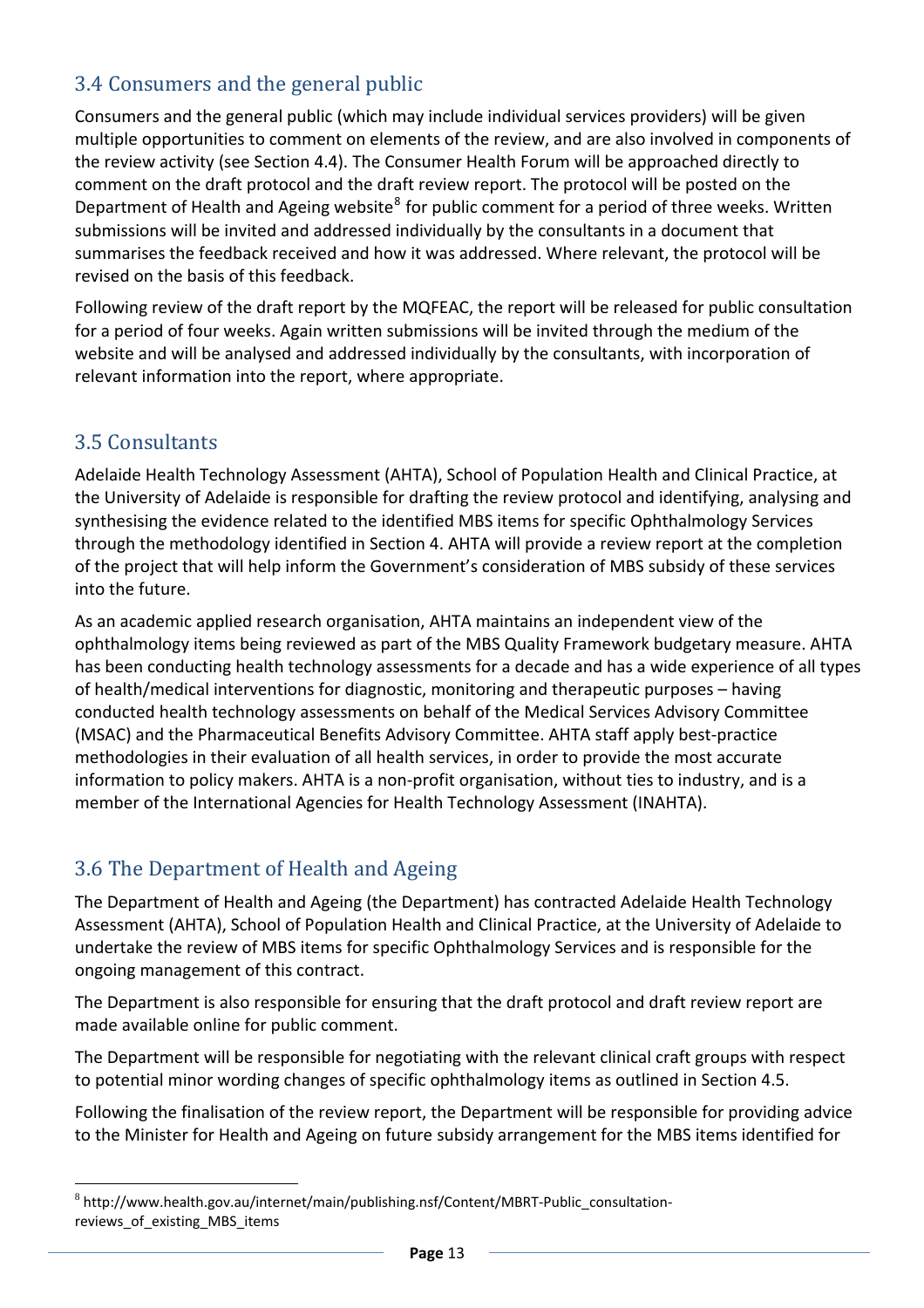this review of Ophthalmology Services. This advice will be informed by the review report but will also draw on other information such as budgetary considerations.

# **4. REVIEW METHODOLOGY**

[Table](#page-17-0) [3](#page-17-0) provides an overview of the methodology that will be used for each of the ophthalmological items under review. The evaluation methodology that is proposed is a mixed method approach consisting of MBS data analysis, mini‐health technology assessments (HTAs) that are "fit‐for‐purpose" and a guideline concordance analysis. The proposed evaluation method will be tested on each of the 11 services suggested for evidence‐based analysis, as well as the 10 services suggested for guideline concordance analysis (with 4 services receiving both evidence‐based analysis and guideline concordance analysis). Six services (13 items) will be addressed through negotiation between the Department and the relevant stakeholders. In addition to the methodologies outlined in [Table](#page-17-0) [3](#page-17-0), a consumer engagement process will be undertaken on six services. The resulting outputs from each of these methods will be meta‐synthesised into an overall narrative that addresses each of the ophthalmological services under review.

The draft protocol, including the defined review methodology for each service, was discussed with the Clinical Working Group and amended as appropriate.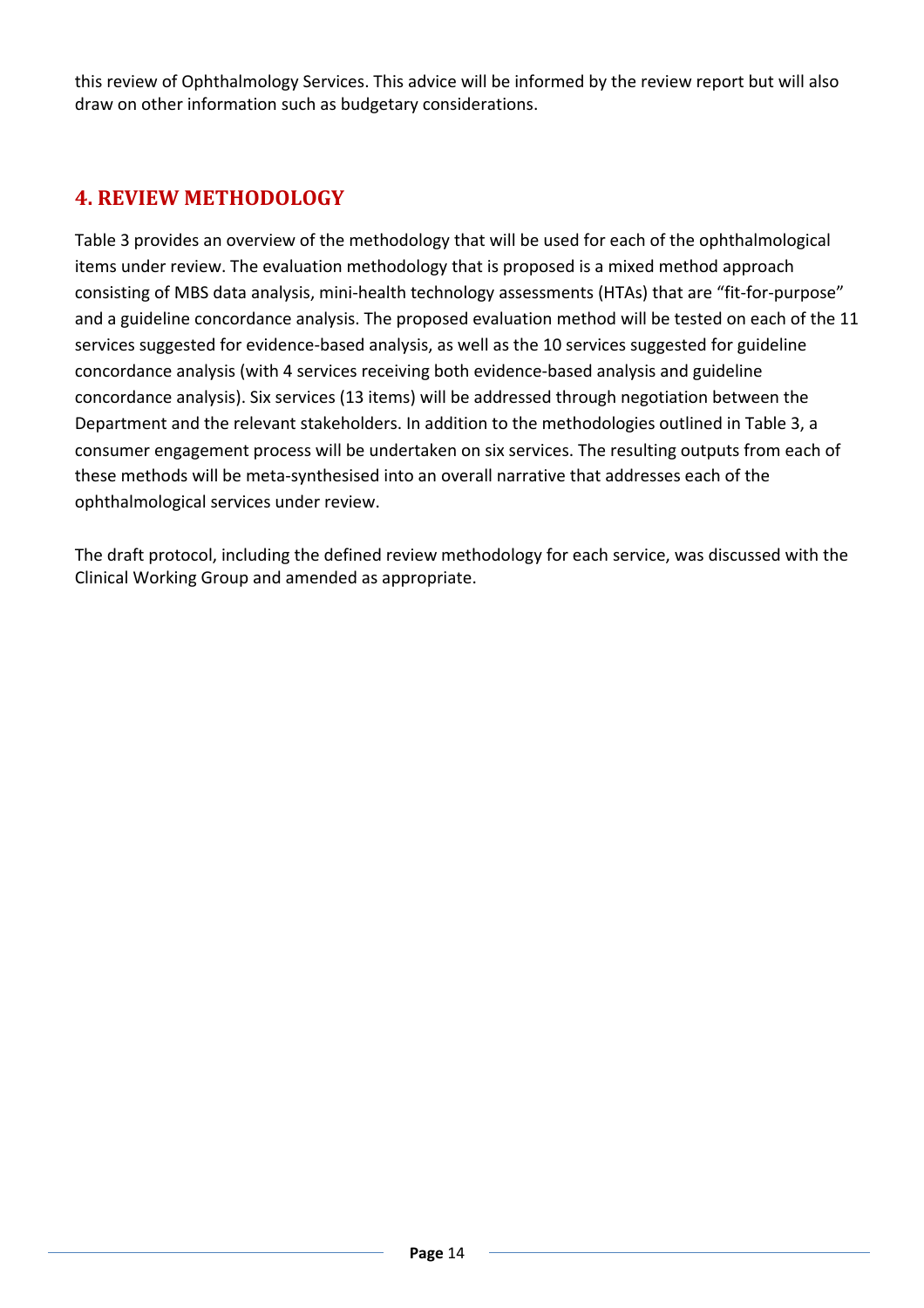## Table 3 MBS item reviews and amendments

<span id="page-17-0"></span>

| <b>MBS ITEM</b>                                                          | <b>SERVICE</b>                     |                             |                   | <b>IDENTIFICATION SOURCE</b> |                                                      |                    | <b>METHOD</b>                |                          |
|--------------------------------------------------------------------------|------------------------------------|-----------------------------|-------------------|------------------------------|------------------------------------------------------|--------------------|------------------------------|--------------------------|
|                                                                          |                                    | <b>RANZCO</b><br>submission | <b>Guidelines</b> | Highest<br>utilisation       | Other<br>(Professional<br><b>Services</b><br>Review) | Mini HTA<br>review | Stakeholder<br>negotiation** | Guideline<br>concordance |
| 11200, 11203, 42746, 42749,<br>42752, 42770, 42771                       | Glaucoma                           |                             | $\mathsf{X}$      |                              |                                                      |                    |                              | $\mathsf{X}$             |
| 11204, 11205, 11210, 11211                                               | Electroretinography                |                             |                   | $\boldsymbol{\mathsf{X}}$    |                                                      |                    |                              | $\mathsf{X}$             |
| 11212                                                                    | Examination of optic fundi         | $\mathsf{X}$                |                   |                              |                                                      | $\mathsf{x}$       |                              |                          |
| 11215, 11218                                                             | Retinal photography                |                             |                   | X                            |                                                      | $\mathsf{X}$       |                              | $\mathsf{X}$             |
| 11221, 11222, 11224, 11225,<br>10940*, 10941*                            | Perimetry (*)                      |                             |                   | X                            | X                                                    |                    | X                            | $\pmb{\mathsf{X}}$       |
| 11237, 11240, 11241, 11242,<br>11243                                     | Orbital echography                 |                             |                   | $\boldsymbol{\mathsf{X}}$    |                                                      | $\pmb{\mathsf{X}}$ |                              |                          |
| 42551*, 42554*, 42557*, 42560,<br>42563, 42566, 42569, 42644 *           | Removal of foreign body (*)        | $\mathsf{X}$                |                   | $\mathsf{X}$<br>(Item 42644) |                                                      | $\mathsf{X}$       | $\mathsf{X}$                 |                          |
| 42575                                                                    | Expiration of tarsal cyst          |                             |                   | $\boldsymbol{\mathsf{X}}$    |                                                      | $\pmb{\mathsf{X}}$ |                              |                          |
| 42610, 42611, 42614, 42615                                               | Lacrimal passages                  |                             |                   | X                            |                                                      | $\pmb{\mathsf{X}}$ |                              |                          |
| 42698, 42701, 42702, 42703*,<br>42704*, 42707*, 42710*,<br>42713*, 42716 | Cataract surgery (*)               | X                           | X                 | $\mathsf{X}$                 |                                                      |                    | X                            | X                        |
| 42719, 42722, 42731*                                                     | Capsulectomy and<br>lensectomy (*) | $\mathsf{X}$                |                   |                              |                                                      | $\mathsf{X}$       | $\mathsf{X}$                 |                          |
| $42725*$                                                                 | Vitrectomy (*)                     | $\pmb{\chi}$                |                   |                              |                                                      |                    | $\mathsf{X}$                 |                          |
| 42728                                                                    | Cryotherapy of retina              | $\pmb{\mathsf{X}}$          | X                 |                              |                                                      | $\pmb{\mathsf{X}}$ |                              | $\mathsf{X}$             |
| 42773, 42776, 42779, 42812,<br>42818*                                    | Retinal services (*)               | $\mathsf{X}$                | X                 |                              |                                                      | $\mathsf X$        | $\pmb{\mathsf{X}}$           | $\mathsf{X}$             |
| 42740                                                                    | Eye injection                      | X                           | X                 | X                            |                                                      |                    | $\pmb{\chi}$                 | $\pmb{\mathsf{X}}$       |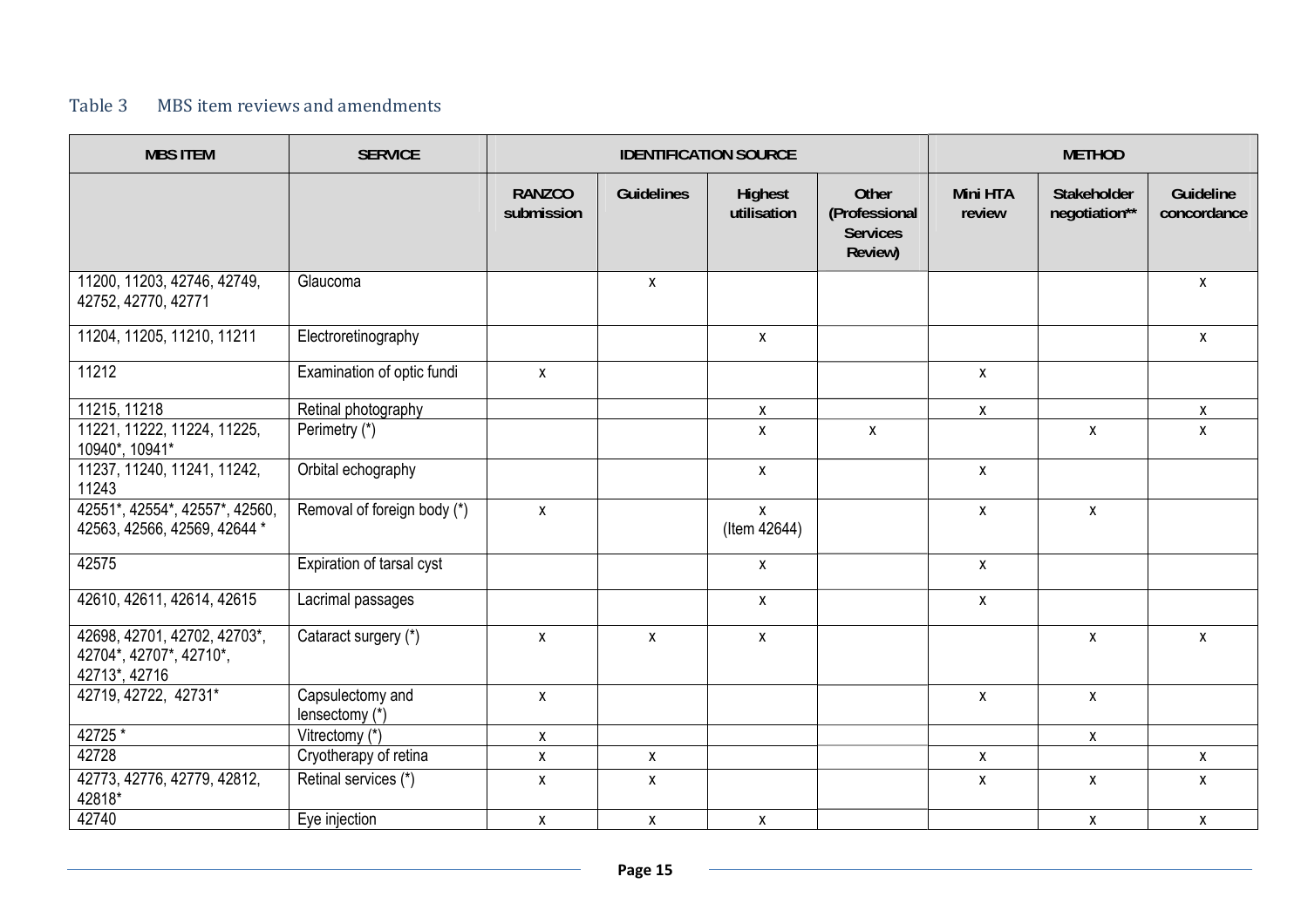| 42782, 42783 | Laser trabeculoplasty    |  |  |  |  |
|--------------|--------------------------|--|--|--|--|
| 42809        | Retinal photocoagulation |  |  |  |  |
|              |                          |  |  |  |  |
| 42815        | Removal of silicone oil  |  |  |  |  |
|              |                          |  |  |  |  |
| $51315*$     | Surgical assist (*)      |  |  |  |  |

51315\* Surgical assist (\*) The Surgical assist (\*) Network States University of States Universe States Univers<br>These items are flagged for minor amendments and will be progressed by the Department having regard to the broa These items are flagged for minor amendments and will be progressed by the Department having regard to the broader review activity undertaken by the consultant \* The Department will undertake stakeholder negotiation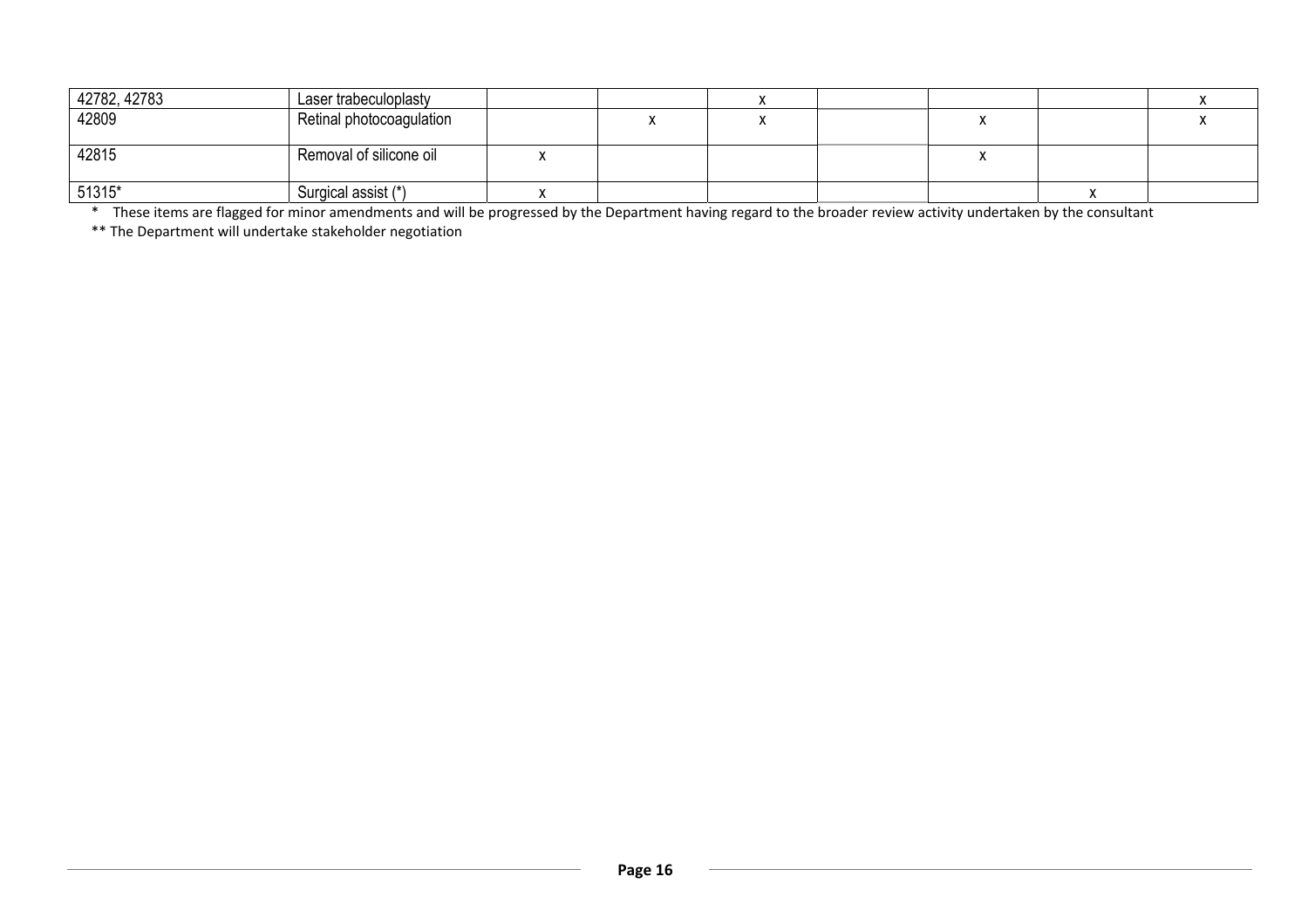# 4.1 MBS data

## **Clinical/research questions**

- 1. How frequent are claims for the MBS item numbers under review?
- 2. Are there any temporal or geographic trends associated with usage of these item numbers?
- 3. Are the Medicare claims data consistent with trends in the indicence/prevalence of the conditions/diseases being addressed by the services?

The project will commence with an analysis of Medicare claims data for 61 MBS ophthalmology item numbers being reviewed. Medicare Australia website statistics (item reports) will be canvassed as these provide details of the number of services provided (as counts) for each item since 1994, which will enable time-trends to be established. The data will be analysed in terms of age group, gender, and geographical spread (by states). The time trends will be represented in graphical form, and the demographic data in tabular form. Data will also be requested from the Department of Health and Ageing regarding claims on items associated with each of the items under review, along with urban versus rural distribution of claims on each item number and a breakdown of claims by provider.

AIHW National Hospital Morbidity database data will be investigated, as appropriate, to provide data on hospital separations related to eye conditions, by diagnosis‐related group AR‐DRG (Major Diagnostic Category 02), principal diagnosis in ICD‐10‐AM (group VII, H00‐H59), count of procedures ACHI (group III, chapters 160‐256) and cost. The data for each service will be presented graphically and in tables with associated interpretive text.

The cost of the benefits paid by the government for each service will be obtained and reported for the most recent calendar year, 2009, as well as separately for the first six months of 2010.

The analysis of data retrieved from all of these sources will provide insight into equity of access to each of the services under review, age groups likely to be affected if changes are made or items deleted, areas of under‐ or over‐utilisation, and demographic implications for future demand for the services.

The demographics of patients claiming services will also be determined ie age, gender breakdown, in order to target consumer recruitment (see Section 4.4) to those that are appropriately representative of consumers currently receiving the service under review.

# 4.2 Guideline concordance

## **Clinical/research question**

1. Is the descriptor for each MBS item number/service under review consistent with evidencebased (or in the absence of evidence, consensus‐based) recommendations provided in relevant clinical practice guidelines?

Concurrent with the MBS data analysis, an analysis of 10 ophthalmological services (36 items) identified as requiring a guideline concordance analysis will be assessed relative to "best practice" as recommended in relevant Clinical Practice Guidelines and relevant to practice in Australia.

## Table 4 Ophthalmology items receiving guideline concordance analysis

| <b>Service</b> | <b>MBS Item Numbers</b>                              |
|----------------|------------------------------------------------------|
| Glaucoma       | , 11203, 42746, 42749, 42752, 42770, 42771<br>11200. |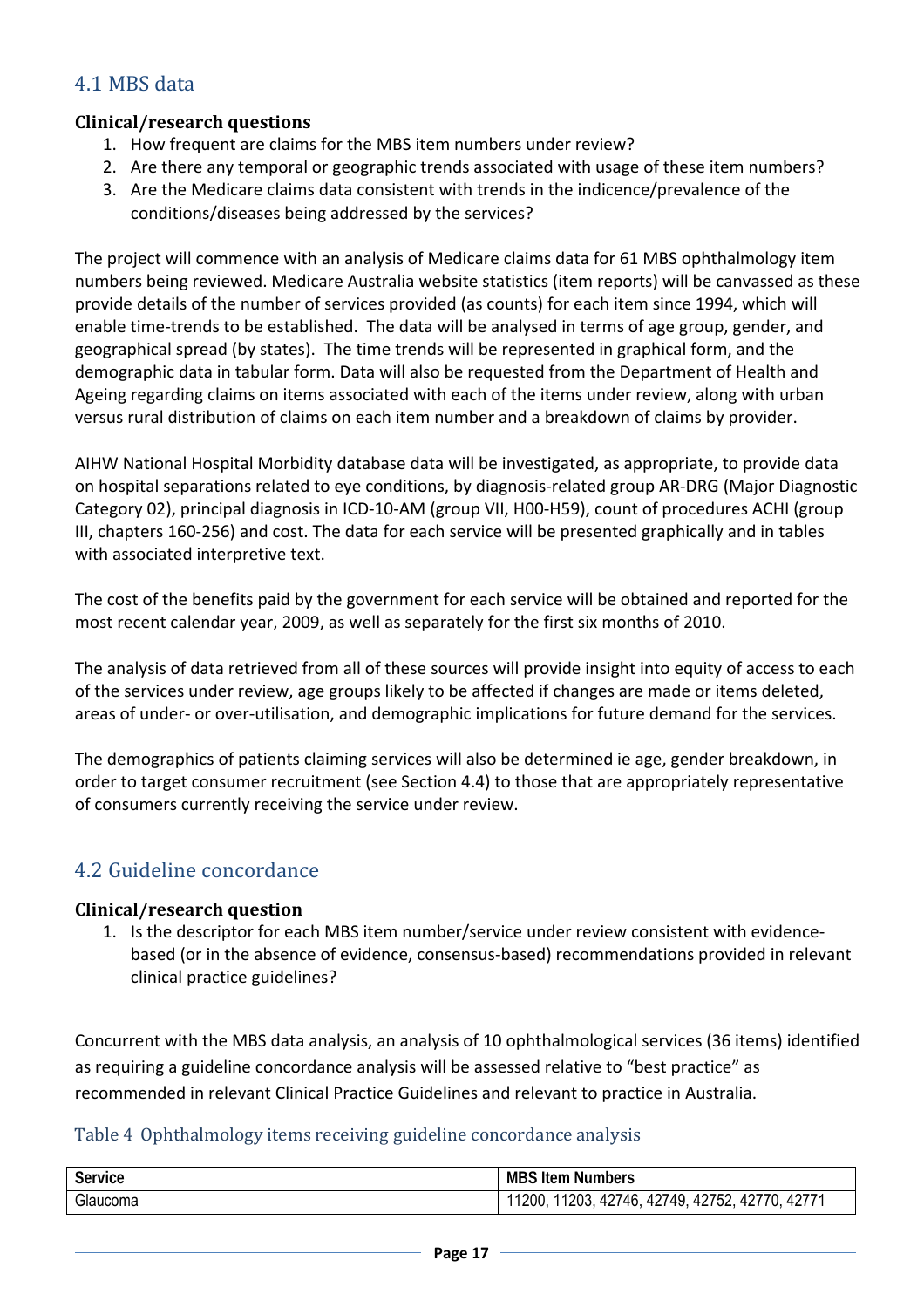| Electroretinography      | 11204, 11205, 11210, 11211                       |
|--------------------------|--------------------------------------------------|
| Retinal photography      | 11215, 11218                                     |
| Perimetry                | 11221, 11222, 11224, 11225                       |
| Cataract surgery         | 42698, 42701, 42702, 42703, 42704, 42707, 42710, |
|                          | 42713, 42716                                     |
| Cryotherapy of retina    | 42728                                            |
| <b>Retinal services</b>  | 42773, 42776, 42779, 42812, 42818                |
| Laser trabeculoplasty    | 42782, 42783                                     |
| Eye injection            | 42740                                            |
| Retinal photocoagulation | 42809                                            |

Guidelines used in this concordance exercise are listed in **Attachment 1**, and will also be sourced from the NHMRC Guidelines Portal ([http://www.clinicalguidelines.gov.au/\)](http://www.clinicalguidelines.gov.au/) and the National Guidelines Clearinghouse (<http://www.guideline.gov/>).

Guideline quality will be rated according to the Appraisal of Guidelines for Research and Evaluation (AGREE) appraisal instrument [\(http://www.agreecollaboration.org/instrument/](http://www.agreecollaboration.org/instrument/)), and the recommendations regarding the services under review in those evidence-based Guidelines with a high AGREE score will be given more credence than lower rated Guidelines. Should the only available Guidelines be of poor quality, then this will be noted when rating the service's concordance with the Guideline. The determination of Guideline concordance will be largely descriptive – firstly indicating the quality of the Guideline which is being used as the benchmark for the concordance assessment, describing the Guideline recommendations and relevant information presented in the Guideline text, and then indicating how well the MBS item descriptors reflect the pertinent recommendations and information in the Guideline, and finally suggesting revision or deletion of the MBS item descriptor.

As part of the Guideline concordance exercise, MBS item 42740 will be assessed with regard to whether, as suggested by the RANZCO, this item number should be changed to 2 item numbers, on the basis that the existing item number is used for a variety of procedures of varying complexity and for different clinical situations. The most common use of this item is intravitreal injection of therapeutic substances, in particular ranibizumab (Lucentis) for wet age-related macular degeneration. Its usage is expected to continue to increase. It is suggested that it would be more appropriate to have a separate item number for these injections as independent procedures (given they are primarily performed as such), and another item number for intravitreal injections performed during other ocular surgery, and also anterior chamber paracentesis +/‐ intracameral injection of therapeutic substances. This might allow more accurate tracking of the use of intravitreal therapies, which include Lucentis but also injection of other therapeutic agents.

## Current definition of 42740:

"PARACENTESIS OF ANTERIOR OR POSTERIOR SEGMENT (including the vitreous) OR BOTH, for the injection of therapeutic substances, or the removal of aqueous or vitreous for diagnostic purposes, 1 or more of (Anaes.) (Assist.)

Suggested amendments:

- 1. Deletion of item number 42740
- 2. Creation of 2 new separate item numbers: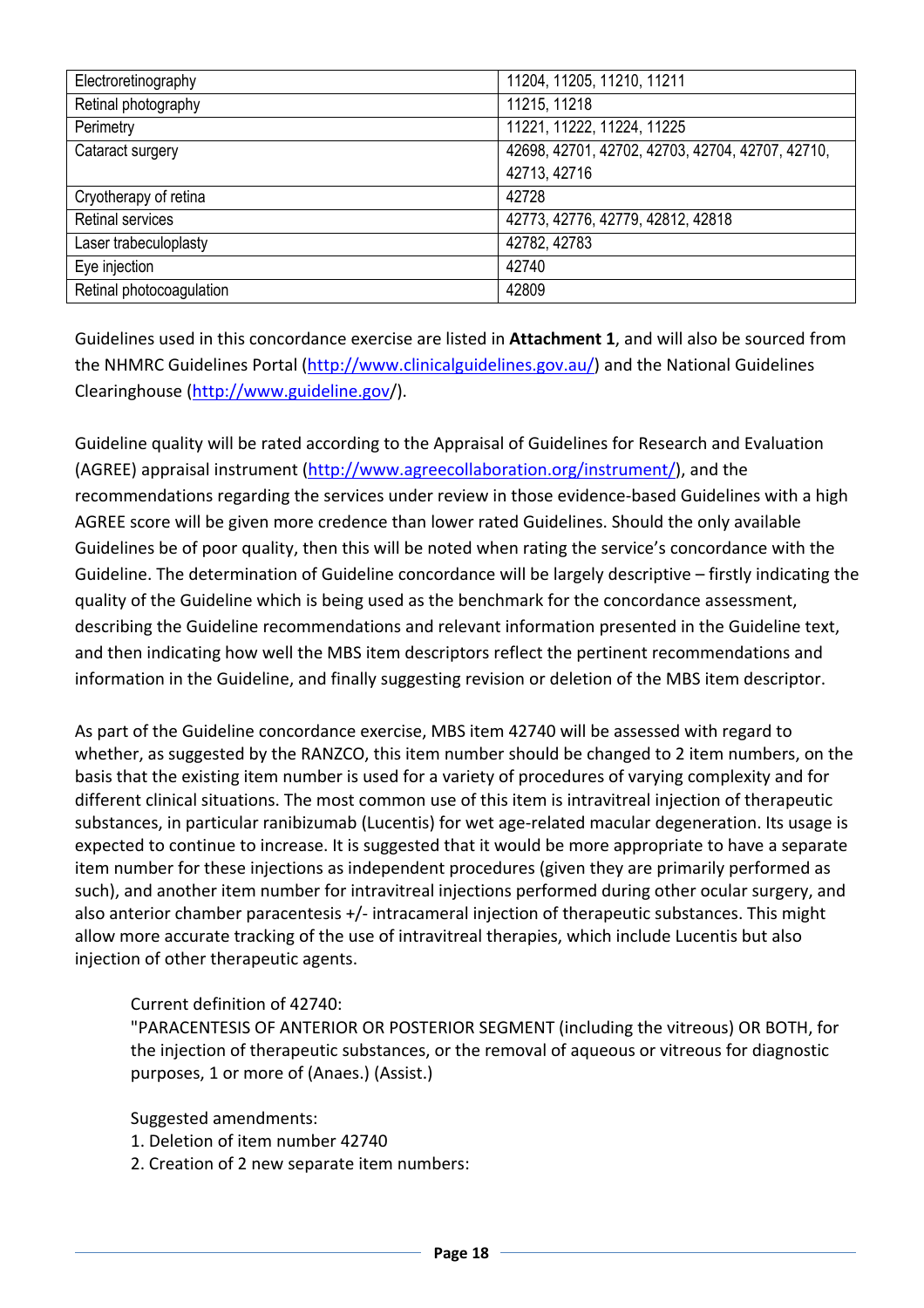A. Descriptor: "PARACENTESIS OF VITREOUS CAVITY, for the intravitreal injection of therapeutic substances, or the removal of vitreous for diagnostic purposes, 1 or more of, as a procedure associated with other intraocular surgery (Anaes)."

B. Descriptor: "PARACENTESIS OF ANTERIOR CHAMBER and/or VITREOUS CAVITY, for the injection of therapeutic substances, or the removal of aqueous or vitreous for diagnostic purposes, 1 or more of, as an independent procedure (Anaes.) "

It is suggested that a surgical assistant is not required for this procedure, which is usually done on an outpatient basis, and a formal operating theatre is not mandatory as long as appropriate aseptic technique is used (per the RANZCO Guidelines on Intravitreal Therapy). RANZCO suggest that provision for an anaesthetic fee is appropriate for the very small number of circumstances in which the procedure requires an operating theatre environment with sedation or even general anaesthesia (eg in paediatric cases or adults requiring sedation etc).

All other MBS items undergoing the Guideline concordance exercise will be reviewed more generally, in terms of "best practice" in undertaking the relevant service.

Following the MBS data and guideline concordance analysis, specific services will be reviewed using two complementary analytic processes: (1) Literature review (see Section 4.3), and (2) Stakeholder consultation – community engagement (see Section 4.4).

# 4.3 Literature review – mini‐health technology assessments (mini‐HTAs)

Eleven services (28 items) have been identified by the Department as requiring an evidence‐based analysis (see [Table](#page-21-0) 5). Those MBS items of high utilisation being considered for this review but not prompted by amendments sought by RANZCO will be appraised generally in terms of their safety and effectiveness. For other MBS items identified as requiring revision by RANZCO, the review question has been adapted to address the issue identified by RANZCO.

This analysis will be undertaken through literature review in the form of mini‐health technology assessment, with processes for literature searching and selection of relevant information using criteria specified *a priori* in order to ensure transparency and reduce bias in the selection of evidence to inform the respective review questions.

## Table 5 Ophthalmology items receiving evidence‐based analysis

<span id="page-21-0"></span>

| <b>Service</b>              | <b>MBS Item Numbers</b>           |
|-----------------------------|-----------------------------------|
| Optic fundi                 | 11212                             |
| Retinal photography         | 11215, 11218                      |
| Orbital echography          | 11237, 11240, 11241, 11242, 11243 |
| Removal of foreign body     | 42560, 42563, 42566, 42569        |
| Extirpation of tarsal cyst  | 42575                             |
| Lacrimal passages           | 42610, 42611, 42614, 42615        |
| Capsulectomy and lensectomy | 42719, 42722, 42731               |
| Cryotherapy of retina       | 42728                             |
| <b>Retinal services</b>     | 42773, 42776, 42779, 42812, 42818 |
| Retinal photocoagulation    | 42809                             |
| Removal of silicone oil     | 42815                             |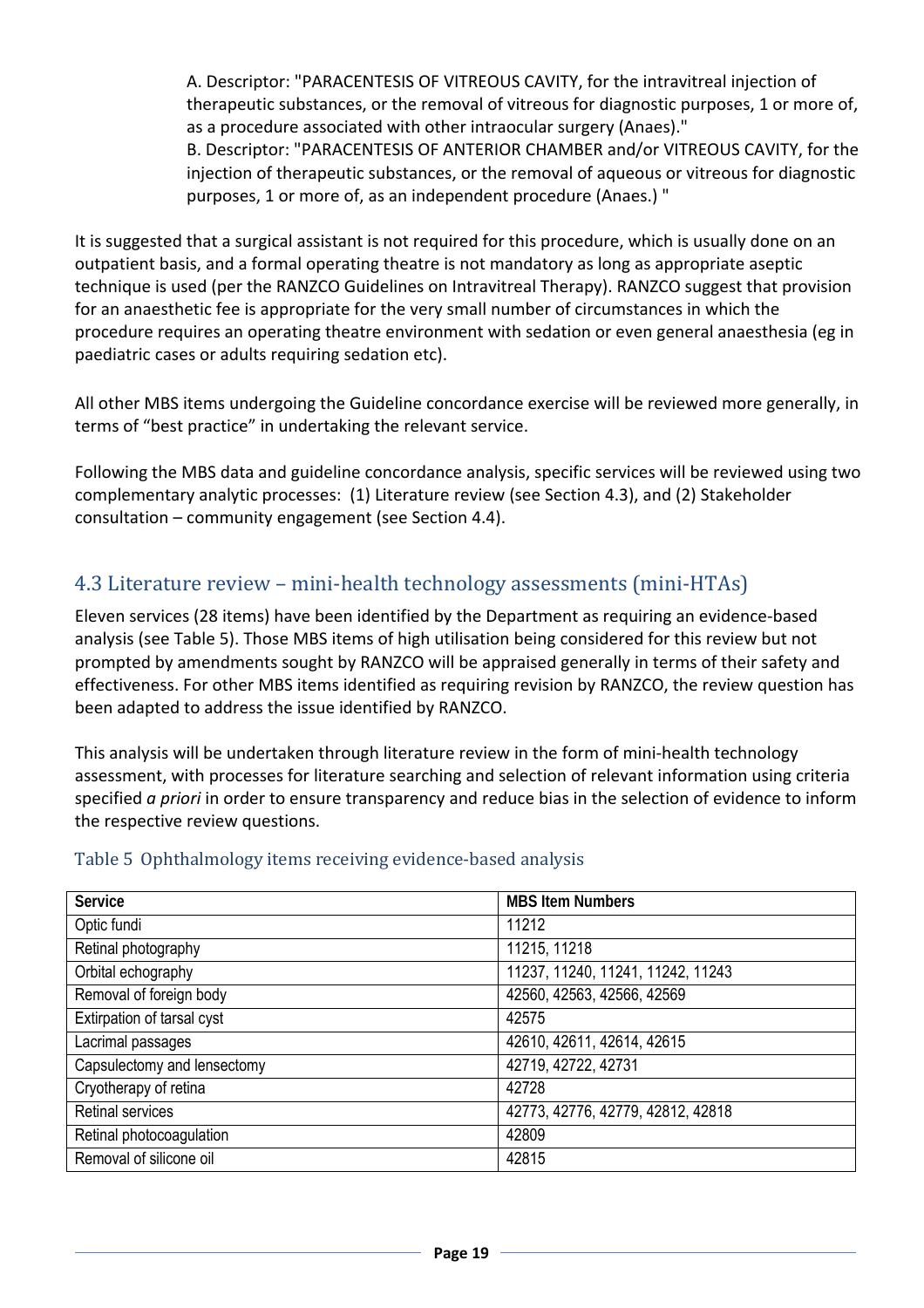<span id="page-22-0"></span>The PICO (Population, Intervention, Comparator, Outcomes) criteria<sup>[9](#page-22-0)</sup> are used to develop well-defined questions for each review. This involves focusing the question on the following four elements:

- the target population for the intervention;
- the intervention being considered;
- the comparator for the existing MBS service (where relevant); and
- the clinical outcomes that are most relevant to assess safety and effectiveness.

The PICO criteria have been determined on the basis of information provided in the literature, as well as clinical advice. These criteria will be applied when selecting literature for these mini‐HTAs. Additional criteria for selecting literature have also been outlined ie relevant study designs for assessing the safety and effectiveness of the service, time period within which the literature will be sourced, and language restrictions.

## **Review questions and literature selection criteria**

 $\overline{a}$ 

Three MBS items relate to examination of the retina and optic fundi, as such the relevant clinical question relates to all three.

**1. Is there evidence supporting the poor diagnostic performance or safety of fluoroscein angioscopy (item number 11212) relative to fluoroscein angiography (items 11218, 11215) that would suggest removal of the item for fluoroscein angioscopy from the MBS is warranted?**

Rationale for deletion: The relevant clinical craft group suggest that this item is outdated and infrequently used. The technology has evolved and fluorescein angioscopy is considered to be inaccurate compared with fluorescein angiography (items 11218 and 11215).

| Diabetic retinopathy, vein                           | 11212 | OPTIC FUNDI, examination of, following intravenous dye injection  |
|------------------------------------------------------|-------|-------------------------------------------------------------------|
| occlusions, retinal artery                           | 11215 | RETINAL PHOTOGRAPHY, multiple exposures of 1 eye with intravenous |
| occlusions, oedema of the<br>optic disc, and tumours |       | dye injection                                                     |
|                                                      | 11218 | RETINAL PHOTOGRAPHY, multiple exposures of both eyes with         |
|                                                      |       | intravenous dye injection                                         |

Pre‐specified criteria for the selection of literature to address this question are provided in Table 6..

<sup>9</sup> Richardson WS, Scott MD, Wilson MC et al. (1995) The well built clinical question: a key to evidence based decisions. *ACP Journal Club*, 123, ppA‐12.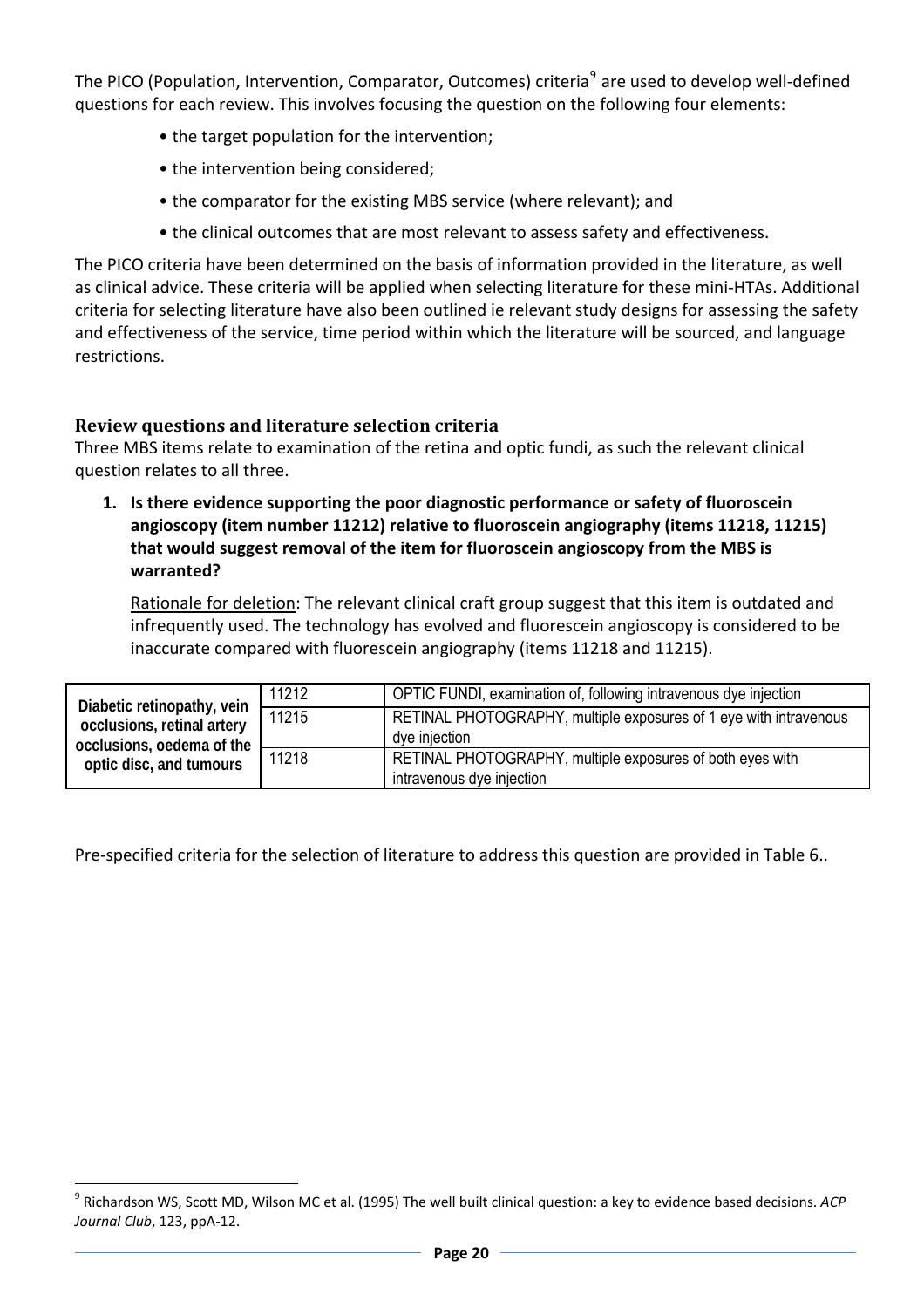#### Table 6 Criteria for selecting studies to assess the safety and diagnostic accuracy of fluorescein angioscopy (item number 11212)

| <b>Characteristic</b> | <b>Inclusion Criteria</b>                                                                                                                                                                                                          |  |
|-----------------------|------------------------------------------------------------------------------------------------------------------------------------------------------------------------------------------------------------------------------------|--|
| Study design          | Narrative and/or systematic reviews, diagnostic accuracy studies of any design, consensus or<br>evidence-based clinical practice guidelines.                                                                                       |  |
|                       | Only the most recent, good quality literature will be selected and reported – as determined by the<br>NHMRC levels of evidence hierarchy (Table 17).                                                                               |  |
| Population            | People undergoing eye investigations or evaluations for eye disease                                                                                                                                                                |  |
| Intervention          | Fluorescein angioscopy with intravenous dye injection for examination of the optic fundus (as<br>described by MBS item number 11212)                                                                                               |  |
| Comparator            | Fluorescein angiography (as described by MBS item numbers 11215 and 11218)                                                                                                                                                         |  |
| Outcomes              | Latest occurrence (date) of published research on fluorescein angioscopy, preferred usage of<br>fluorescein angioscopy relative to fluorescein angiography, any safety and/or effectiveness<br>concerns reported in the literature |  |
| Search period         | 2005 – 10/2010. Continue searching backwards (<2005) if literature is not available.                                                                                                                                               |  |
| Language              | English language only                                                                                                                                                                                                              |  |

The mini‐HTA on this topic is likely to find limited information as the clinical craft group suggest that it is a service that is infrequently used. As such, the ongoing use of this item number will be largely informed by the MBS data analysis component indicating where (rural vs urban) and how often this item number (11212) is used. Public consultation with retinal specialists will also inform the review as to the current utilisation of this service.

Five MBS items concerned with orbital echography will be reviewed, namely:

| Diagnosis, monitoring or<br>measurement of orbital<br>masses or orbital<br>measurement to inform lens<br>surgery and cataract surgery | 11237 | OCULAR CONTENTS, simultaneous ultrasonic echography by both<br>unidimensional and bidimensional techniques, for the diagnosis,<br>monitoring or measurement of choroidal and ciliary body melanomas,<br>retinoblastoma or suspicious naevi or simulating lesions, one eye, not<br>being a service associated with a service to which items in Group I1<br>apply                            |
|---------------------------------------------------------------------------------------------------------------------------------------|-------|--------------------------------------------------------------------------------------------------------------------------------------------------------------------------------------------------------------------------------------------------------------------------------------------------------------------------------------------------------------------------------------------|
|                                                                                                                                       | 11240 | ORBITAL CONTENTS, unidimensional ultrasonic echography or partial<br>coherence interferometry of, for the measurement of one eye prior to<br>lens surgery on that eye, not being a service associated with a service<br>to which items in Group I1 apply                                                                                                                                   |
|                                                                                                                                       | 11241 | ORBITAL CONTENTS, unidimensional ultrasonic echography or partial<br>coherence interferometry of, for bilateral eye measurement prior to lens<br>surgery on both eyes, not being a service associated with a service to<br>which items in Group I1 apply                                                                                                                                   |
|                                                                                                                                       | 11242 | ORBITAL CONTENTS, unidimensional ultrasonic echography or partial<br>coherence interferometry of, for the measurement of an eye previously<br>measured and on which lens surgery has been performed, and where<br>further lens surgery is contemplated in that eye, not being a service<br>associated with a service to which items in Group I1 apply                                      |
|                                                                                                                                       | 11243 | ORBITAL CONTENTS, unidimensional ultrasonic echography or partial<br>coherence interferometry of, for the measurement of a second eye<br>where surgery for the first eye has resulted in more than 1 dioptre of<br>error or where more than 3 years have elapsed since the surgery for the<br>first eye, not being a service associated with a service to which items in<br>Group I1 apply |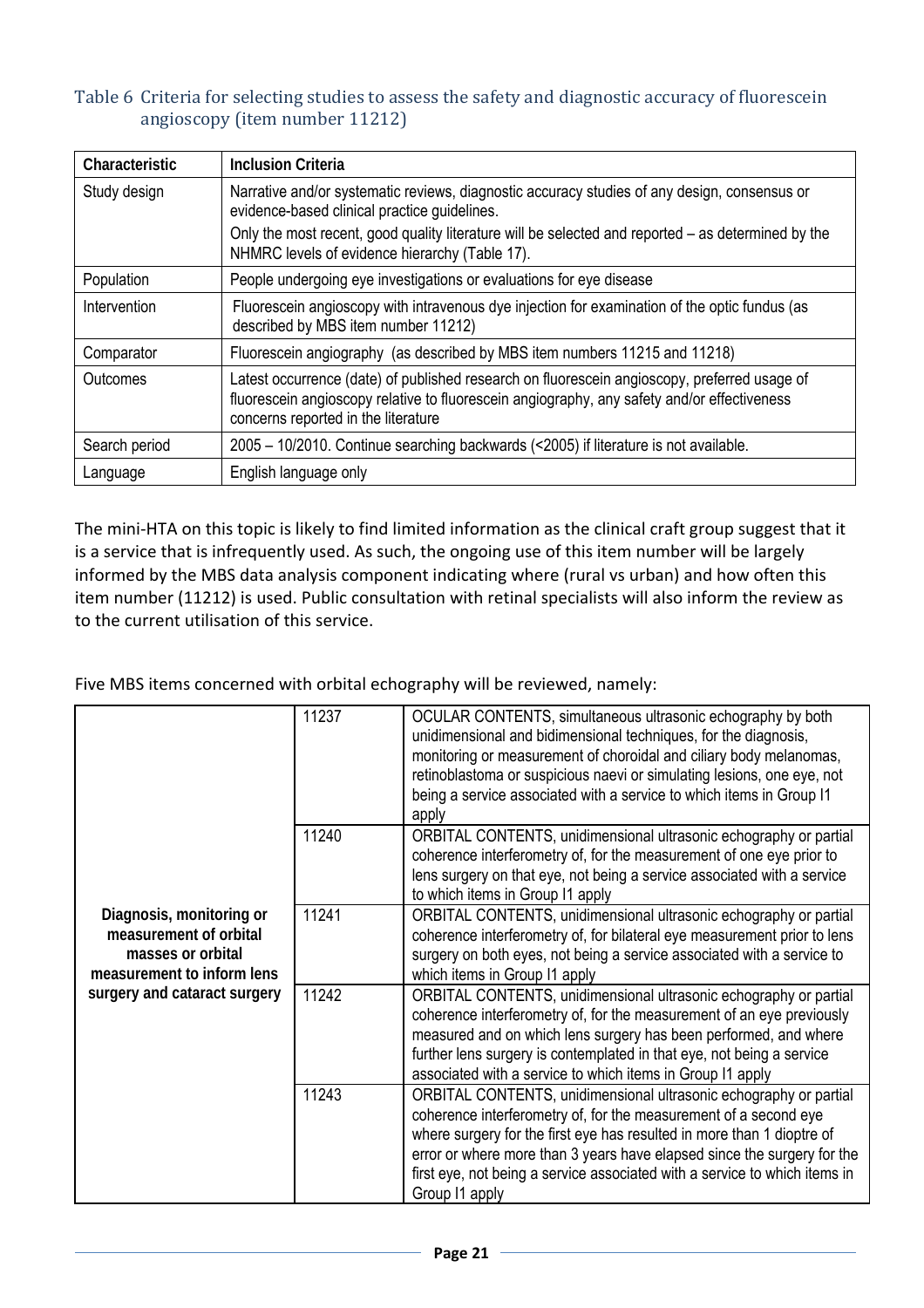## **2. Are orbital echography and partial coherence interferometry safe, accurate and clinically effective measurement techniques?**

Pre‐specified criteria for the selection of literature to address this question are provided in Table 7 .

<span id="page-24-0"></span>Table 7 Criteria for selecting studies to assess the safety, measurement accuracy, and clinical effectiveness of orbital echography and partial coherence interferometry (item numbers 11237, 11240, 11241, 11242, 11243)

| Characteristic     | <b>Inclusion Criteria</b>                                                                                                                                                                                                                                                                                                                                                                                                                                                                                                                                                                                                                                                                                                                                                                                                    |
|--------------------|------------------------------------------------------------------------------------------------------------------------------------------------------------------------------------------------------------------------------------------------------------------------------------------------------------------------------------------------------------------------------------------------------------------------------------------------------------------------------------------------------------------------------------------------------------------------------------------------------------------------------------------------------------------------------------------------------------------------------------------------------------------------------------------------------------------------------|
| Study design       | <b>Accuracy</b><br>Systematic reviews or narrative reviews of diagnostic accuracy/measurement concordance studies or<br>diagnostic accuracy/measurement concordance studies alone are eligible. Systematic reviews or<br>narrative reviews will initially be sought, and in their absence individual studies will be sought.                                                                                                                                                                                                                                                                                                                                                                                                                                                                                                 |
|                    | Effectiveness<br>Systematic reviews of randomised controlled trials, randomised controlled trials, systematic reviews or<br>individual studies of a cohort and/or non-randomised design are eligible.<br>A hierarchical step-wise method will be used to select studies according to study design. If there are no<br>systematic reviews of randomised controlled trials available, then randomised controlled trials alone will<br>be selected. Should trial data be unavailable then systematic reviews of non-randomised and/or cohort<br>studies will be selected. In the event that these are not available non-randomised or cohort study<br>designs alone will become eligible. In the event that there are no comparative studies, then recent<br>narrative reviews of clinical practice guidelines will be sourced. |
|                    | Only the most recent, good quality literature will be selected and reported - as determined by the<br>NHMRC levels of evidence hierarchy (Table 17).                                                                                                                                                                                                                                                                                                                                                                                                                                                                                                                                                                                                                                                                         |
| Population         | People requiring (1) diagnosis, monitoring or measurement of orbital masses, or (2) orbital<br>measurement to inform lens or cataract surgery                                                                                                                                                                                                                                                                                                                                                                                                                                                                                                                                                                                                                                                                                |
| Intervention/tests | (1) Uni-dimensional ultrasonic echography<br>(2) Bi-dimensional ultrasonic echography                                                                                                                                                                                                                                                                                                                                                                                                                                                                                                                                                                                                                                                                                                                                        |
| Comparator         | Laser interferometry (ie partial coherence interferometry)                                                                                                                                                                                                                                                                                                                                                                                                                                                                                                                                                                                                                                                                                                                                                                   |
| Outcome            | Safety<br>Adverse physical health outcomes as a consequence of the procedure.                                                                                                                                                                                                                                                                                                                                                                                                                                                                                                                                                                                                                                                                                                                                                |
|                    | Accuracy<br>Primary – measures of agreement or concordance (eg kappa), diagnostic accuracy measures (eg<br>sensitivity, specificity, area under the receiver operator characteristic curve, and others)                                                                                                                                                                                                                                                                                                                                                                                                                                                                                                                                                                                                                      |
|                    | <b>Effectiveness</b><br>Primary – improvement or restoration of vision, refractive outcomes                                                                                                                                                                                                                                                                                                                                                                                                                                                                                                                                                                                                                                                                                                                                  |
| Search period      | $2005 - 10/2010$<br>Should there be limited data available during this period, the search will be extended back in five year<br>increments until sufficient data are sourced.                                                                                                                                                                                                                                                                                                                                                                                                                                                                                                                                                                                                                                                |
| Language           | English language only                                                                                                                                                                                                                                                                                                                                                                                                                                                                                                                                                                                                                                                                                                                                                                                                        |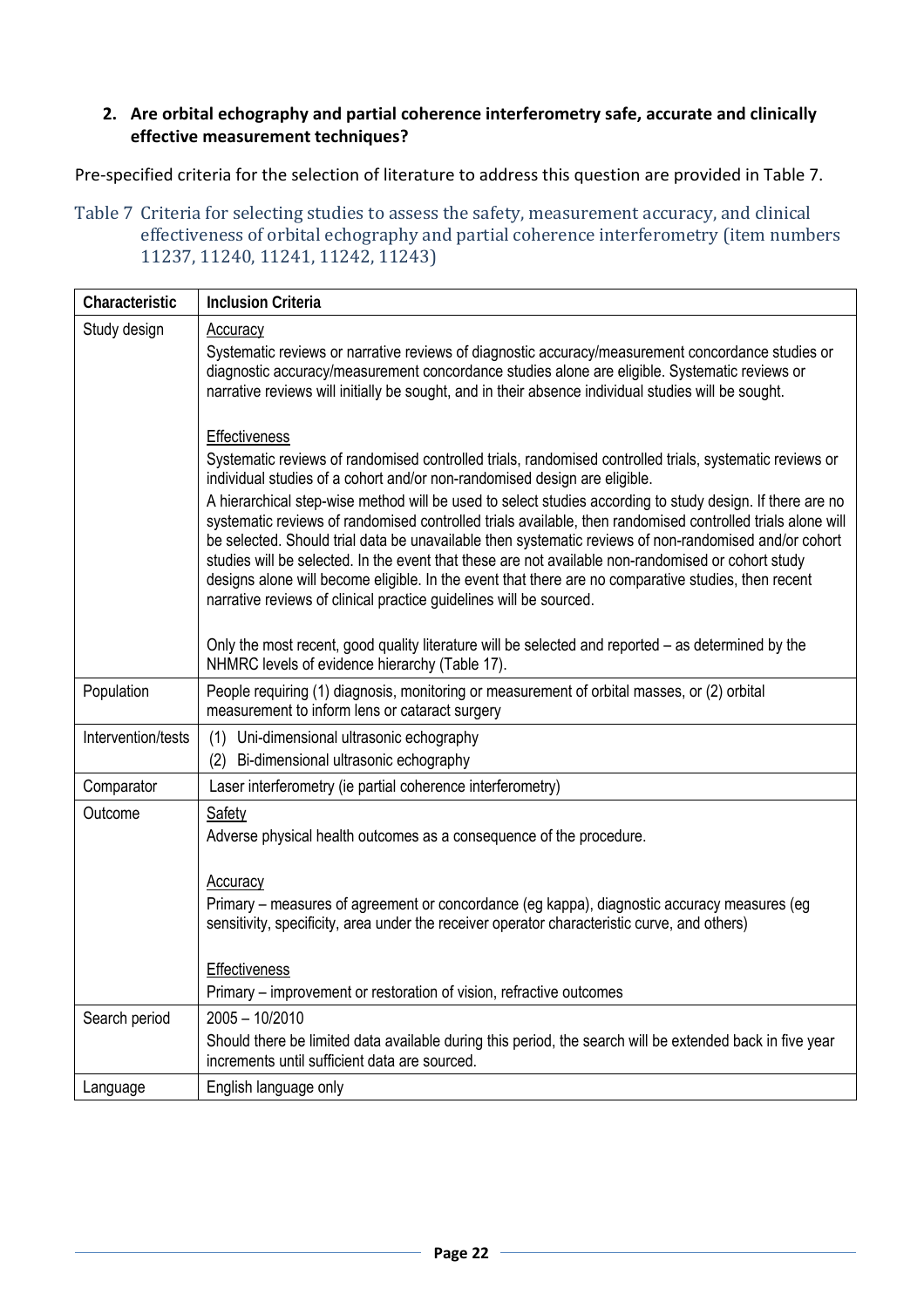Two items regarding patient services to remove intraocular foreign bodies will be investigated for deletion from the MBS.

**3. Is there evidence supporting the lack of clinical effectiveness or safety of the service described by item number 42560 ‐** *"INTRAOCULAR FOREIGN BODY, magnetic removal from anterior segment"* **‐ that would suggest its removal from the MBS is warranted?**

Rationale for deletion: This item number is considered to reflect outdated technology (giant external magnet) which is no longer used. The item was used on only one occasion in Australia in 2008‐2009. It is suggested that intraocular foreign bodies are removed using microsurgical techniques regardless of their magnetic properties, and that the distinction is no longer relevant.

**4. Is there evidence supporting the lack of clinical effectiveness or safety of the service described by item number 42566 ‐** *"INTRAOCULAR FOREIGN BODY, magnetic removal from posterior segment"* **‐ that would suggest its removal from the MBS is warranted?**

Rational for deletion: As per rationale for item 42560 above, this item reflects outdated technology / surgical technique. This item was used on only one occasion in Australian in 2008‐ 2009.

Pre‐specified criteria for the selection of literature to address these questions are provided in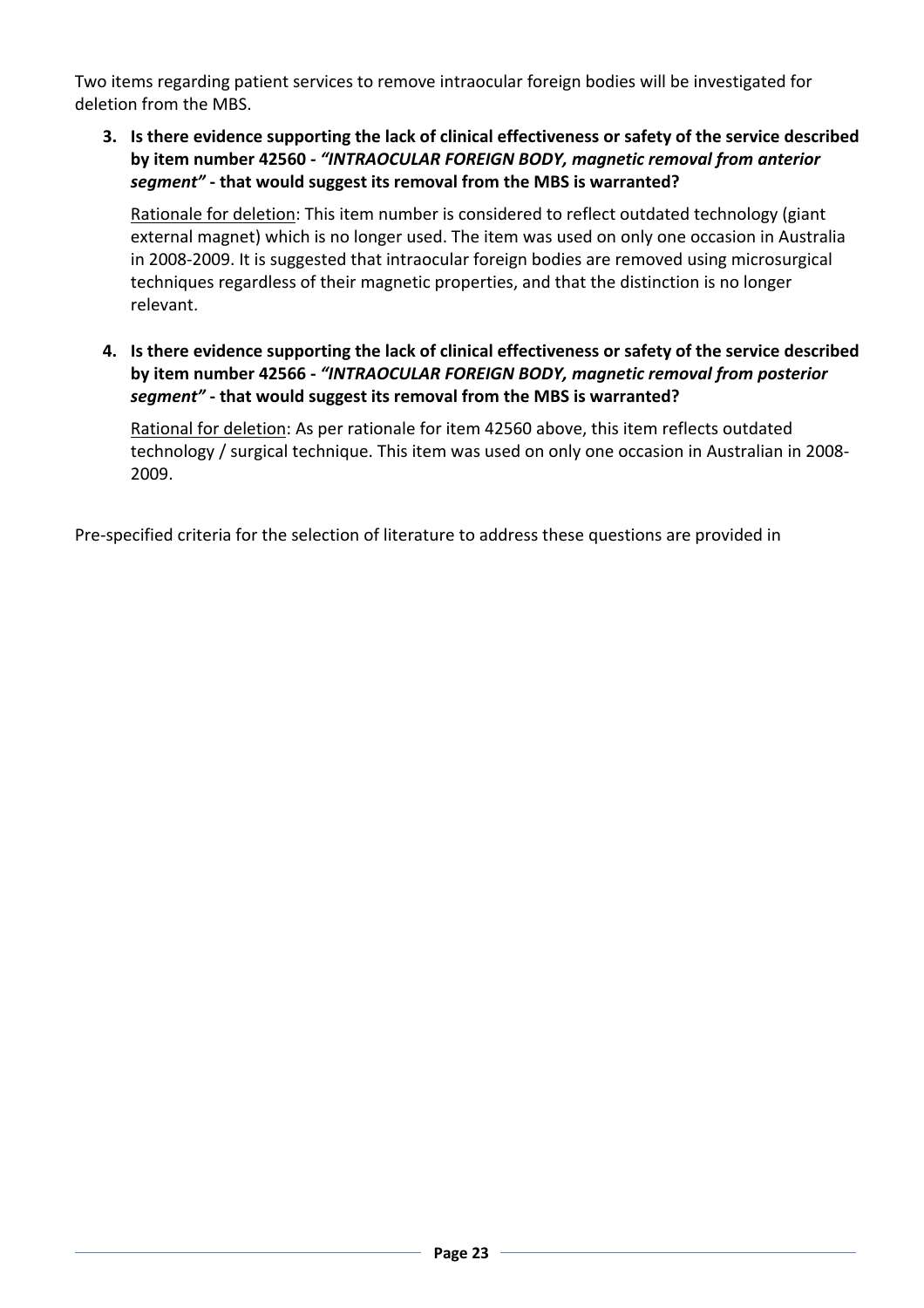[Table](#page-27-0) 8.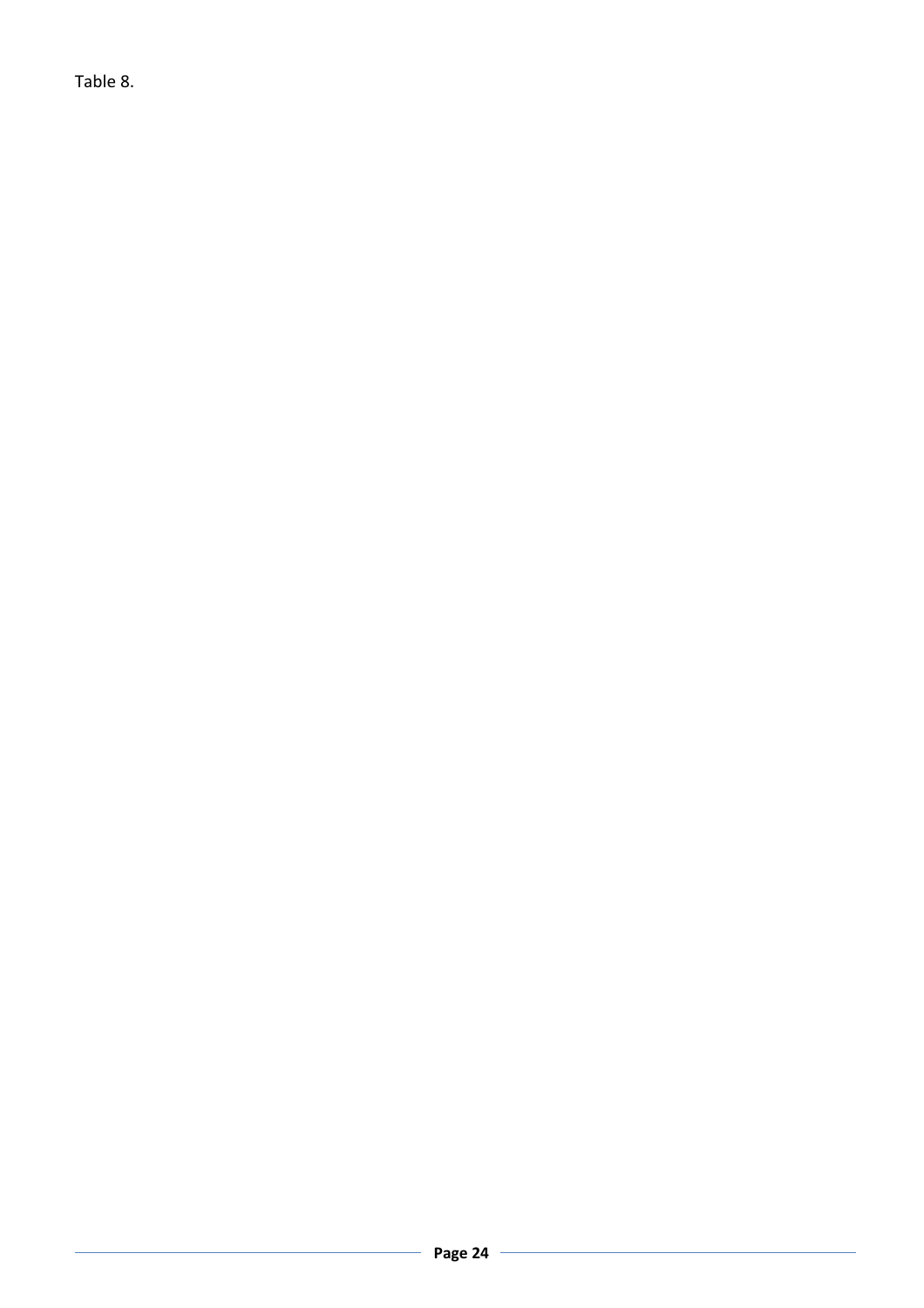#### Table 8 Criteria for selecting studies to assess the safety and effectiveness of magnetic removal of intraocular foreign bodies (item numbers 42560, 42563, 42566, 42569)

<span id="page-27-0"></span>

| Characteristic | <b>Inclusion Criteria</b>                                                                                                                                                                                                                                                                                                                                                                                                                                                                                                                                                                                                                                                                                                                                                                                                                                                                                                                                                                   |
|----------------|---------------------------------------------------------------------------------------------------------------------------------------------------------------------------------------------------------------------------------------------------------------------------------------------------------------------------------------------------------------------------------------------------------------------------------------------------------------------------------------------------------------------------------------------------------------------------------------------------------------------------------------------------------------------------------------------------------------------------------------------------------------------------------------------------------------------------------------------------------------------------------------------------------------------------------------------------------------------------------------------|
| Study design   | <b>Effectiveness</b><br>Systematic reviews of randomised controlled trials, randomised controlled trials, systematic reviews or<br>individual studies of a cohort and/or non-randomised design are eligible.<br>A hierarchical step-wise method will be used to select studies according to study design. If there are<br>no systematic reviews of randomised controlled trials available, then randomised controlled trials<br>alone will be selected. Should trial data be unavailable then systematic reviews of non-randomised<br>and/or cohort studies will be selected. In the event that these are not available non-randomised or<br>cohort study designs alone will become eligible. In the event that there are no comparative studies,<br>then recent narrative reviews of clinical practice guidelines will be sourced.<br>Only the most recent, good quality literature will be selected and reported - as determined by the<br>NHMRC levels of evidence hierarchy (Table 17). |
| Population     | People with trauma caused by foreign bodies which have penetrated the eyeball                                                                                                                                                                                                                                                                                                                                                                                                                                                                                                                                                                                                                                                                                                                                                                                                                                                                                                               |
| Interventions  | Magnetic removal of intraocular foreign bodies from either the anterior or posterior segment of the<br>eyeball (items 42560, 42566)                                                                                                                                                                                                                                                                                                                                                                                                                                                                                                                                                                                                                                                                                                                                                                                                                                                         |
| Comparator     | Microsurgery to remove intraocular foreign bodies ie non-magnetic removal via forceps, sclerotomy,<br>scleral tunnel (items 42563, 42569)                                                                                                                                                                                                                                                                                                                                                                                                                                                                                                                                                                                                                                                                                                                                                                                                                                                   |
| Outcome        | Safety<br>Adverse physical health outcomes as a consequence of procedure to remove the intraocular foreign<br>body, including infection, vitreous loss, or other morbidity associated with the procedure.<br><b>Effectiveness</b><br>Primary – improvement or restoration of vision, reduction in pain or discomfort, healing rate                                                                                                                                                                                                                                                                                                                                                                                                                                                                                                                                                                                                                                                          |
|                | Secondary – length of hospital stay                                                                                                                                                                                                                                                                                                                                                                                                                                                                                                                                                                                                                                                                                                                                                                                                                                                                                                                                                         |
| Search period  | $2005 - 10/2010$<br>Should there be limited data available during this period, the search will be extended back in five year<br>increments until sufficient data are sourced.<br>If the service is only used infrequently, then a targeted search will be undertaken to determine the<br>current 'state-of-play' of the procedure. The most recent narrative reviews and/or systematic reviews<br>(if any) and Clinical Practice Guidelines will be identified and analysed to determine what international<br>opinion is with respect to the service and whether there are any subgroups of patients where the<br>procedures might still have a use.                                                                                                                                                                                                                                                                                                                                       |
| Language       | English language only                                                                                                                                                                                                                                                                                                                                                                                                                                                                                                                                                                                                                                                                                                                                                                                                                                                                                                                                                                       |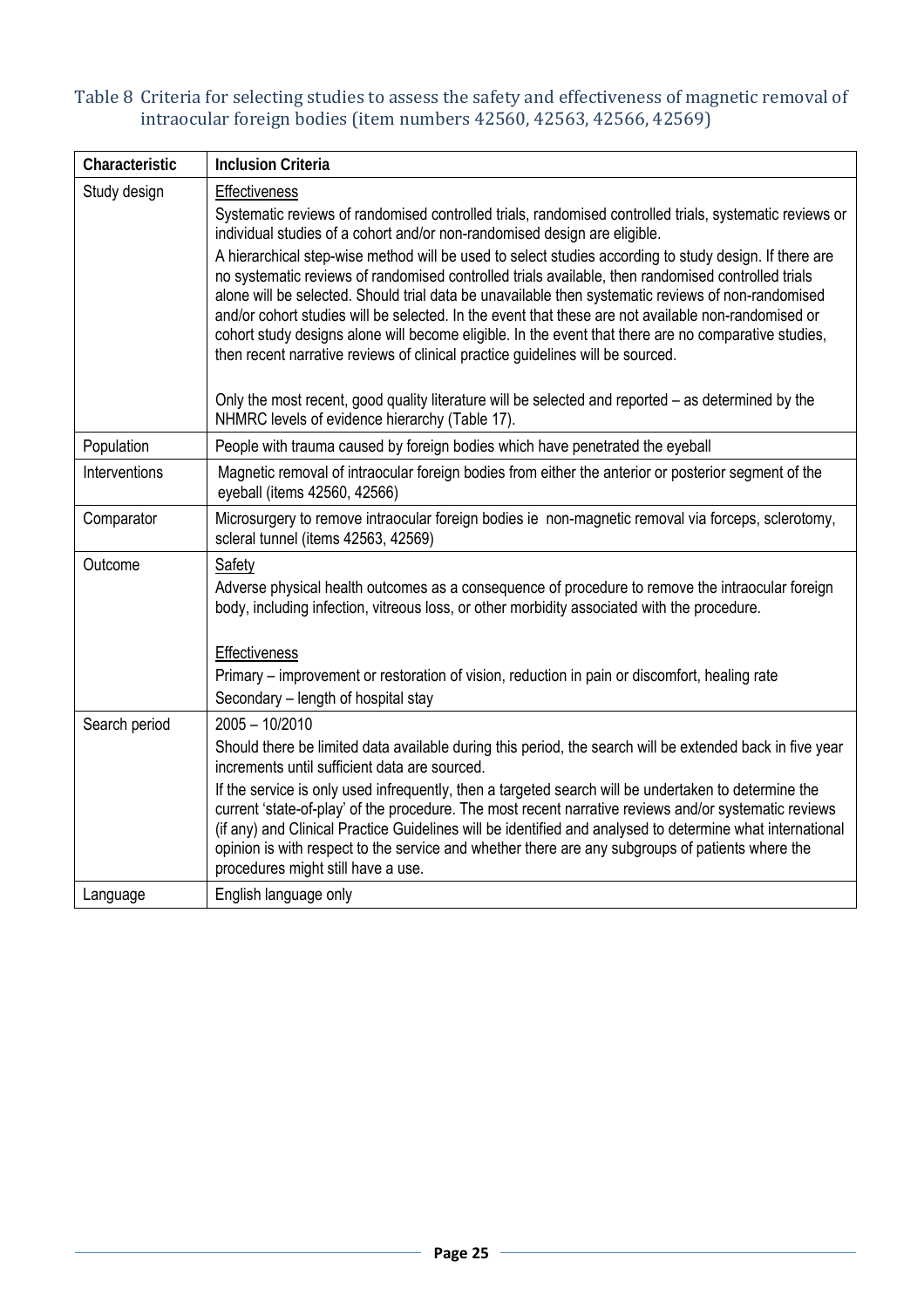One high usage MBS item regarding extirpation of tarsal cyst will be reviewed, namely:

| Tarsal cysts/ chalazia | <b>Aつらつら</b><br>420I U | CYST<br><b>TARSAL</b><br>extirpation of |
|------------------------|------------------------|-----------------------------------------|

## **5. Is tarsal cyst extirpation (item number 42575) a safe and effective procedure?**

Pre‐specified criteria for the selection of literature to address this question are provided in [Table](#page-28-0) 9.

## <span id="page-28-0"></span>Table 9 Criteria for selecting studies to assess the safety and effectiveness of tarsal cyst extirpation (item number 42575)

| Characteristic | <b>Inclusion Criteria</b>                                                                                                                                                                                                                                                                                                                                                                                                                                                                                                                                                                                                                                                                                                                                                                                                                                                                                                             |
|----------------|---------------------------------------------------------------------------------------------------------------------------------------------------------------------------------------------------------------------------------------------------------------------------------------------------------------------------------------------------------------------------------------------------------------------------------------------------------------------------------------------------------------------------------------------------------------------------------------------------------------------------------------------------------------------------------------------------------------------------------------------------------------------------------------------------------------------------------------------------------------------------------------------------------------------------------------|
| Study design   | <b>Effectiveness</b><br>Systematic reviews of randomised controlled trials, randomised controlled trials, or systematic reviews<br>or individual observational (cohort or large single arm studies) or non-randomised designs are eligible.<br>A hierarchical step-wise method will be used to select studies according to study design. If there are<br>no systematic reviews of randomised controlled trials available, then randomised controlled trials<br>alone will be selected. Should trial data be unavailable then systematic reviews of non-randomised<br>and/or observational studies will be selected. In the event that there are no good quality clinical<br>studies available, then recent narrative reviews of clinical practice guidelines will be sourced.<br>Only the most recent, good quality literature will be selected and reported - as determined by the<br>NHMRC levels of evidence hierarchy (Table 17). |
| Population     | People with tarsal (meibomian) cysts/chalazia that are unresponsive to supportive care (warm<br>compresses and antibiotics) and/or corticosteroid injection                                                                                                                                                                                                                                                                                                                                                                                                                                                                                                                                                                                                                                                                                                                                                                           |
| Intervention   | Surgical extirpation/removal. Note: Intervention is last line therapy                                                                                                                                                                                                                                                                                                                                                                                                                                                                                                                                                                                                                                                                                                                                                                                                                                                                 |
| Comparator     | If comparative studies are available – then likely comparator would be extended versions of previous<br>line of therapy ie supportive care (warm compresses and antibiotics) and/or corticosteroid injection                                                                                                                                                                                                                                                                                                                                                                                                                                                                                                                                                                                                                                                                                                                          |
| Outcome        | Safety<br>Adverse physical health outcomes as a consequence of the procedure.<br>Effectiveness<br>Primary – improvement or restoration of vision, reduction in pain or discomfort, resolution of the cyst                                                                                                                                                                                                                                                                                                                                                                                                                                                                                                                                                                                                                                                                                                                             |
| Search period  | $2005 - 10/2010$<br>Should there be limited data available during this period, the search will be extended back in five year<br>increments until sufficient data are sourced.<br>If the service is only used infrequently, then a targeted search will be undertaken to determine the<br>current 'state-of-play' of the procedure. The most recent narrative reviews and/or systematic reviews<br>(if any) and Clinical Practice Guidelines will be identified and analysed to determine what international<br>opinion is with respect to the service.                                                                                                                                                                                                                                                                                                                                                                                |
| Language       | English language only                                                                                                                                                                                                                                                                                                                                                                                                                                                                                                                                                                                                                                                                                                                                                                                                                                                                                                                 |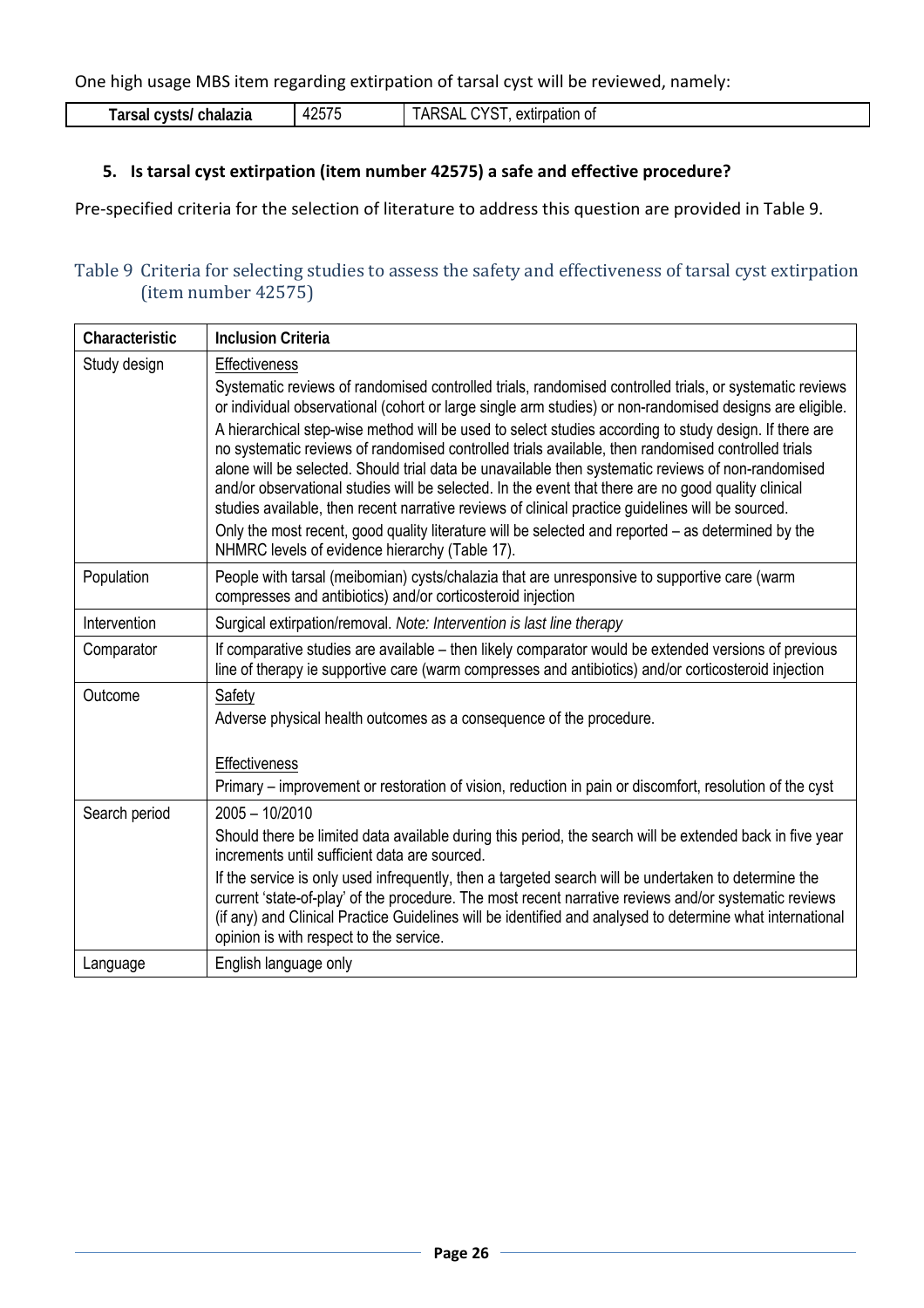Four MBS items concerned with removal of obstruction in lacrimal passages and/or removal/replacement of nasolacrimal tubes will be reviewed, namely:

| Epiphora / dacryocystocele<br>(Timo cyst) | 42610 | NASOLACRIMAL TUBE (unilateral), removal or replacement of, or<br>LACRIMAL PASSAGES, probing for obstruction, unilateral, with or<br>without lavage - under general anaesthesia                                                                                                                              |
|-------------------------------------------|-------|-------------------------------------------------------------------------------------------------------------------------------------------------------------------------------------------------------------------------------------------------------------------------------------------------------------|
|                                           | 42611 | NASOLACRIMAL TUBE (bilateral), removal or replacement of, or<br>LACRIMAL PASSAGES, probing for obstruction, bilateral, with or<br>without lavage - under general anaesthesia                                                                                                                                |
|                                           | 42614 | NASOLACRIMAL TUBE (unilateral), removal or replacement of, or<br>LACRIMAL PASSAGES, probing to establish patency of the lacrimal<br>passage and/or site of obstruction, unilateral, including lavage, not being<br>a service associated with a service to which item 42610 applies<br>(excluding aftercare) |
|                                           | 42615 | NASOLACRIMAL TUBE (bilateral), removal or replacement of, or<br>LACRIMAL PASSAGES, probing to establish patency of the lacrimal<br>passage and/or site of obstruction, bilateral, including lavage, not being<br>a service associated with a service to which item 42611 applies<br>(excluding aftercare)   |

**6. Are probing techniques to assess lacrimal passage patency or removal of obstructions and/or removal or replacement of the nasolacrimal tube(s) (item numbers 42610, 42611, 42614 or 42615) safe and effective procedures?**

Pre‐specified criteria for the selection of literature to address this question are provided in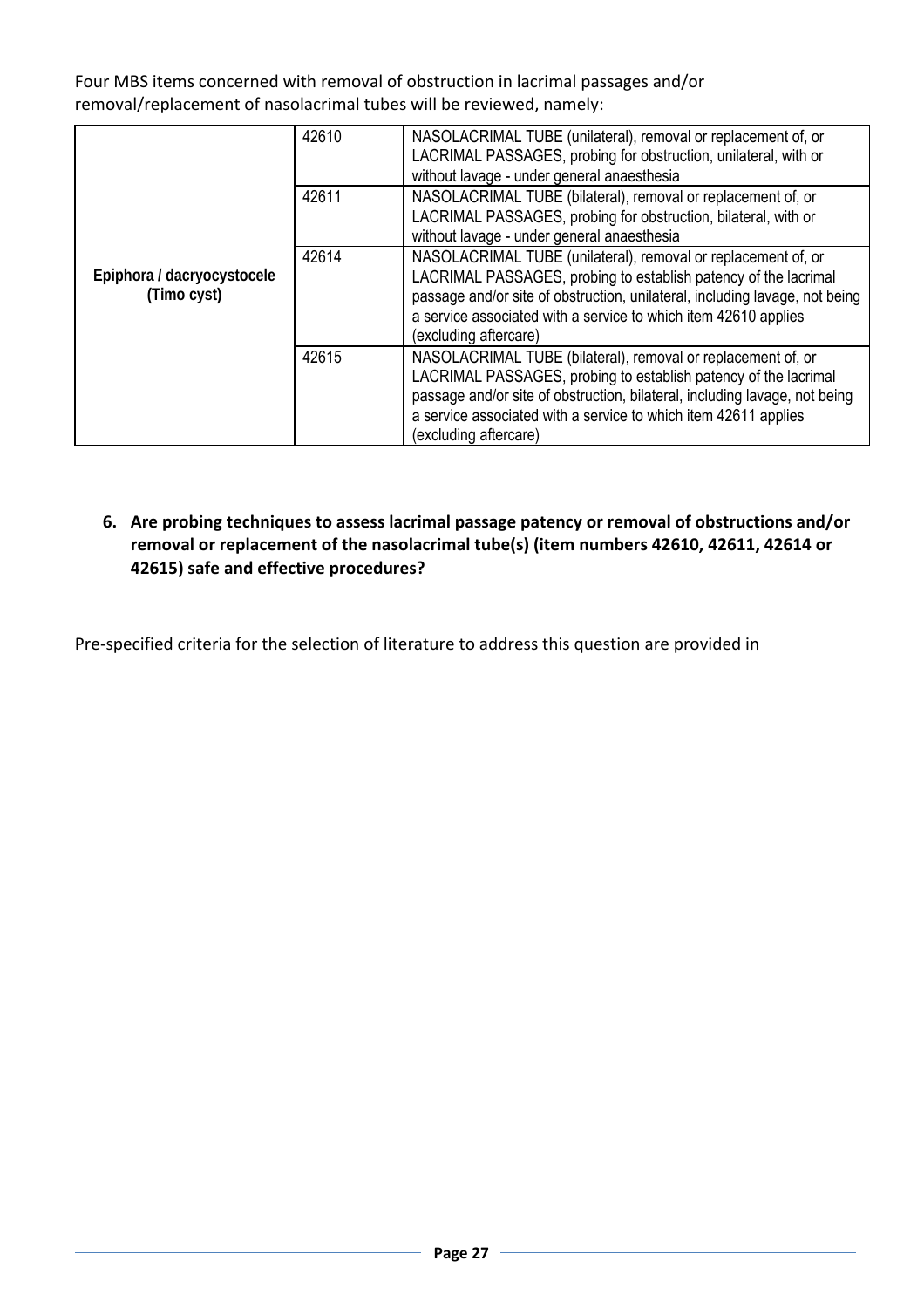[Table](#page-31-0) 10.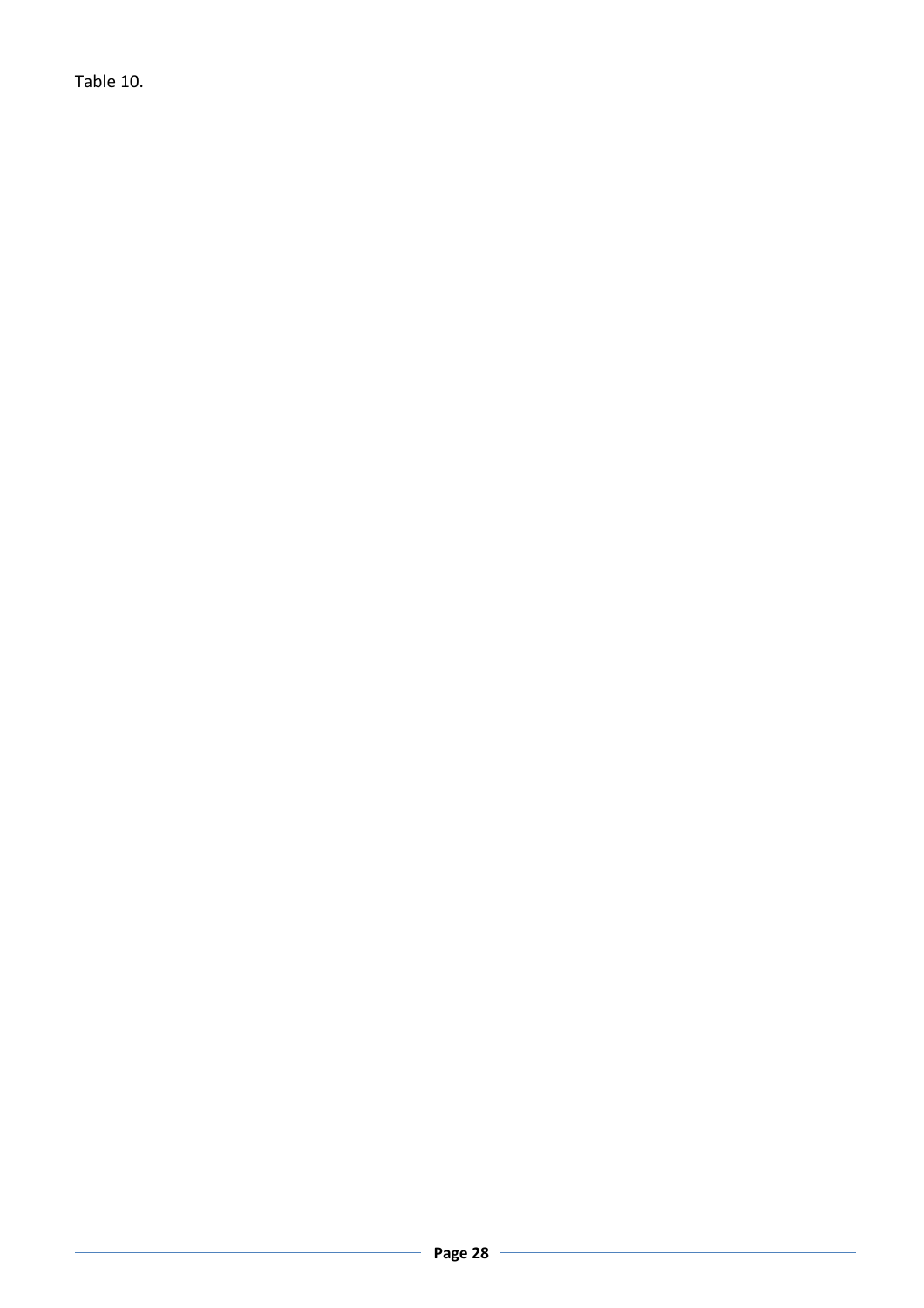## Table 10 Criteria for selecting studies to assess the safety and effectiveness of lacrimal passage procedures (item numbers 42610, 42611, 42614, 42615)

<span id="page-31-0"></span>

| Characteristic | <b>Inclusion Criteria</b>                                                                                                                                                                                                                                                                                                                                                                                                                                                     |  |  |
|----------------|-------------------------------------------------------------------------------------------------------------------------------------------------------------------------------------------------------------------------------------------------------------------------------------------------------------------------------------------------------------------------------------------------------------------------------------------------------------------------------|--|--|
| Study design   | <b>Effectiveness</b>                                                                                                                                                                                                                                                                                                                                                                                                                                                          |  |  |
|                | Systematic reviews of randomised controlled trials, randomised controlled trials, systematic reviews or<br>individual studies of a cohort and/or non-randomised design are eligible.                                                                                                                                                                                                                                                                                          |  |  |
|                | A hierarchical step-wise method will be used to select studies according to study design. If there are<br>no systematic reviews of randomised controlled trials available, then randomised controlled trials<br>alone will be selected. Should trial data be unavailable then systematic reviews of non-randomised<br>and/or cohort studies will be selected. In the event that these are not available non-randomised or<br>cohort study designs alone will become eligible. |  |  |
|                | Only the most recent, good quality literature will be selected and reported – as determined by the<br>NHMRC levels of evidence hierarchy (Table 17).                                                                                                                                                                                                                                                                                                                          |  |  |
| Population     | 1.<br>Adults with epiphora                                                                                                                                                                                                                                                                                                                                                                                                                                                    |  |  |
|                | Children with dacryocystocele (Timo cyst)<br>2.                                                                                                                                                                                                                                                                                                                                                                                                                               |  |  |
| Intervention   | Probing techniques to establish patency of lacrimal passages or remove obstruction<br>(1)                                                                                                                                                                                                                                                                                                                                                                                     |  |  |
|                | Remove or replace nasoclacrimal tube(s)<br>(2)                                                                                                                                                                                                                                                                                                                                                                                                                                |  |  |
| Comparator     | N/A                                                                                                                                                                                                                                                                                                                                                                                                                                                                           |  |  |
| Outcome        | Safety<br>Adverse physical health outcomes as a consequence of the procedures.                                                                                                                                                                                                                                                                                                                                                                                                |  |  |
|                | Effectiveness                                                                                                                                                                                                                                                                                                                                                                                                                                                                 |  |  |
|                | Primary – reduction in tear production, quality of life                                                                                                                                                                                                                                                                                                                                                                                                                       |  |  |
|                | Secondary - reoperation                                                                                                                                                                                                                                                                                                                                                                                                                                                       |  |  |
| Search period  | $2005 - 10/2010$                                                                                                                                                                                                                                                                                                                                                                                                                                                              |  |  |
|                | Should there be limited data available during this period, the search will be extended back in five year<br>increments until sufficient data are sourced.                                                                                                                                                                                                                                                                                                                     |  |  |
|                | If the service is only used infrequently, then a targeted search will be undertaken to determine the<br>current 'state-of-play' of the procedure. The most recent narrative reviews and/or systematic reviews<br>(if any) and Clinical Practice Guidelines will be identified and analysed to determine what international<br>opinion is with respect to the service and whether there are certain subgroups of patients where the<br>procedure has a use.                    |  |  |
| Language       | English language only                                                                                                                                                                                                                                                                                                                                                                                                                                                         |  |  |

Two items addressing the repair of retinal tears will be reviewed:

| Eye disease | 42728 | CRYOTHERAPY OF RETINA or other intraocular structures with an<br>internal probe, being a service associated with a service to which item<br>42725 applies |
|-------------|-------|-----------------------------------------------------------------------------------------------------------------------------------------------------------|
|             | 42818 | RETINA, CRYOTHERAPY TO, as an independent procedure, with external<br>probe                                                                               |

## **7. Are item numbers 42728 ‐** *"CRYOTHERAPY OF RETINA or other intraocular structures with an internal probe"* **and 42818 ‐** *"RETINA, CRYOTHERAPY TO, as an independent procedure, with external probe"* **– safe and effective procedures?**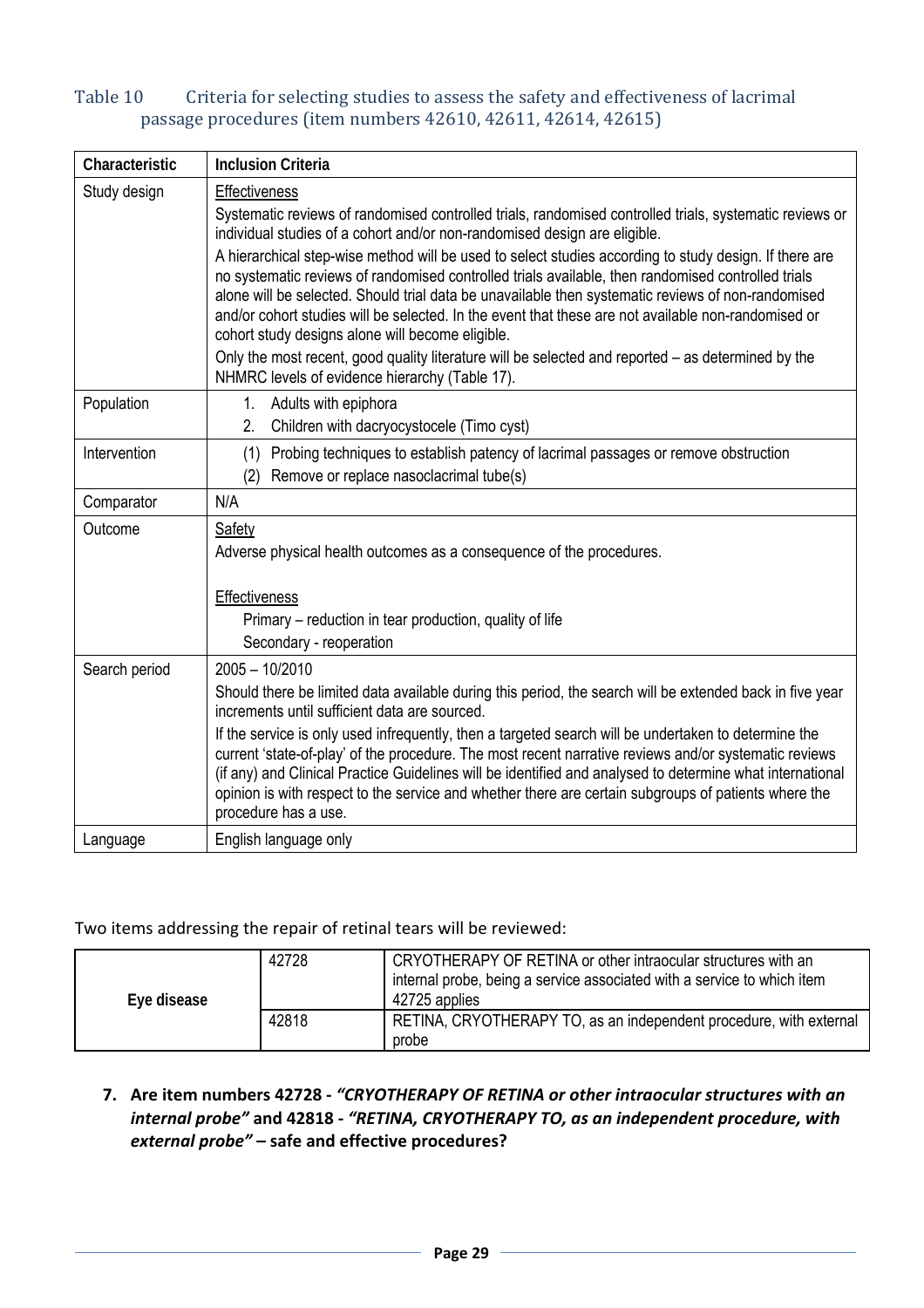## **8. Is it reasonable that item numbers 42728 and 42818 could be utilised under the same revised MBS item number?**

Rationale for deletion of 42728: This item is infrequently used (total 124 services Australia‐wide in 08‐09). Endocryotherapy is rarely used in contemporary vitreoretinal surgery. It is likely that this item number is being used for other services, and is best deleted. The small number of actual uses of endocryotherapy could be billed using 42818 (see review question below).

Suggested amendment to 42818 and rationale:

RETINA, CRYOTHERAPY TO, as an independent procedure, with external probe not being a service to which item 42773 applies

The current restriction "as an independent procedure" may have had the unintended consequence of driving increased use of item 42773 (see below), which has a significantly higher fee and is for retinal detachment, rather than retinal tear.

| 42773 | DETACHED RETINA, diathermy or cryotherapy for, not being a service associated with a service to |
|-------|-------------------------------------------------------------------------------------------------|
|       | which item 42776 applies                                                                        |

Pre-specified criteria for the selection of literature to address these related questions are provided in [Table](#page-32-0) 11.

#### <span id="page-32-0"></span>Table 11 Criteria for selecting studies to assess the safety and effectiveness of retinal cryotherapy (item numbers 42728, 42818)

| Characteristic | <b>Inclusion Criteria</b>                                                                                                                                                                                                  |  |
|----------------|----------------------------------------------------------------------------------------------------------------------------------------------------------------------------------------------------------------------------|--|
| Study design   | Narrative and/or systematic reviews, intervention studies of any design, consensus or evidence-based<br>clinical practice guidelines.                                                                                      |  |
|                | Only the most recent, good quality literature will be selected and reported – as determined by the<br>NHMRC levels of evidence hierarchy (Table 17).                                                                       |  |
| Population     | Eye disease                                                                                                                                                                                                                |  |
| Interventions  | Retinal cryotherapy using an external probe, Retinal cryotherapy using an internal probe<br>(endocryotherapy)                                                                                                              |  |
| Comparator     | <b>NA</b>                                                                                                                                                                                                                  |  |
| Outcome        | Latest occurrence (date) of published research on both procedures, circumstances where these<br>procedures might be used, any safety and/or effectiveness concerns reported in the literature<br>regarding both procedures |  |
| Search period  | $2005 - 10/2010$                                                                                                                                                                                                           |  |
| Language       | English language only                                                                                                                                                                                                      |  |

NA = not applicable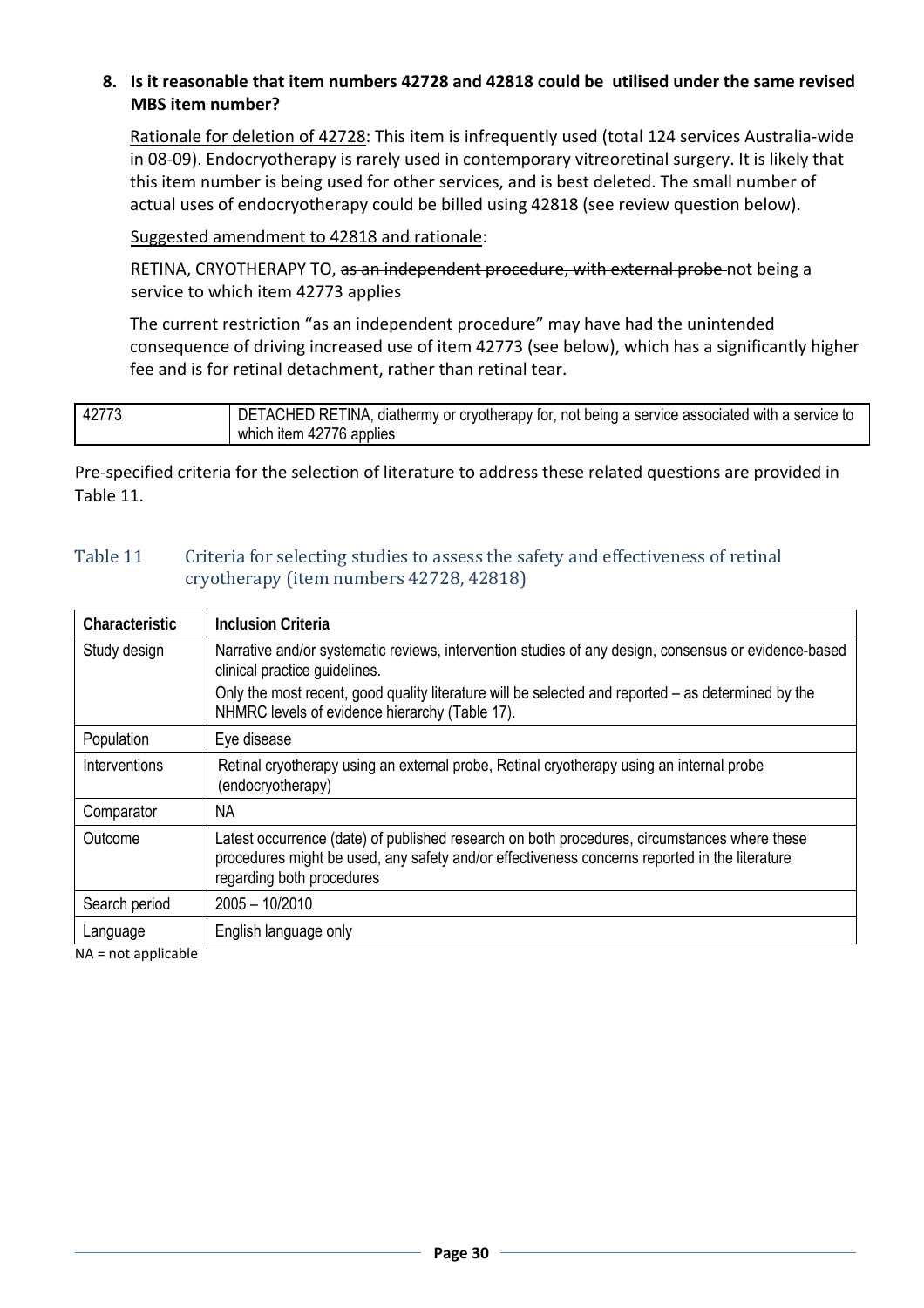| Eye disease | 42809 | RETINA, photocoagulation of, not being a service associated with<br>photodynamic therapy with verteporfin |
|-------------|-------|-----------------------------------------------------------------------------------------------------------|
|-------------|-------|-----------------------------------------------------------------------------------------------------------|

## **9. Is laser photocoagulation (item number 42809) a safe and effective procedure?**

Pre-specified criteria for the selection of literature to address this question are provided in [Table](#page-33-0) 12.

#### <span id="page-33-0"></span>Table 12 Criteria for selecting studies to assess the safety and effectiveness of laser photocoagulation (item number 42809)

| Characteristic            | <b>Inclusion Criteria</b>                                                                                                                                                                                                         |
|---------------------------|-----------------------------------------------------------------------------------------------------------------------------------------------------------------------------------------------------------------------------------|
| Study design              | Narrative and/or systematic reviews, intervention studies of any design, consensus or evidence-based<br>clinical practice guidelines.                                                                                             |
|                           | Only the most recent, good quality literature will be selected and reported – as determined by the<br>NHMRC levels of evidence hierarchy (Table 17).                                                                              |
| Population                | Patients requiring laser photocoagulation of the retina (eg for panretinal photocoagulation for diabetes<br>or other vaso-occlusive disease, treatment of retinal tears, local treatment for macroaneurysm or<br>macular oedema)  |
| Intervention              | Laser photocoagulation of the retina                                                                                                                                                                                              |
| Comparator                | NA.                                                                                                                                                                                                                               |
| Outcome                   | Latest occurrence (date) of published research on laser photocoagulation, circumstances where this<br>procedure might be used, any safety and/or effectiveness concerns reported in the literature regarding<br>this intervention |
| Search period             | $2005 - 10/2010$                                                                                                                                                                                                                  |
| Language                  | English language only                                                                                                                                                                                                             |
| $N = n +$ or $\mathbb{R}$ |                                                                                                                                                                                                                                   |

NA = not applicable

Three related items regarding capsulectomy, when performed separately or in combination with vitrectomy, will be reviewed, namely:

| 42719 | CAPSULECTOMY OR REMOVAL OF VITREOUS, or both, via the anterior chamber by any method,<br>not being a service associated with a service to which item 42698, 42702 or 42716 applies                                                                                                                                            |
|-------|-------------------------------------------------------------------------------------------------------------------------------------------------------------------------------------------------------------------------------------------------------------------------------------------------------------------------------|
| 42722 | CAPSULECTOMY by posterior chamber sclerotomy OR REMOVAL OF VITREOUS or VITREOUS<br>BANDS, or both, from the anterior chamber by posterior chamber sclerotomy, by cutting and suction<br>and infusion, not being a service associated with a service to which item 42698, 42702 or 42716<br>applies - 1 or both procedures     |
| 42731 | CAPSULECTOMY or LENSECTOMY, or both, by posterior chamber sclerotomy in conjunction with<br>the removal of vitreous or division of vitreous bands or removal of preretinal membrane from the<br>posterior chamber by cutting and suction and infusion, not being a service associated with any other<br>intraocular operation |

There appears to be overlap between these items and a suggestion that the wording of the items could be modified to reflect modern terminology. These items also need to be kept distinct from the cataract (lens removal) and vitrectomy items outlined at 42698, 42702, 42716, 42725. This could result in the removal of one or more of these capsulectomy items and/or a rewording of the items.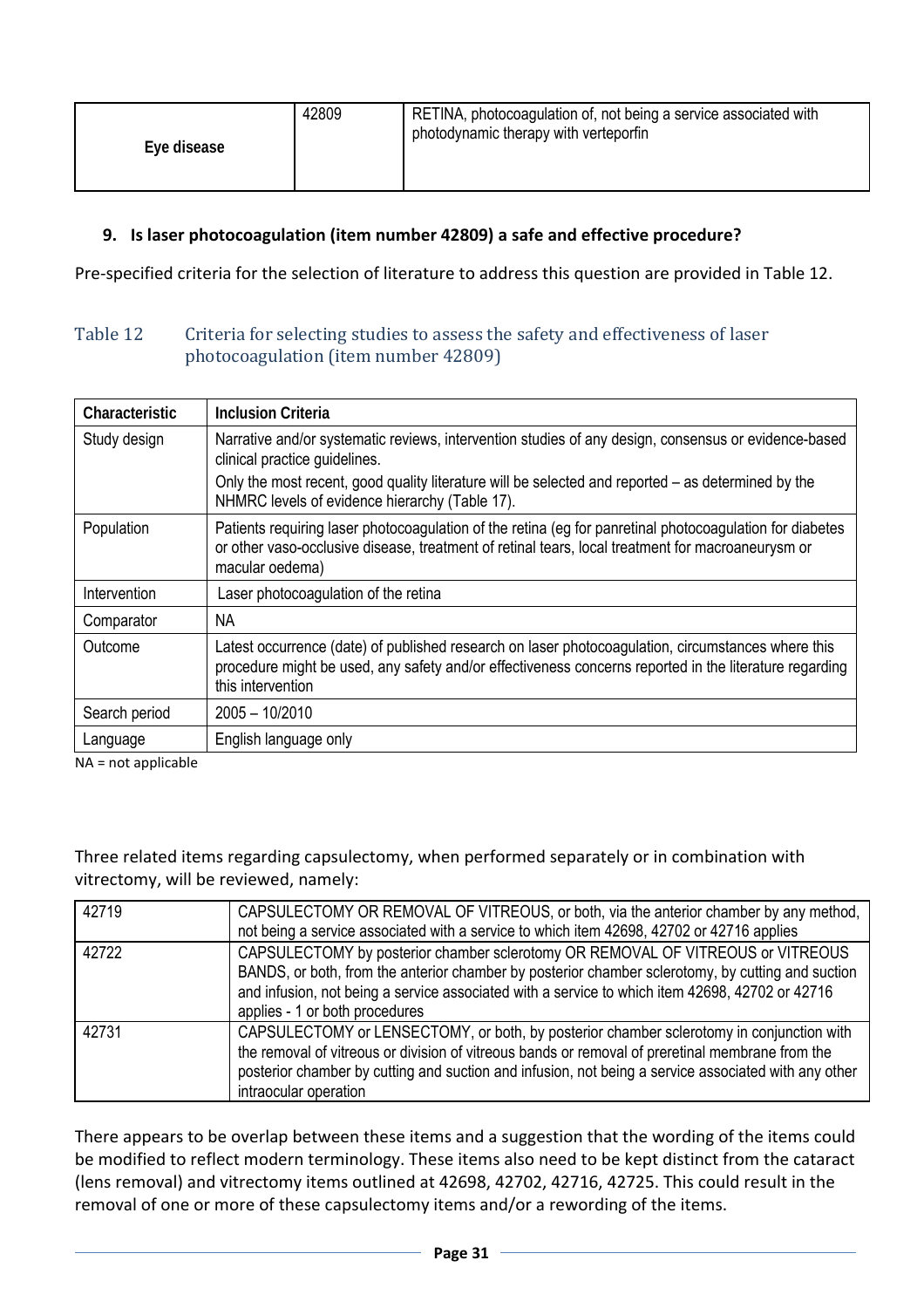#### **10. What types of procedure or combination of procedures are currently used to remove part of the lens capsule?**

Pre-specified criteria for the selection of literature to address this question are provided in [Table](#page-34-0) 13.

## <span id="page-34-0"></span>Table 13 Criteria for selecting studies to assess the use of capsulectomy or related procedures to remove part of the lens capsule (item numbers 42722, 42719, 42731)

| Characteristic | <b>Inclusion Criteria</b>                                                                                                                                                                                                                                                    |  |  |
|----------------|------------------------------------------------------------------------------------------------------------------------------------------------------------------------------------------------------------------------------------------------------------------------------|--|--|
| Study design   | Narrative and/or systematic reviews, intervention studies of any design, consensus or evidence-based<br>clinical practice guidelines.                                                                                                                                        |  |  |
|                | Only the most recent, good quality literature will be selected and reported – as determined by the<br>NHMRC levels of evidence hierarchy (Table 17).                                                                                                                         |  |  |
| Population     | Patients requiring removal of vitreous or lens (usually subsequent to cataract surgery)                                                                                                                                                                                      |  |  |
| Intervention   | Limbal (anterior) vitrectomy, pars plana lensectomy/vitrectomy                                                                                                                                                                                                               |  |  |
| Comparator     | ΝA                                                                                                                                                                                                                                                                           |  |  |
| Outcome        | Latest occurrence (date) of published research on limbal or pars plana lensectomy/vitrectomy,<br>circumstances where these vitrectomy/lensectomy procedures might be used, any safety and/or<br>effectiveness concerns reported in the literature regarding these procedures |  |  |
| Search period  | 2005 – 10/2010. Continue searching backwards (<2005) if literature is not available.                                                                                                                                                                                         |  |  |
| Language       | English language only                                                                                                                                                                                                                                                        |  |  |

NA = not applicable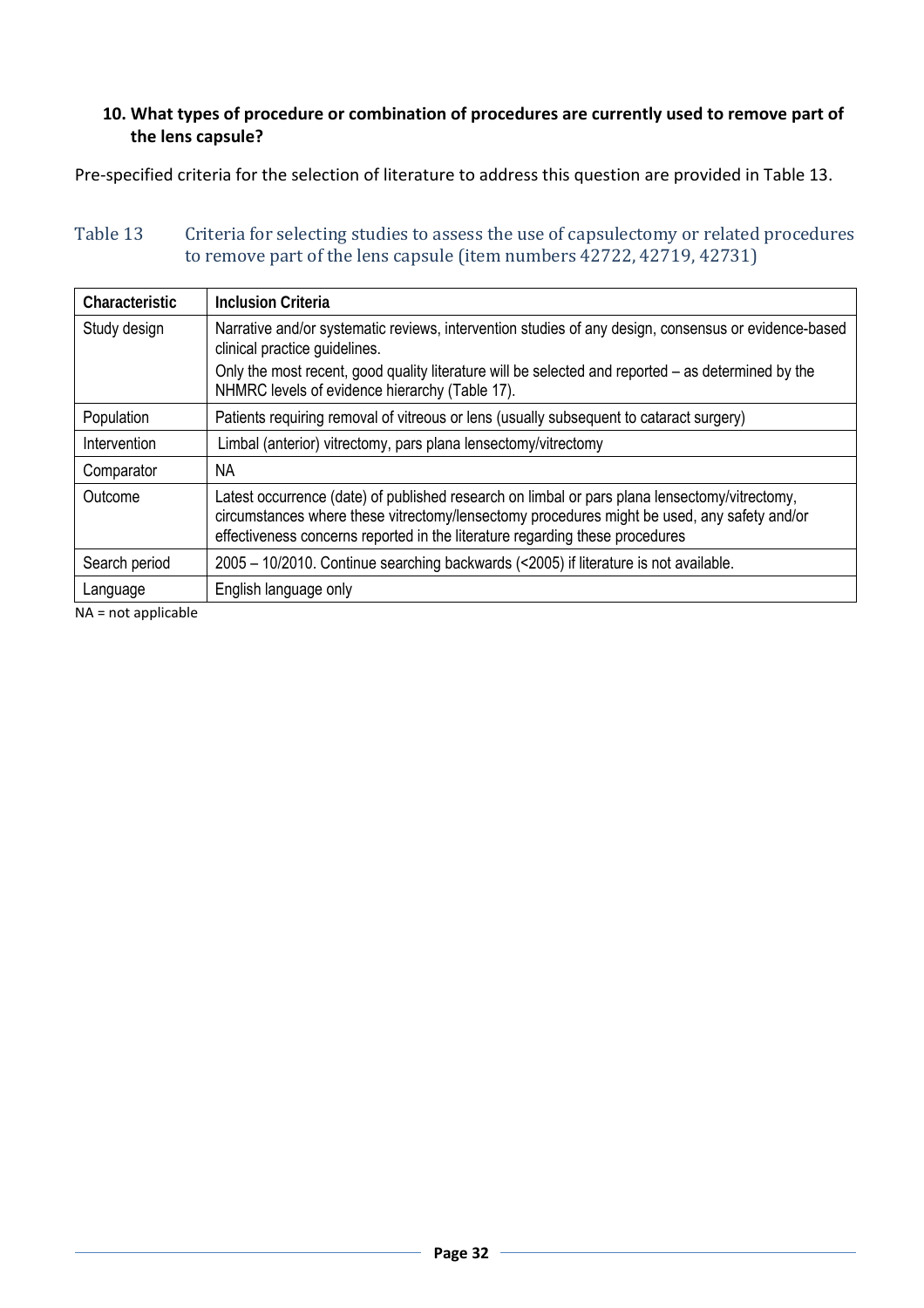Four MBS items related to retinal detachment will be reviewed.

| <b>Retinal detachment</b> | 42773 | DETACHED RETINA, diathermy or cryotherapy for, not being a service<br>associated with a service to which item 42776 applies |
|---------------------------|-------|-----------------------------------------------------------------------------------------------------------------------------|
|                           | 42776 | DETACHED RETINA, buckling or resection operation for                                                                        |
|                           | 42779 | DETACHED RETINA, revision operation for                                                                                     |
|                           | 42812 | DETACHED RETINA, removal of encircling silicone band from                                                                   |

There is a suggestion that the original intention of item 42779 was to relate to revision of scleral buckling surgery, a retinal reattachment operation, rather than revision of other retinal reattachment operations (eg vitrectomy). It is suggested that revision of scleral buckling is now infrequently performed, but may be significantly more complex than primary retina reattachment procedures such as primary scleral buckling (item 42776) or vitrectomy surgery (42725). This is reflected in higher reimbursement for this item compared with 42776 or 42725. The majority of revisions for retinal detachment procedures are not considered to be revisions of scleral buckles.

Re‐wording of the descriptor for item 42812 is suggested to: *"Removal of scleral buckling material, from an eye having undergone previous scleral buckling surgery (Anaes) (Assist)*" Rationale: under these circumstances the retina is usually reattached, so the descriptor "DETACHED RETINA" is incorrect. The material is not necessarily a silicone band, therefore "scleral buckling material" is more accurate. An Assistant's fee may be justified as the procedure, especially in the case of certain types of scleral buckling material, is considered to involve significant dissection, and risk of haemorrhage. It is suggested that the procedure may take over 60 minutes in complex cases, and may involve significant risk of ocular perforation and other potentially sight‐threatening complications.

- **11. What is the revision rate for primary scleral buckling retina reattachment surgery (item 42776), relative to other retinal re‐attachment procedures ie diathermy, cryotherapy (item 42773) or vitrectomy (42725)?**
- **12. For scleral buckling (item 42812), for what reason does reoperation occur, other than for failure of retina reattachment?**

## **13. Are some of these revision operations more complex than others?**

Pre‐specified criteria for the selection of literature to address these questions are provided in [Table](#page-36-0) 14.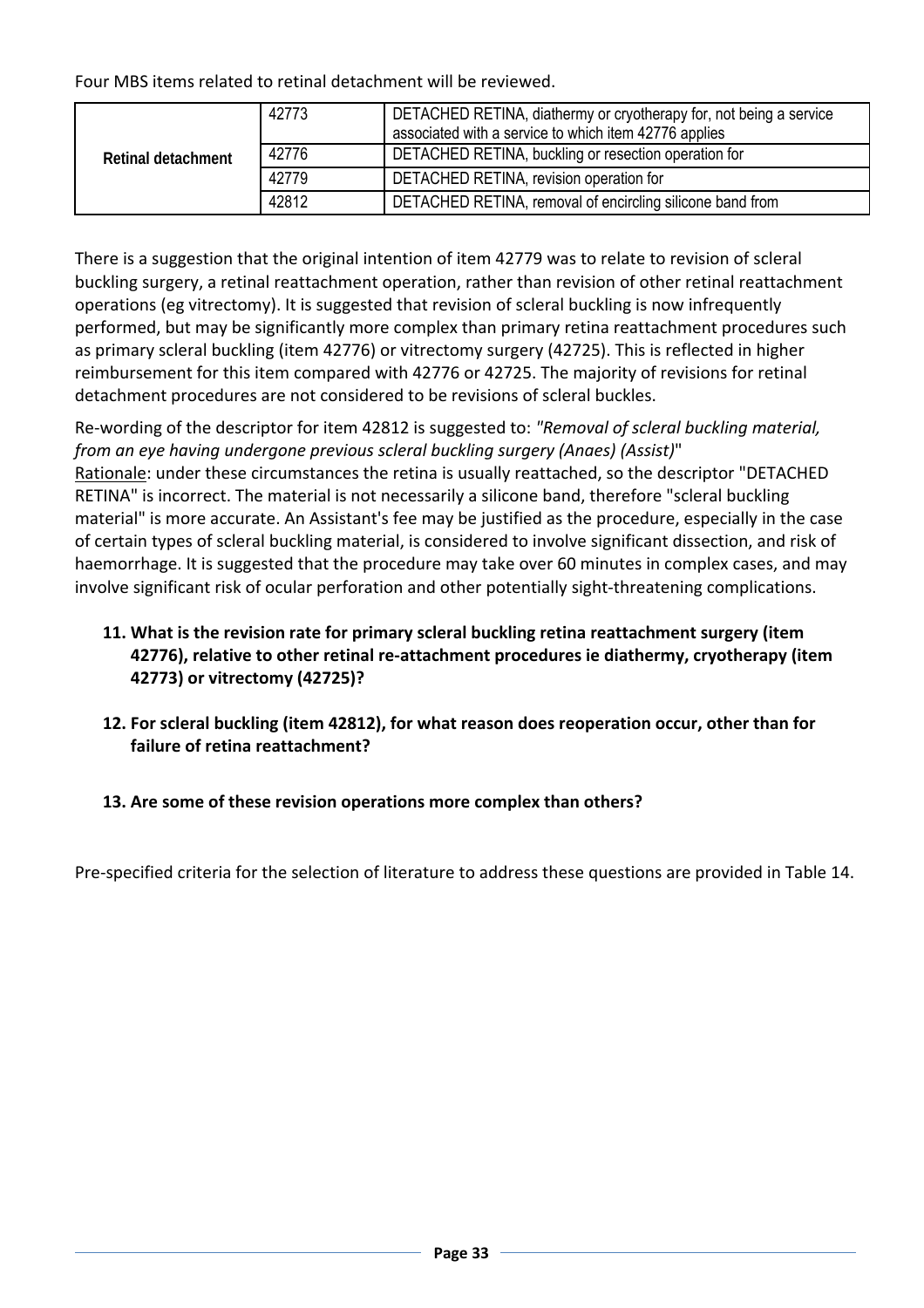## <span id="page-36-0"></span>Table 14 Criteria for selecting studies to assess revision following retinal re-attachment surgery

| Characteristic             | <b>Inclusion Criteria</b>                                                                                                                                                                                                                                                                                                                                                                                                                                                                                                                                                                                                                  |
|----------------------------|--------------------------------------------------------------------------------------------------------------------------------------------------------------------------------------------------------------------------------------------------------------------------------------------------------------------------------------------------------------------------------------------------------------------------------------------------------------------------------------------------------------------------------------------------------------------------------------------------------------------------------------------|
| Study design               | <b>Effectiveness</b><br>Systematic reviews of randomised controlled trials, randomised controlled trials, systematic reviews or<br>individual studies of a cohort and/or non-randomised design are eligible.<br>A hierarchical step-wise method will be used to select studies according to study design. If there are<br>no systematic reviews of randomised controlled trials available, then randomised controlled trials<br>alone will be selected. Should trial data be unavailable then systematic reviews of non-randomised<br>and/or cohort studies will be selected. In the event that these are not available, non-randomised or |
|                            | cohort study designs alone will become eligible.<br>Only the most recent, good quality literature will be selected and reported - as determined by the<br>NHMRC levels of evidence hierarchy (Table 17).                                                                                                                                                                                                                                                                                                                                                                                                                                   |
| Population                 | (1) People with retinal detachment<br>People having undergone a previous retinal attachment procedure<br>(2)                                                                                                                                                                                                                                                                                                                                                                                                                                                                                                                               |
| Interventions <sup>a</sup> | (1)<br>Primary retinal attachment procedures<br>Revision of retinal attachment procedures<br>(2)                                                                                                                                                                                                                                                                                                                                                                                                                                                                                                                                           |
| Comparators <sup>a</sup>   | Primary retinal attachment procedures will be compared with each other<br>(1)<br>Revision procedures will be compared with each other<br>(2)                                                                                                                                                                                                                                                                                                                                                                                                                                                                                               |
| Outcome <sup>a</sup>       | <b>Safety</b><br>(2)<br>Complications associated with the revision procedure                                                                                                                                                                                                                                                                                                                                                                                                                                                                                                                                                               |
|                            | Effectiveness<br>(1) Revision rate (failure of primary retinal reattachment), reoperation rate for reasons other than<br>revision (eg removal of scleral buckling material, silicone band)<br>Procedure duration, procedure complexity/need for assistance<br>(2)                                                                                                                                                                                                                                                                                                                                                                          |
| Search period              | $2005 - 10/2010$<br>Should there be limited data available during this period, the search will be extended back in five year<br>increments until sufficient data are sourced.<br>If the service is only used infrequently, then a targeted search will be undertaken to determine the<br>current 'state-of-play' of the procedure. The most recent narrative reviews and/or systematic reviews<br>(if any) and Clinical Practice Guidelines will be identified and analysed to determine what international<br>opinion is with respect to the service.                                                                                     |
| Language                   | English language only                                                                                                                                                                                                                                                                                                                                                                                                                                                                                                                                                                                                                      |

<sup>a</sup> Numbering relates to the population of interest ie population (1) or population (2)

## One MBS item concerned with removal of silicone oil following treatment for complex retinal detachments will be reviewed, namely:

| Complex<br>retinal        | 4281 <sup>r</sup> | <br><br><b>CHAMBER</b><br>$\cdots$<br>DC.<br>removal<br>trom<br>of silicone oil<br>:RIUR<br>л. |
|---------------------------|-------------------|------------------------------------------------------------------------------------------------|
| <b>chments</b><br>detachn |                   |                                                                                                |

There is a suggestion that this item's descriptor should be amended to : *"VITREOUS CAVITY, removal of silicone oil or other liquid vitreous substitute from (Anaes.) (Assist.)"*

Rationale: "posterior chamber" is anatomically inaccurate; also there are other liquid vitreous substitutes such as perfluorocarbons or perfluoro‐octanes which may be used instead of silicone oil as a vitreous substitute on a temporary basis, and require removal in a similar fashion.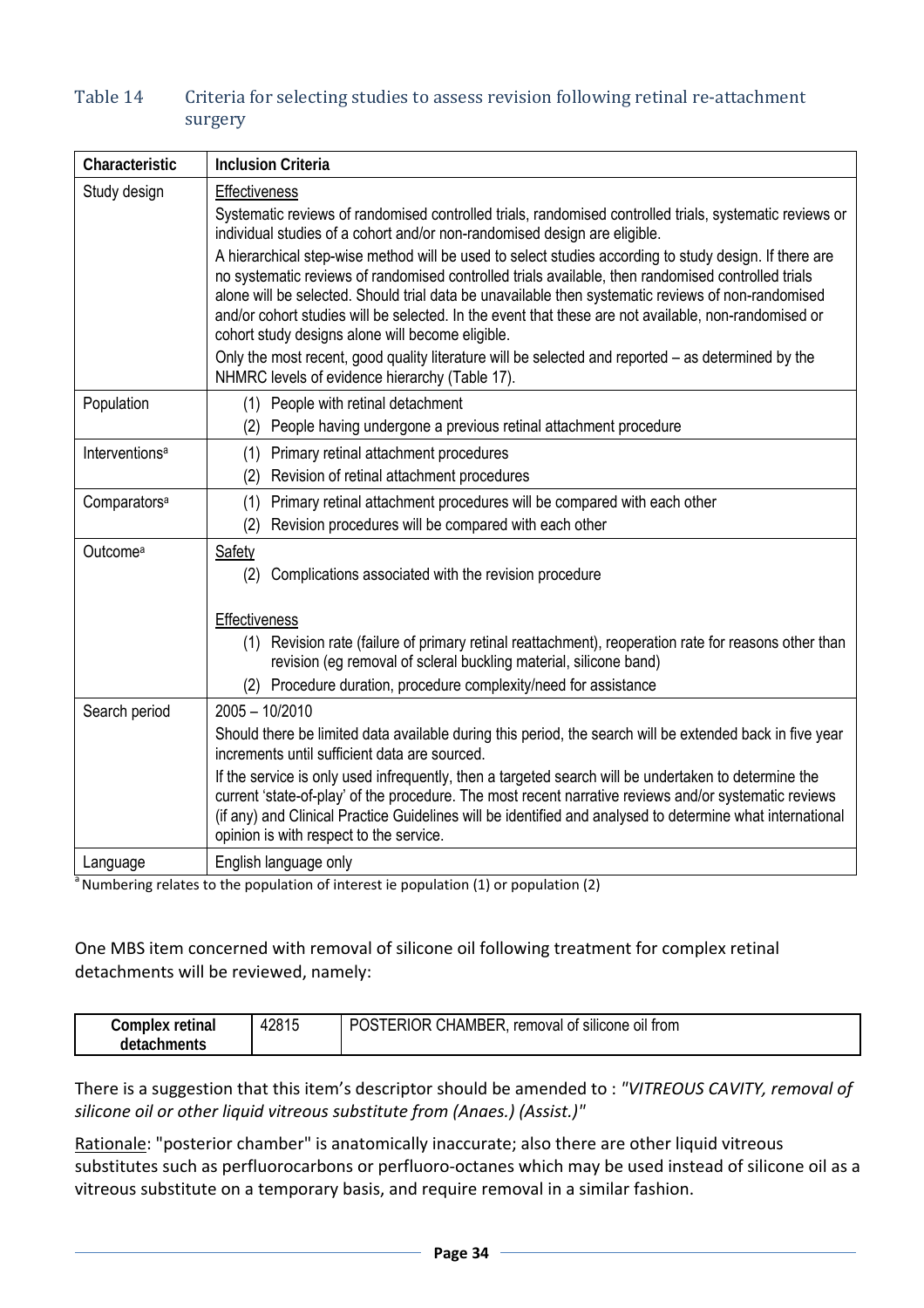## **14. What liquid vitreous substitutes are used in the treatment of complex retinal detachments?**

Pre‐specified criteria for the selection of literature to address this question are provided in [Table](#page-37-0) 15.

## <span id="page-37-0"></span>Table 15 Criteria for selecting studies to assess the the types of liquid vitreous substitutes used in the treatment of macular holes (item number 42815)

| Characteristic | <b>Inclusion Criteria</b>                                                                                                                            |  |
|----------------|------------------------------------------------------------------------------------------------------------------------------------------------------|--|
| Study design   | Narrative or systematic reviews or any study design, consensus or evidence-based clinical practice<br>guidelines                                     |  |
|                | Only the most recent, good quality literature will be selected and reported – as determined by the<br>NHMRC levels of evidence hierarchy (Table 17). |  |
| Population     | People with complex retinal detachments                                                                                                              |  |
| Intervention   | Use of liquid vitreous substitutes                                                                                                                   |  |
| Comparator     | ΝA                                                                                                                                                   |  |
| Outcome        | ΝA                                                                                                                                                   |  |
| Search period  | $2005 - 10/2010$                                                                                                                                     |  |
| Language       | English language only                                                                                                                                |  |

NA = not applicable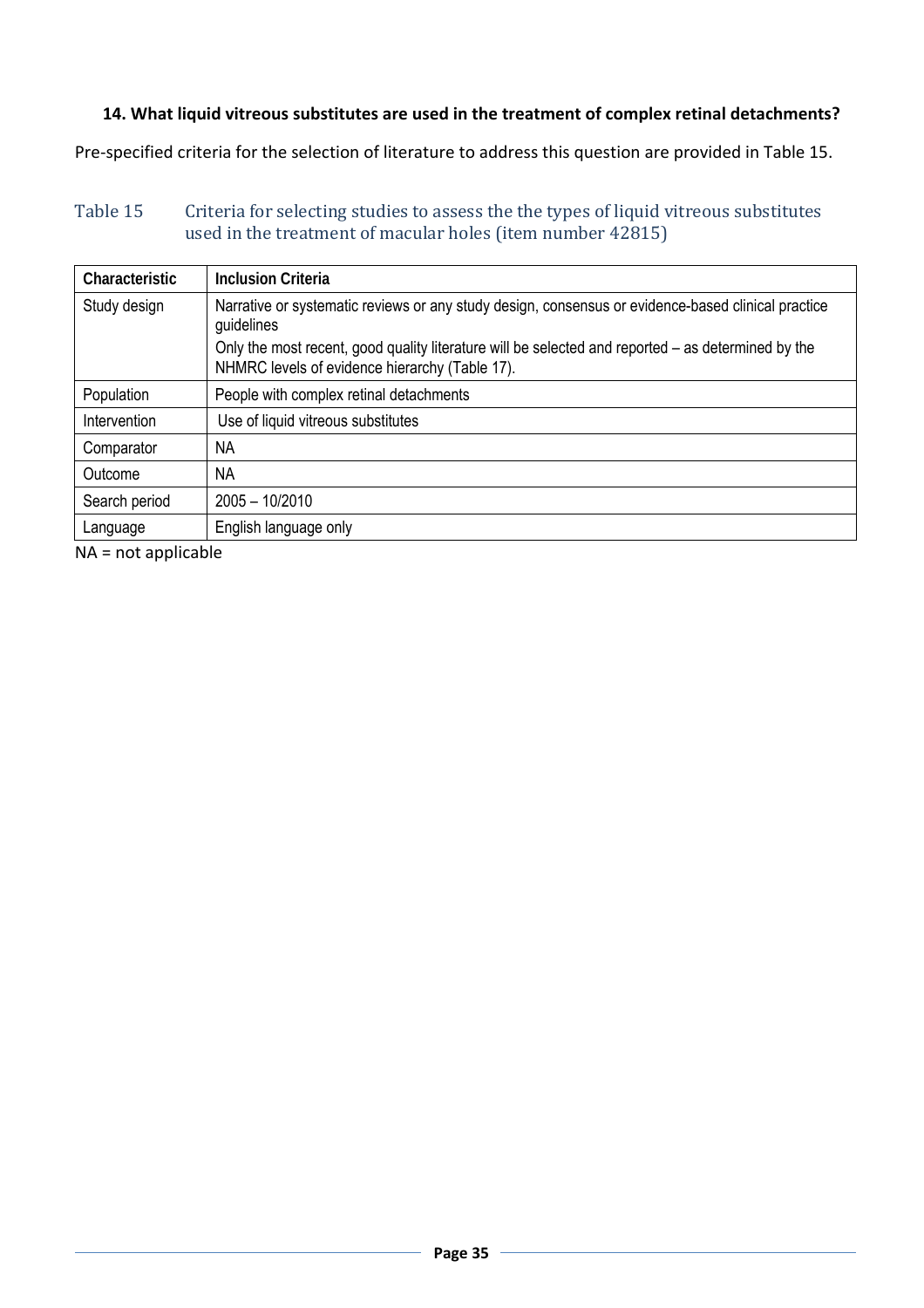## **Literature search**

As outlined in the selection criteria for each clinical question, the approach to searching for literature will be tailored according to the type of factors influencing usage of procedure described in each item number –

A. if the service is still being used considerably then a search for high level literature will be conducted using the Cochrane library – including the Cochrane database of systematic reviews, Database of abstracts of reviews of effects (DARE) and the HTA database. The economics database, EconLit, and Embase.com (consisting of both Embase and Medline) will be canvassed using a 'systematic reviews' filter. Literature searches will be restricted to the English language only.

B. if the service is only used infrequently, then a targeted search will be undertaken to determine the current 'state‐of‐play' of the procedure. The most recent narrative reviews and/or systematic reviews (if any) and Clinical Practice Guidelines will be identified and analysed to determine what international opinion is with respect to the service and whether there are any subgroups of patients where the technology might have a use. The literature will be sourced from Embase.com (Medline and Embase) without a filter check but will be searched chronologically.

Search strategies generally include a combination of indexing terms (eg MeSH or Emtree headings) and text word terms. Limits will be employed in a hierarchical manner according to the type of literature being sourced ie Limit 1, and if no relevant literature then Limit 2 and if no relevant literature, then Limit 3. This is outlined in Table 16.

| <b>Clinical question</b>             | Search terms                                                                                                                                                          |  |
|--------------------------------------|-----------------------------------------------------------------------------------------------------------------------------------------------------------------------|--|
| fluoroscein angioscopy<br>$1_{-}$    | Population - ('eye'/exp OR 'eye disease'/exp) AND                                                                                                                     |  |
|                                      | Intervention – ('angioscopy'/exp OR angioscop* OR 'fluorescein'/exp) AND                                                                                              |  |
|                                      | $Limits -$                                                                                                                                                            |  |
|                                      | [English language]/lim AND [humans]/lim AND [2005-2011]/py AND [systematic<br>1.<br>review]/lim                                                                       |  |
|                                      | 2.<br>[humans]/lim AND [2005-2011]/py AND ([systematic review]/lim OR [controlled<br>clinical trial]/lim OR [meta analysis]/lim OR [randomized controlled trial]/lim) |  |
|                                      | [article]/lim AND [humans]/lim AND [2005-2011]/py<br>3.                                                                                                               |  |
| 2.<br>orbital echography / partial   | Population - ('eye'/exp OR 'eye disease'/exp) AND                                                                                                                     |  |
| coherence interferometry             | Intervention – ('echography'/exp OR echograph* OR 'interferometry'/exp OR<br>interferomet*) AND                                                                       |  |
|                                      | $Limits -$                                                                                                                                                            |  |
|                                      | 1.<br>[English language]/lim AND [humans]/lim AND [2005-2011]/py AND [systematic<br>review]/lim                                                                       |  |
|                                      | 2.<br>[humans]/lim AND [2005-2011]/py AND ([systematic review]/lim OR [controlled<br>clinical trial]/lim OR [meta analysis]/lim OR [randomized controlled trial]/lim) |  |
|                                      | 3.<br>[article]/lim AND [humans]/lim AND [2005-2011]/py                                                                                                               |  |
| 3.<br>removal of intraocular foreign | Population - ('eye'/exp OR 'eye disease'/exp) AND                                                                                                                     |  |
| body                                 | Intervention – ('magnetism'/exp OR 'magnetic separation'/exp OR 'magnetic and                                                                                         |  |
|                                      | electromagnetic equipment/exp OR ('eye surgery'/exp AND 'foreign body'/exp))<br><b>AND</b>                                                                            |  |
|                                      | $Limits -$                                                                                                                                                            |  |
|                                      | [English language]/lim AND [humans]/lim AND [2005-2011]/py AND [systematic<br>1.<br>review]/lim                                                                       |  |

## Table 16 Suggested search terms for review of ophthalmological items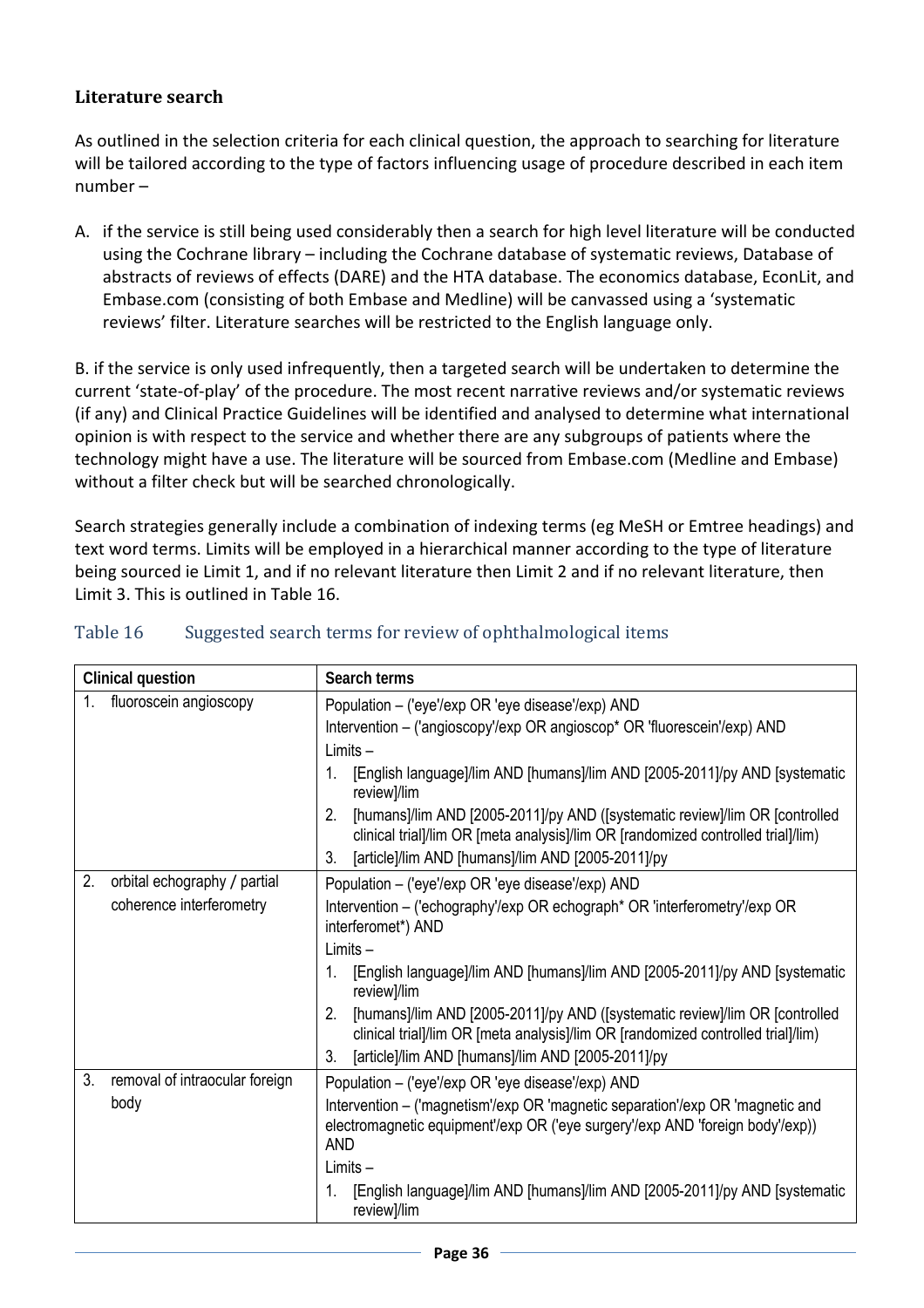|    |                                                           | [humans]/lim AND [2005-2011]/py AND ([systematic review]/lim OR [controlled<br>2.                                                                                     |  |
|----|-----------------------------------------------------------|-----------------------------------------------------------------------------------------------------------------------------------------------------------------------|--|
|    |                                                           | clinical trial]/lim OR [meta analysis]/lim OR [randomized controlled trial]/lim)<br>[article]/lim AND [humans]/lim AND [2005-2011]/py<br>3.                           |  |
| 4. | tarsal cyst extirpation                                   | Population - 'chalazion'/exp OR 'chalazi*' OR 'tarsal' NEAR/2 'cyst' OR 'meibomian'                                                                                   |  |
|    |                                                           | NEAR/2 'cyst' AND                                                                                                                                                     |  |
|    |                                                           | Intervention - Not required                                                                                                                                           |  |
|    |                                                           | $Limits -$                                                                                                                                                            |  |
|    |                                                           | [English language]/lim AND [humans]/lim AND [2005-2011]/py AND [systematic<br>1.<br>review]/lim                                                                       |  |
|    |                                                           | 2.<br>[humans]/lim AND [2005-2011]/py AND ([systematic review]/lim OR [controlled<br>clinical trial]/lim OR [meta analysis]/lim OR [randomized controlled trial]/lim) |  |
|    |                                                           | 3.<br>[article]/lim AND [humans]/lim AND [2005-2011]/py                                                                                                               |  |
| 5. | lacrimal passage obstruction<br>and remova/replacement of | Population - 'lacrimal apparatus'/exp OR 'nasolacrimal tube' OR 'lacrimal passages'<br>OR 'lacrimal gland disease'/exp OR dacryocyst* OR 'epiphora' AND               |  |
|    | nasolacrimal tube                                         | Intervention - 'eye surgery'/exp OR 'eye surgery'                                                                                                                     |  |
|    |                                                           | Limits-                                                                                                                                                               |  |
|    |                                                           | [English language]/lim AND [humans]/lim AND [2005-2011]/py AND [systematic<br>1.<br>review]/lim                                                                       |  |
|    |                                                           | 2.<br>[humans]/lim AND [2005-2011]/py AND ([systematic review]/lim OR [controlled                                                                                     |  |
|    |                                                           | clinical trial]/lim OR [meta analysis]/lim OR [randomized controlled trial]/lim)                                                                                      |  |
|    |                                                           | [article]/lim AND [humans]/lim AND [2005-2011]/py<br>3.                                                                                                               |  |
| 6. | retinal cryotherapy                                       | Population - ('eye'/exp OR 'eye disease'/exp) AND                                                                                                                     |  |
|    |                                                           | Intervention - ('cryotherapy'/exp OR retin* near/2 cryo*) AND<br>$Limits -$                                                                                           |  |
|    |                                                           | [English language]/lim AND [humans]/lim AND [2005-2011]/py AND [systematic<br>1.                                                                                      |  |
|    |                                                           | review]/lim                                                                                                                                                           |  |
|    |                                                           | [humans]/lim AND [2005-2011]/py AND ([systematic review]/lim OR [controlled<br>2.<br>clinical trial]/lim OR [meta analysis]/lim OR [randomized controlled trial]/lim) |  |
|    |                                                           | [article]/lim AND [humans]/lim AND [2005-2011]/py<br>3.                                                                                                               |  |
| 7. | laser photocoagulation                                    | Population - ('eye'/exp OR 'eye disease'/exp) AND                                                                                                                     |  |
|    |                                                           | Intervention - ('laser coagulation'/exp OR photocoagulat*)                                                                                                            |  |
|    |                                                           | $Limits -$                                                                                                                                                            |  |
|    |                                                           | [English language]/lim AND [humans]/lim AND [2005-2011]/py AND [systematic<br>1.<br>review]/lim                                                                       |  |
|    |                                                           | [humans]/lim AND [2005-2011]/py AND ([systematic review]/lim OR [controlled<br>2.                                                                                     |  |
|    |                                                           | clinical trial]/lim OR [meta analysis]/lim OR [randomized controlled trial]/lim)                                                                                      |  |
| 8. | capsulectomy/lensectomy/                                  | [article]/lim AND [humans]/lim AND [2005-2011]/py<br>3.                                                                                                               |  |
|    | removal of vitreous                                       | Population - ('eye'/exp OR 'eye disease'/exp) AND<br>Intervention - ('capsulotomy'/exp OR 'lensectomy'/exp OR 'vitrectomy'/exp)                                       |  |
|    |                                                           | $Limits -$                                                                                                                                                            |  |
|    |                                                           | 1.<br>[English language]/lim AND [humans]/lim AND [2005-2011]/py AND [systematic<br>review]/lim                                                                       |  |
|    |                                                           | 2.<br>[humans]/lim AND [2005-2011]/py AND ([systematic review]/lim OR [controlled<br>clinical trial]/lim OR [meta analysis]/lim OR [randomized controlled trial]/lim) |  |
|    |                                                           | [article]/lim AND [humans]/lim AND [2005-2011]/py<br>3.                                                                                                               |  |
| 9. | revision of retinal attachment<br>procedure               | Population - 'retina detachment'/exp OR detach* OR 'vitreous body detachment'<br><b>AND</b>                                                                           |  |
|    |                                                           | Intervention - ('retina surgery'/exp OR 'vitrectomy'/exp) AND                                                                                                         |  |
|    |                                                           | $Limits -$                                                                                                                                                            |  |
|    |                                                           | [English language]/lim AND [humans]/lim AND [2005-2011]/py AND [systematic<br>1.<br>review]/lim                                                                       |  |
|    |                                                           | [humans]/lim AND [2005-2011]/py AND ([systematic review]/lim OR [controlled<br>2.                                                                                     |  |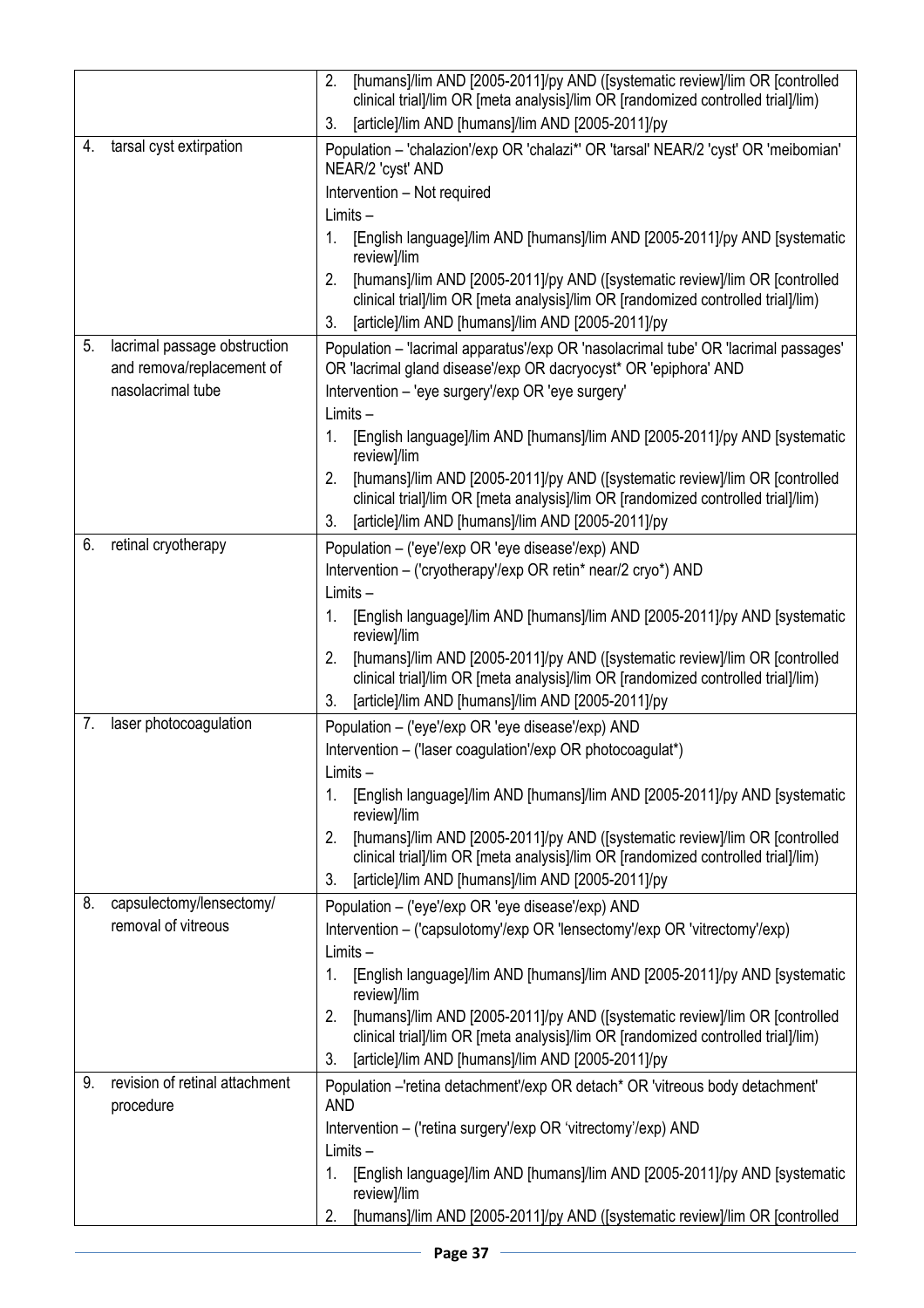|                                 | clinical trial]/lim OR [meta analysis]/lim OR [randomized controlled trial]/lim)<br>[article]/lim AND [humans]/lim AND [2005-2011]/py<br>3.                                         |  |
|---------------------------------|-------------------------------------------------------------------------------------------------------------------------------------------------------------------------------------|--|
| 10. liquid vitreous substitutes | Population - 'vitreous'/exp OR 'retina detachment'/exp OR detach* OR 'vitreous<br>body detachment'/exp OR 'vitrectomy'/exp AND                                                      |  |
|                                 | Intervention – (intraocular NEAR/2 tamponade OR 'vitreous' NEAR/10 substitut* OR<br>'silicone gel'/exp OR 'organofluorine derivative'/exp OR 'glycosaminoglycan'/exp)<br><b>AND</b> |  |
|                                 | $Limits -$                                                                                                                                                                          |  |
|                                 | [English language]/lim AND [humans]/lim AND [2005-2011]/py AND [systematic<br>review]/lim                                                                                           |  |
|                                 | 2.<br>[humans]/lim AND [2005-2011]/py AND ([systematic review]/lim OR [controlled]<br>clinical trial]/lim OR [meta analysis]/lim OR [randomized controlled trial]/lim)              |  |
|                                 | [article]/lim AND [humans]/lim AND [2005-2011]/py<br>3.                                                                                                                             |  |

## **Critical appraisal of selected evidence**

The literature will be categorised according to NHMRC levels of evidence (see [Table](#page-41-0) 17), critically appraised using checklists relevant for each type of literature, and then synthesised according to the evidence matrix for NHMRC Grades of recommendation (see [Table](#page-42-0) 18). Relevant checklists include PRISMA for systematic reviews and health technology assessments (Liberati, Altman et al. 2009); SIGN checklists for appraising randomised and non‐randomised controlled trials and observational studies (SIGN 2008); and the QUADAS checklist for appraising diagnostic accuracy studies (Whiting 2003).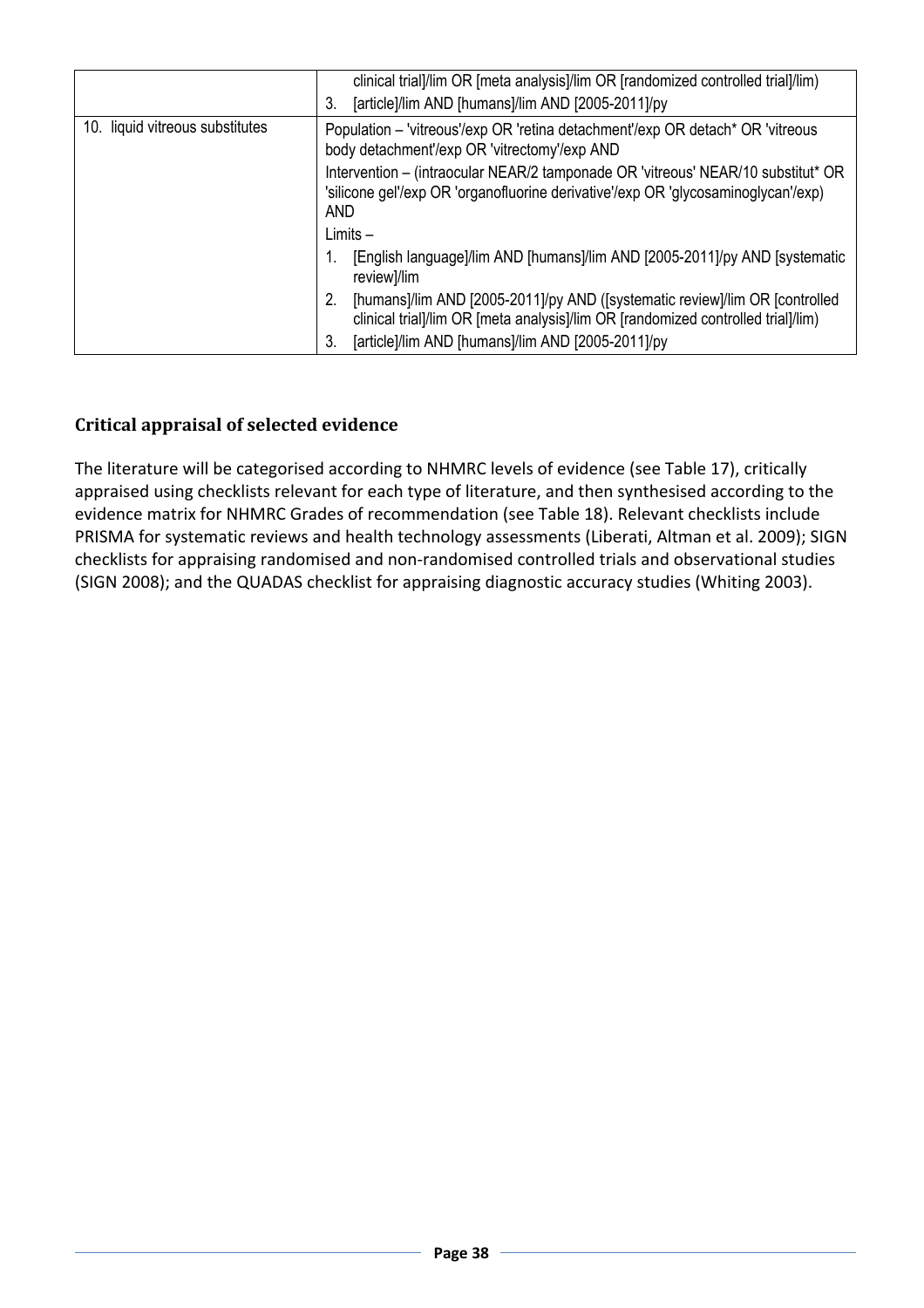<span id="page-41-0"></span>

| rabie 17 |                                                                                                                                                                                                               | Designations of levels of evidence (Mertin T, Weston A et al. 2009; NHMKC 2009)                                                                                                                          |
|----------|---------------------------------------------------------------------------------------------------------------------------------------------------------------------------------------------------------------|----------------------------------------------------------------------------------------------------------------------------------------------------------------------------------------------------------|
| Level    | Intervention $1$                                                                                                                                                                                              | Diagnostic accuracy <sup>2</sup>                                                                                                                                                                         |
| 4        | A systematic review of level II                                                                                                                                                                               | A systematic review of level                                                                                                                                                                             |
|          | studies                                                                                                                                                                                                       | II studies                                                                                                                                                                                               |
| Ш        | A randomised controlled trial                                                                                                                                                                                 | A study of test accuracy with: an independent,<br>blinded comparison with a valid reference<br>standard, <sup>5</sup> among consecutive persons with a<br>defined clinical presentation <sup>6</sup>     |
| $III-1$  | A pseudorandomised controlled trial<br>(i.e. alternate allocation or some other method)                                                                                                                       | A study of test accuracy with: an independent,<br>blinded comparison with a valid reference<br>standard, <sup>5</sup> among non-consecutive persons with<br>a defined clinical presentation <sup>6</sup> |
| $III-2$  | A comparative study with concurrent<br>controls:<br>Non-randomised, experimental trial <sup>9</sup><br>٠<br>Cohort study<br>٠<br>Case-control study<br>٠<br>Interrupted time series with a control group<br>٠ | A comparison with reference standard that does<br>not meet the criteria required for<br>Level II and III-1 evidence                                                                                      |
| $III-3$  | A comparative study without concurrent<br>controls:<br>Historical control study<br>٠<br>Two or more single arm study <sup>10</sup><br>٠<br>Interrupted time series without a parallel control<br>٠<br>group   | Diagnostic case-control study <sup>6</sup>                                                                                                                                                               |
| IV       | Case series with either post-test or pre-test/post-<br>test outcomes                                                                                                                                          | Study of diagnostic yield (no reference standard) <sup>11</sup>                                                                                                                                          |

## <span id="page-41-1"></span>Table 17 Designations of levels of evidence (Merlin T, Weston A et al. 2009; NHMRC 2009)

#### **Explanatory notes[10](#page-41-1)**

 $\overline{a}$ 

- 1 Definitions of these study designs are provided on pages 7-8 *How to use the evidence: assessment and application of scientific evidence* (NHMRC 2000b*)* and in the accompanying Glossary.
- **<sup>2</sup>** These levels of evidence apply only to studies of assessing the accuracy of diagnostic or screening tests. To assess the overall effectiveness of a diagnostic test there also needs to be a consideration of the impact of the test on patient management and health outcomes (Medical Services Advisory Committee 2005, Sackett and Haynes 2002). The evidence hierarchy given in the 'Intervention' column should be used when assessing the impact of a diagnostic test on health outcomes relative to an existing method of diagnosis/comparator test(s). The evidence hierarchy given in the 'Screening' column should be used when assessing the impact of a screening test on health outcomes relative to no screening or opportunistic screening.
- $4\,$  A systematic review will only be assigned a level of evidence as high as the studies it contains, excepting where those studies are of level II evidence. Systematic reviews of level II evidence provide more data than the individual studies and any meta-analyses will increase the precision of the overall results, reducing the likelihood that the results are affected by chance. Systematic reviews of lower level evidence present results of likely poor internal validity and thus are rated on the likelihood that the results have been affected by bias, rather than whether the systematic review itself is of good quality. Systematic review *quality* should be assessed separately. A systematic review should consist of at least two studies. In systematic reviews that include different study designs, the overall level of evidence should relate to each individual outcome/result, as different studies (and study designs) might contribute to each different outcome.
- <sup>5</sup> The validity of the reference standard should be determined in the context of the disease under review. Criteria for determining the validity of the reference standard should be pre-specified. This can include the choice of the reference standard(s) and its timing in relation to the index test. The validity of the reference standard can be determined through quality appraisal of the study (Whiting et al 2003).
- $6$  Well-designed population based case-control studies (eg. population based screening studies where test accuracy is assessed on all cases, with a random sample of controls) do capture a population with a representative spectrum of disease and thus fulfil the

 $10$  Note - only evidence hierarchies relevant to this review have been reproduced in Table 17, so tablenotes 7 and 8 have not been reproduced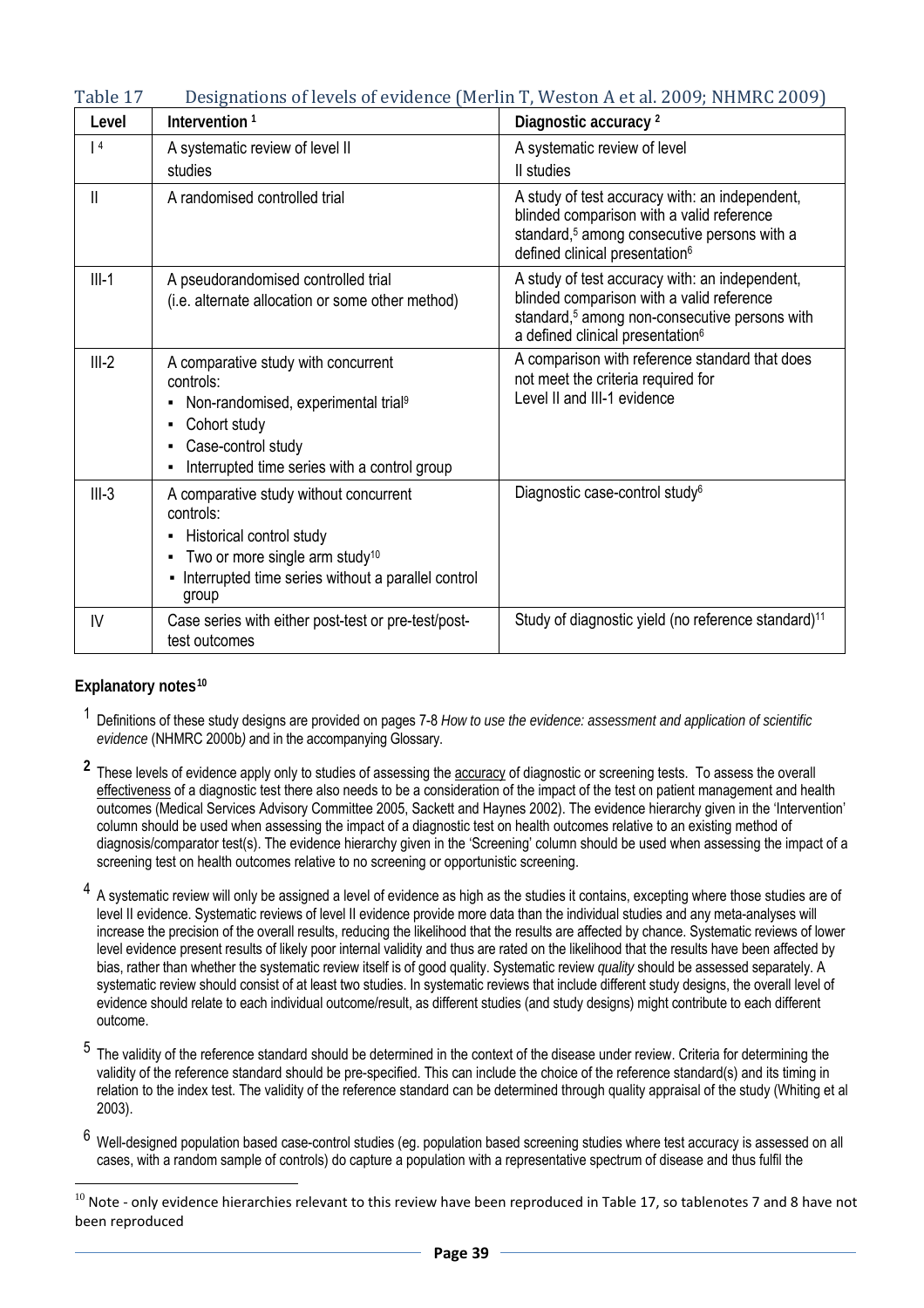requirements for a valid assembly of patients. However, in some cases the population assembled is not representative of the use of the test in practice. In diagnostic case-control studies a selected sample of patients already known to have the disease are compared with a separate group of normal/healthy people known to be free of the disease. In this situation patients with borderline or mild expressions of the disease, and conditions mimicking the disease are excluded, which can lead to exaggeration of both sensitivity and specificity. This is called spectrum bias or spectrum effect because the spectrum of study participants will not be representative of patients seen in practice (Mulherin and Miller 2002).

- 9 This also includes controlled before-and-after (pre-test/post-test) studies, as well as adjusted indirect comparisons (ie. utilise A vs B and B vs C, to determine A vs C with statistical adjustment for B).
- $10$  Comparing single arm studies ie. case series from two studies. This would also include unadjusted indirect comparisons (ie. utilise A vs B and B vs C, to determine A vs C but where there is no statistical adjustment for B).
- 11 Studies of diagnostic yield provide the yield of diagnosed patients, as determined by an index test, without confirmation of the accuracy of this diagnosis by a reference standard. These may be the only alternative when there is no reliable reference standard.
- **Note A:** Assessment of comparative harms/safety should occur according to the hierarchy presented for each of the research questions, with the proviso that this assessment occurs within the context of the topic being assessed. Some harms (and other outcomes) are rare and cannot feasibly be captured within randomised controlled trials, in which case lower levels of evidence may be the only type of evidence that is practically achievable; physical harms and psychological harms may need to be addressed by different study designs; harms from diagnostic testing include the likelihood of false positive and false negative results; harms from screening include the likelihood of false alarm and false reassurance results.
- **Note B:** When a level of evidence is attributed in the text of a document, it should also be framed according to its corresponding research question eg. level II intervention evidence; level IV diagnostic evidence; level III-2 prognostic evidence.
- **Note C:** Each individual study that is attributed a "level of evidence" should be rigorously appraised using validated or commonly used checklists or appraisal tools to ensure that factors other than study design have not affected the validity of the results.

**Source:** Hierarchies adapted and modified from: NHMRC 1999; Bandolier 1999; Lijmer et al. 1999; Phillips et al. 2001.

The overall body of research evidence will be assessed and synthesised to address each clinical question according to [Table](#page-42-0) 18. An evidence rating from A (excellent) to D (poor) will be assigned to the evidence, considering each of the components outlined in the body of evidence matrix. In the absence of such literature, expert opinion and narratives will be synthesised according to the credibility of the source of such material.

| Component                  | A                                                                                                                   | B                                                                                                                         | C                                                                                                                                                                          | D                                                                                                                                                                  |
|----------------------------|---------------------------------------------------------------------------------------------------------------------|---------------------------------------------------------------------------------------------------------------------------|----------------------------------------------------------------------------------------------------------------------------------------------------------------------------|--------------------------------------------------------------------------------------------------------------------------------------------------------------------|
|                            | <b>Excellent</b>                                                                                                    | Good                                                                                                                      | Satisfactory                                                                                                                                                               | Poor                                                                                                                                                               |
| Evidence base <sup>1</sup> | one or more level I<br>studies with a low risk<br>of bias or several level<br>II studies with a low<br>risk of bias | one or two level II<br>studies with a low risk<br>of bias or a SR/several<br>level III studies with a<br>low risk of bias | one or two level III<br>studies with a low risk<br>of bias, or level I or II<br>studies with a<br>moderate risk of bias                                                    | level IV studies, or<br>level I to III<br>studies/SRs with a<br>high risk of bias                                                                                  |
| Consistency <sup>2</sup>   | all studies consistent                                                                                              | most studies<br>consistent and<br>inconsistency may be<br>explained                                                       | some inconsistency<br>reflecting genuine<br>uncertainty around<br>clinical question                                                                                        | evidence is<br>inconsistent                                                                                                                                        |
| <b>Clinical impact</b>     | very large                                                                                                          | substantial                                                                                                               | moderate                                                                                                                                                                   | slight or restricted                                                                                                                                               |
| Generalisability           | population/s studied in<br>body of evidence are<br>the same as the target<br>population                             | population/s studied in<br>the body of evidence<br>are similar to the target<br>population                                | population/s studied in<br>body of evidence differ<br>to target population but<br>it is clinically sensible<br>to apply this evidence<br>to target population <sup>3</sup> | population/s studied in<br>body of evidence differ<br>to target population<br>and hard to judge<br>whether it is sensible<br>to generalise to target<br>population |

<span id="page-42-0"></span>Table 18 Body of evidence assessment matrix (adapted from (NHMRC 2009))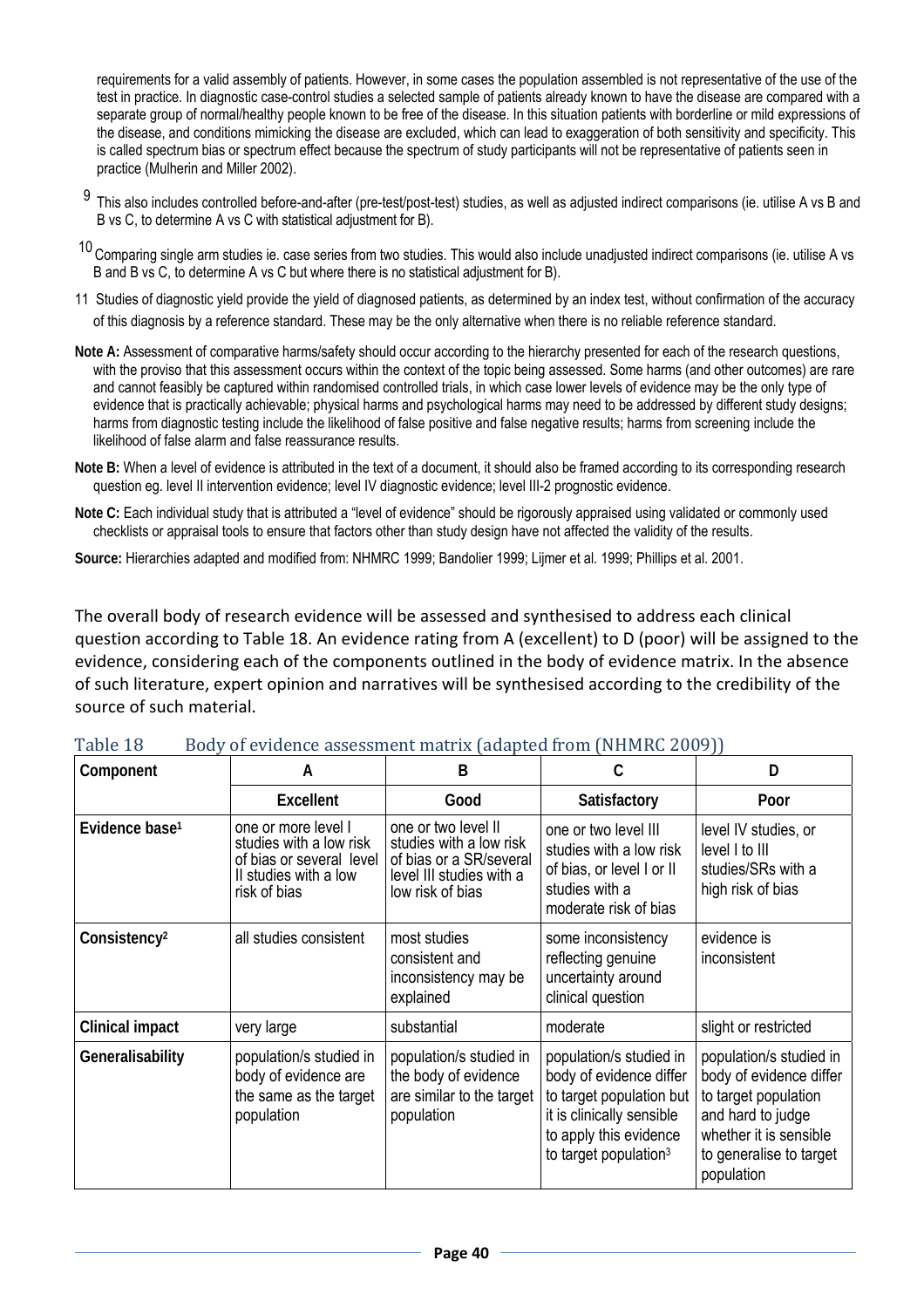$SR =$  systematic review; several = more than two studies

1 Level of evidence determined from the NHMRC evidence hierarchy – [Table 17](#page-41-0).

2 If there is only one study, rank this component as 'not applicable'.

<sup>3</sup> For example, results in adults that are clinically sensible to apply to children OR psychosocial outcomes for one cancer that may be applicable to patients with another cancer

# 4.4 Stakeholder consultation – community engagement

Community engagement will be conducted to determine consumers' "revealed preferences" and experiences concerning the services under review. Six services will be selected from those receiving Guideline concordance analysis and/or a mini‐HTA – four of these will be the most common services while the remaining two will be reserved for potentially problematic services (ie painful procedures, long hospital stay etc).

Consumer engagement concerning the four most common services will occur mainly through the canvassing of internet blogs and qualitative literature, although telephone and internet interviewing of consumers will be undertaken, if possible. The aim will be to determine consumer experiences with the ophthalmological service under review, their preferences for modifying the service and/or to identify any consumer concerns or hardship should the service be removed. Should interviewing be conducted, consumers will be recruited via the Consumer Health Forum, local ophthalmologists or patient advocacy groups sending out letters, or via contact with authors of internet blogs. Eligibility for recruitment will be matched, as far as practicable, to the demographic characteristics that MBS data analysis indicates the primary consumers. Ethics approval has been received through the University approval process.

The two additional services will receive a limited 'revealed preference' assessment via canvassing internet consumer blogs and the qualitative literature on the topic only.

The qualitative literature search will be undertaken using the Embase.com and Scopus databases. Blogs (also known as weblogs) are on‐line journals documenting views and experiences of a single author, or in some cases a small group of authors. English language blogs from developed countries concerning the services under review will be identified through a Google advanced domain search and, where relevant, bloggers will be contacted and asked for an interview. Commercial blogs will be excluded. All literature will be imported into NVivo for thematic coding and analysis.

Research questions will be drafted to address each of the six services once they are identified during the MBS data analysis phase.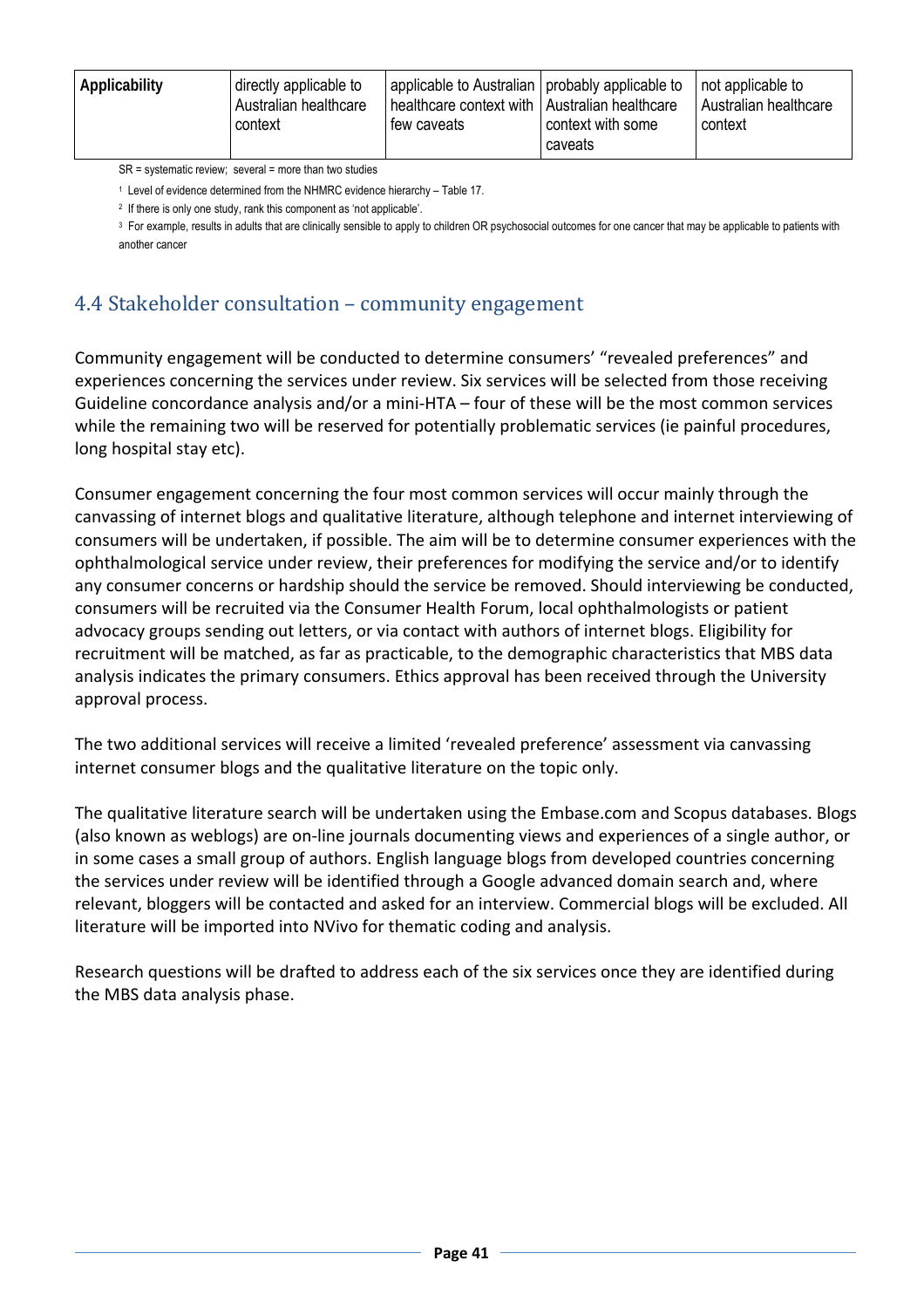# 4.5 Stakeholder negotiation

Several item descriptors for the ophthalmological items under review will be discussed and potentially amended through negotiation between the Department and relevant stakeholders. Most of these amendments will relate to corrections of terminology. Items to be addressed are in Table 19 [.](#page-44-0)

| Table 19 | Ophthalmology items potentially being revised through negotiation |  |
|----------|-------------------------------------------------------------------|--|
|          |                                                                   |  |
|          |                                                                   |  |

<span id="page-44-0"></span>

| <b>Service</b>              | <b>MBS Item Numbers</b>           |
|-----------------------------|-----------------------------------|
| Removal of foreign body     | 42551, 42554, 42557, 42644        |
| Cataract surgery            | 42703, 42704, 42707, 42710, 42713 |
| Capsulectomy and lensectomy | 42731                             |
| <b>Retinal services</b>     | 42818                             |
| Vitrectomy                  | 42725                             |
| Surgical assist             | 51315                             |

As outlined previously, the Department will also be reviewing optometry perimetry items 10940 and 10941 separately, and will undertake stakeholder negotiation with the relevant optometry craft groups.

With respect to the surgical assist item (51315) given below, there is a suggestion that there is an anomaly in the wording as it does not allow for surgical assistants to participate in surgery where both phacoemulsification to remove the lens (42698, 42702) and vitrectomy (42725) are required.

| 51315<br>Cataract | Assistance at cataract and intraocular lens surgery covered by item 42698,42701,<br>142702, 42704 or 42707, when performed in association with services covered by<br>litem 42551 to 42569, 42653, 42656, 42746, 42749, 42752, 42776 or 42779 |
|-------------------|-----------------------------------------------------------------------------------------------------------------------------------------------------------------------------------------------------------------------------------------------|
|-------------------|-----------------------------------------------------------------------------------------------------------------------------------------------------------------------------------------------------------------------------------------------|

A suggested amendment to item 51315 is suggested as a consequence:

Suggested amendment and rationale: *"Assistance at cataract and intraocular lens surgery covered by item 42698, 42701, 42702, 42704 or 42707, when performed in association with services covered by item 42551 to 42569, 42653, 42656, 42725, 42746, 42749, 42752, 42776 or 42779*"

Pars plana vitrectomy (item 42725) is an intraocular procedure during which lens removal / IOL implantation may be required in selected cases, as with the other item codes already listed as associated services. This combination of surgery may be required to allow improved visualisation for the vitrectomy procedure (hence improved safety) and avoids the need for a second surgery (ie subsequent cataract surgery).

# 4.6 Economic evaluation

Only a preliminary economic evaluation of the services will be conducted, relying on literature identified through the searches outlined in Section 4.3 and MBS item costs only.

In the literature searches, acceptable evidence would include trial‐based costing studies, cost analyses and economic modelling studies. Acceptable outcomes would include: cost, incremental costeffectiveness ratio eg cost per event avoided, cost per life year gained, cost per quality adjusted life year or disability adjusted life year. The applicability of any identified economic analyses to the Australian health system would be assessed.

A formal modelled economic evaluation of the different ophthalmology items will not be conducted during this review.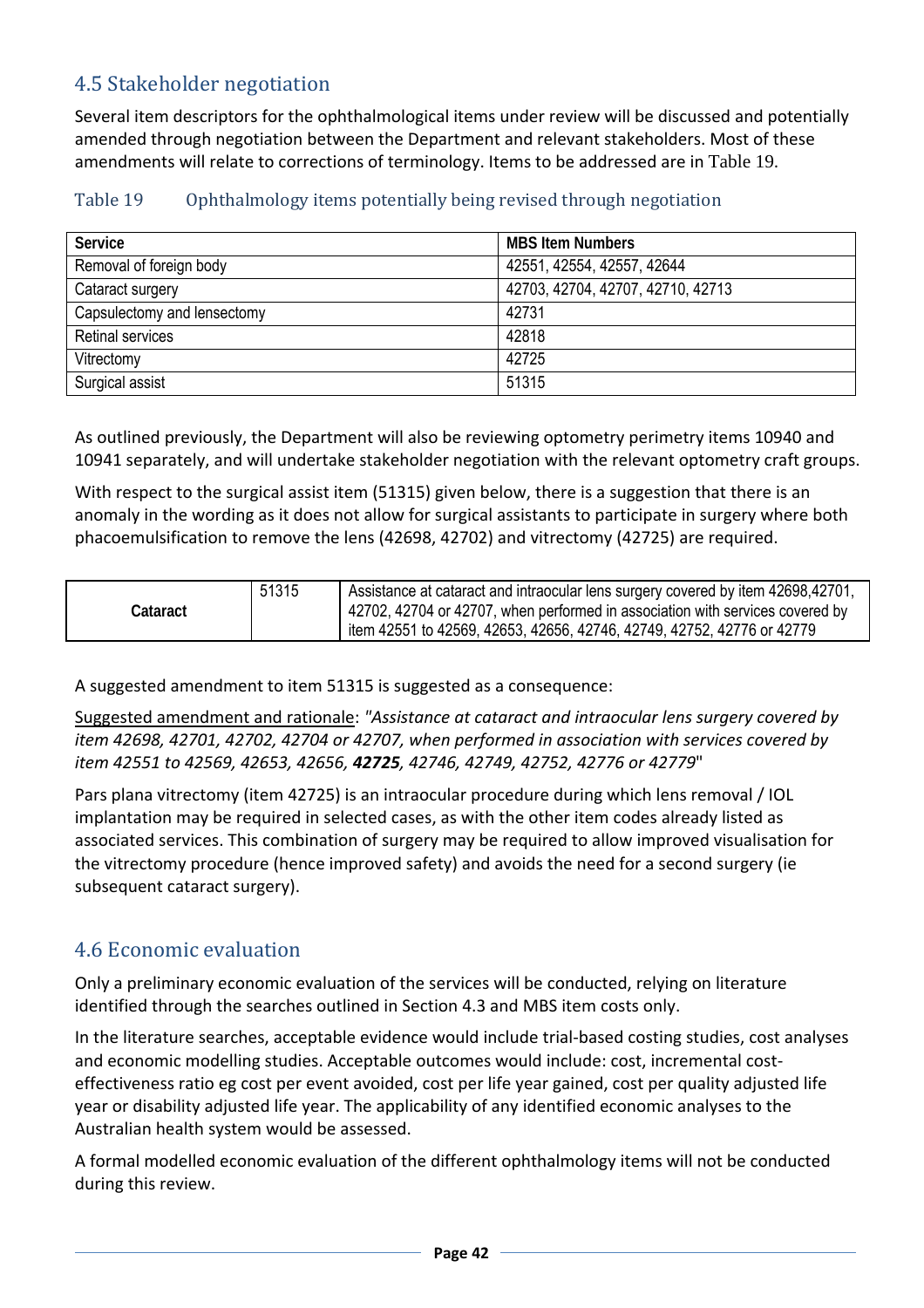# 4.7 Review outcomes

The conclusions regarding the ophthalmological services that are assessed will be provided in a draft report. This report will be presented in chapters according to each service being reviewed. The results of the MBS item data analysis, guideline concordance activity, mini‐HTA and consumer engagement will be synthesised for each service under review. A summary statement and conclusion will be developed for each "service" chapter. Following public consultation and feedback, the report will be finalised.

The evaluation method that is tested for this review will also be assessed and critiqued as part of the project, with suggestions for its modification/revision provided, along with the final report.

Reviews are expected to result in primary and supplementary review outcomes as shown below:

## Primary review outcomes

Where an evaluation suggests that an item under review is supported by the evidence, the likely recommendation will be that the MBS listing will be retained in its current form. However, should an evaluation suggest that listed MBS items or services are inconsistent with contemporary evidence in relation to its clinical use or effectiveness, direct amendments to the MBS may be recommended. These may include one or more of the following changes:

- addition or removal of MBS items:
- changes to the Schedule fee;
- refinement of MBS item descriptors to better target patient groups, clinical indicators and/or promote the use of optimal clinical pathways; and/or
- potential for interim‐listing pending the collection of item‐specific data.

Potential amendments to the MBS arising from reviews will be undertaken through consultation with the relevant stakeholder groups.

Supplementary review outcomes ‐ initiatives to facilitate evidence‐based changes in clinical practice In addition to primary review outcomes relating to MBS reimbursement, reviews may indicate the need for secondary investment strategies aimed at bridging the divide between current evidence, including clinical guidelines and current clinical practice. To achieve this, a number of strategies may be implemented following the evaluation of individual items or services. These may include, but are not limited to, the following:

• development or revision of clinical practice guidelines for evaluated services where there is an identified need;

- strengthening or targeting of auditing/compliance activities;
- education and training initiatives for practitioners and/or consumers;
- exploring incentive‐based initiatives to promote improved clinical practices or linking education and training programs to access incentives; and
- the development of research opportunities where gaps in effective service provision are evident.

The identification of mechanisms to support evidence‐based best practice will complement and reinforce any primary outcome MBS amendments to help improve health outcomes for patients, whilst ensuring the most efficient use of limited resources.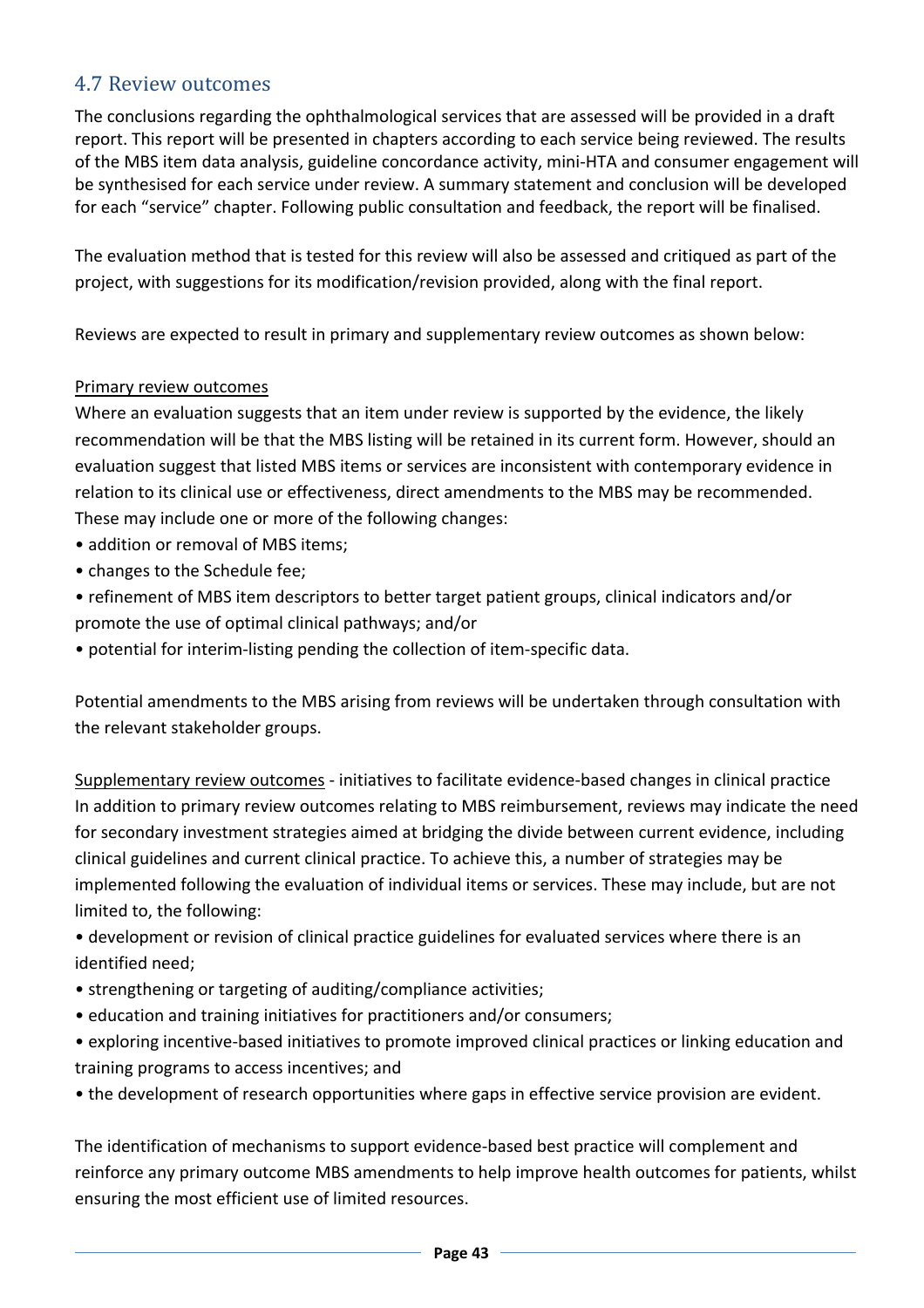# **5. REVIEW TIMEFRAME**

The following key milestones are associated with this review of ophthalmological services:

| <b>Milestone</b>                                                | <b>Time</b>              |
|-----------------------------------------------------------------|--------------------------|
| Draft review protocol submitted to the Department for           | October, 2010            |
| consideration                                                   |                          |
| Draft review protocol available for public comment              | October, 2010            |
| Completion of each evidence based review activity               |                          |
| MBS data analysis                                               | November, 2010<br>٠      |
| Guideline concordance                                           | November, 2010<br>٠      |
| Community engagement<br>٠                                       | November, 2010           |
| Evidence-based analysis / mini-HTAs<br>$\overline{\phantom{a}}$ | December, 2010           |
| Submission of draft review report to MQFEAC for                 |                          |
| consideration                                                   | January - February, 2011 |
| Draft review report available for public comment (minimum of    |                          |
| four weeks)                                                     | January - February, 2011 |
| Submission of final report                                      | March - April, 2011      |
|                                                                 |                          |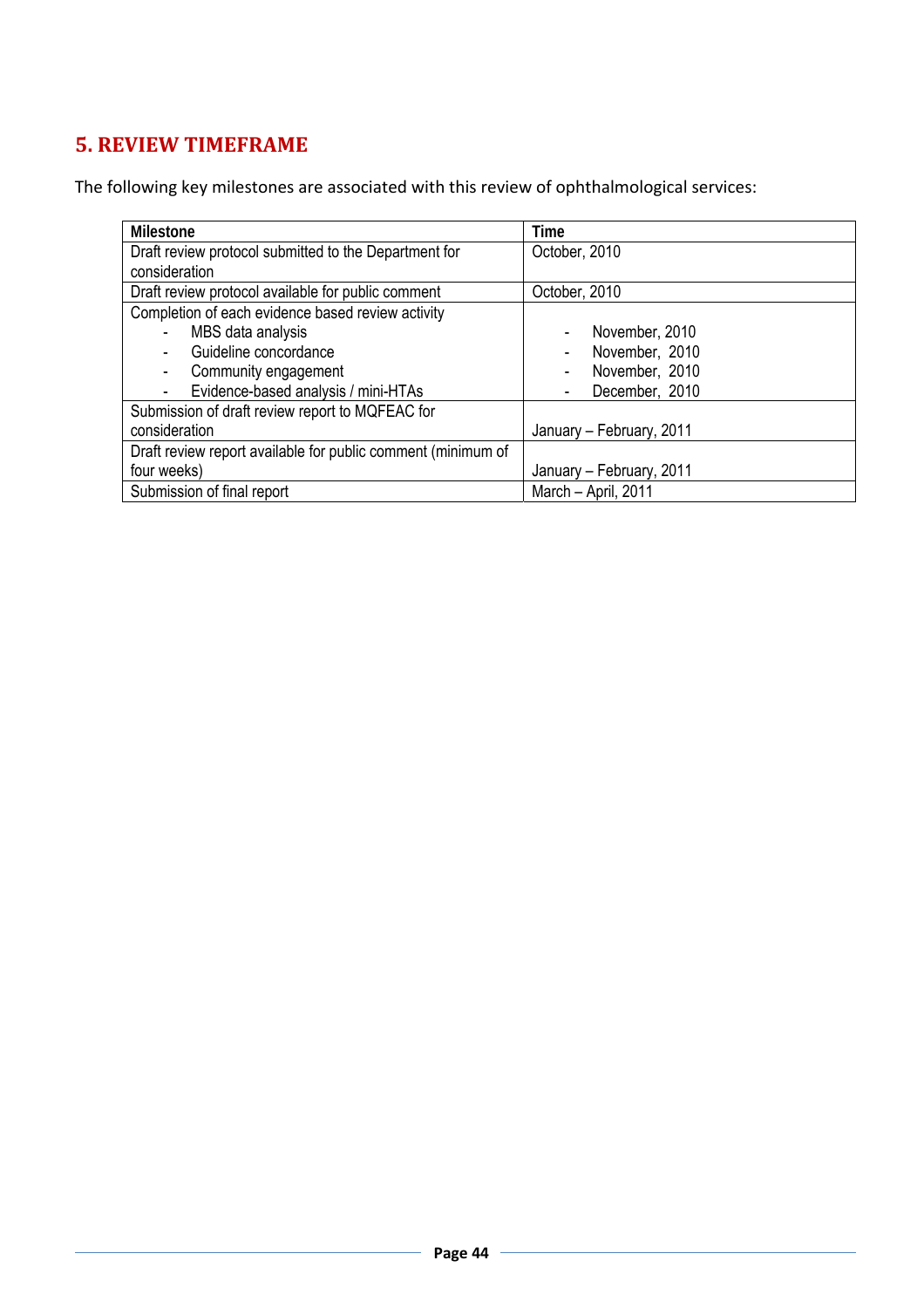# **6. REFERENCES**

Access Economics (September 2009). Cataract treatment in Australia, Access Economics Pty Ltd for Alcon Laboratories Australia Pty Ltd.

Australian Institute of Health and Welfare (2005). Vision problems among older Australians. Canberra, AIHW.

Australian Institute of Health and Welfare (2009). A guide to Australian eye health data. Canberra, AIHW.

Liberati, A., D. Altman, et al. (2009). "The PRISMA Statement for Reporting Systematic Reviews and Meta‐Analyses of Studies That Evaluate Health Care Interventions: Explanation and Elaboration." PLoS Med **6**(7): e1000100.

Merlin T, Weston A, et al. (2009). "Extending an evidence hierarchy to include topics other than treatment: revising the Australian 'levels of evidence'." BMC Medical Research Methodology **9**(34 ).

Mitchell, P., W. Smith, et al. (1996). "Prevalence of open-angle glaucoma in Australia." Ophthalmology **103**(10): 1661‐1669.

NHMRC (2009). NHMRC levels of evidence and grades for recommendations for developers of guidelines. Canberra, ACT, National Health and Medical Research Council. **2010**.

SIGN (2008). A guideline developer's handbook. Edinburgh, Scottish Intercollegiate Guidelines Network.

Whiting, P., Rutjes, A.W. et al (2003). "The development of QUADAS: a tool for the quality assessment of studies of diagnostic accuracy included in systematic reviews." BMC Medical Research Methodology **3**(1): 25.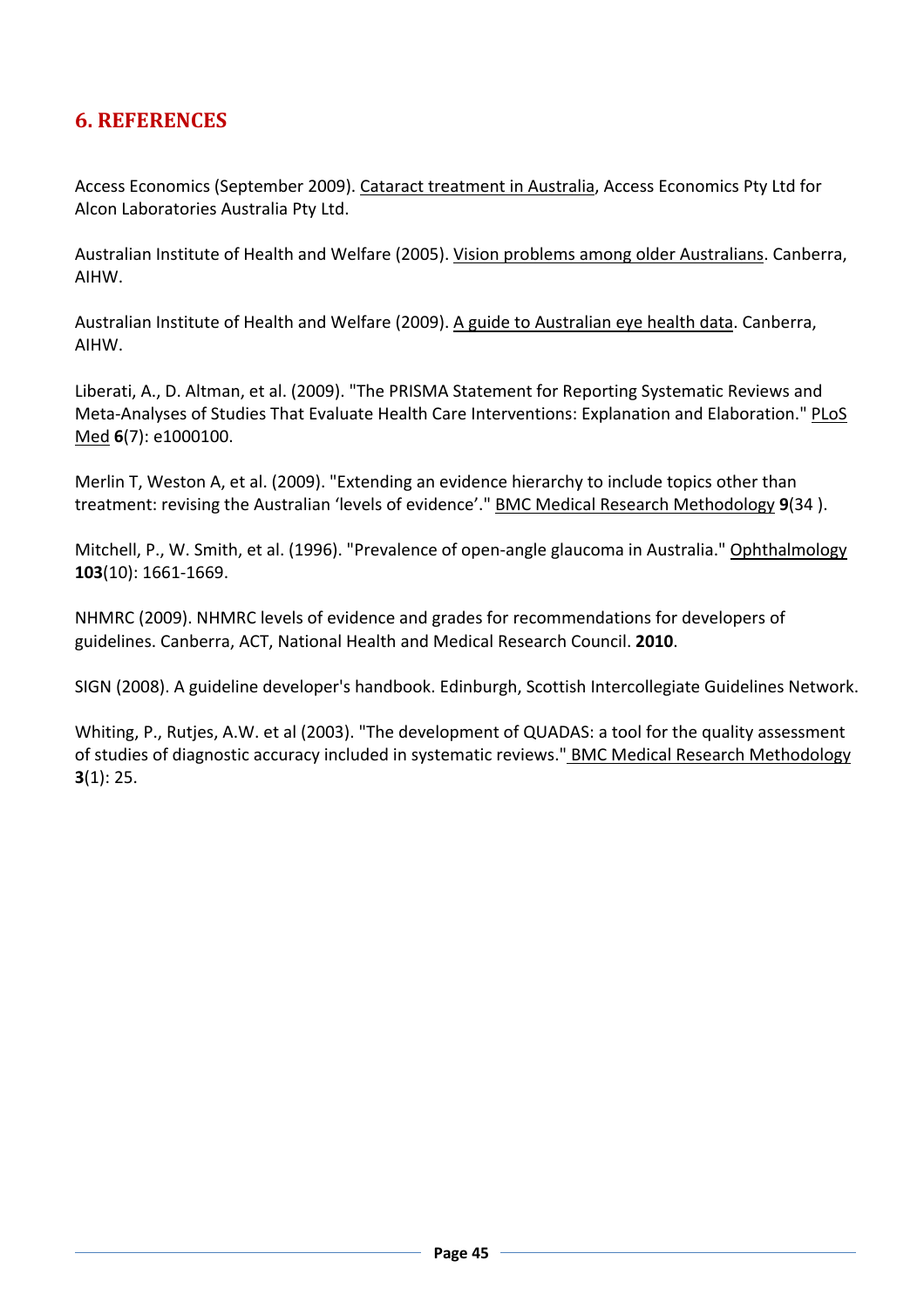# **CLINICAL PRACTICE GUIDELINES**

#### **Glaucoma**

- Guidelines for Screening, Prognosis, Diagnosis, Management and Prevention of Glaucoma (Draft). Please note, it is expected these guidelines will be endorsed in August 2010. Access from http://www.nhmrc.gov.au/guidelines/consult/consultations/glaucoma\_screening\_guidelines.ht m
- NICE Guidance: Glaucoma –diagnosis and management of chronic open angle glaucoma and ocular hypertension (April 2009). Access from: http://guidance.nice.org.uk/CG85/Guidance/pdf/English
- RANZCO: Guidelines for Collaborative Care of Glaucoma Patients (undated). Access from http://www.ranzco.edu/aboutus/ranzco‐policies‐and‐ procedures/policy/GUIDELINES\_FOR\_COLLABORATIVE\_CARE\_OF\_GLAUCOMA\_PATIENTS.pdf
- American Academy of Ophthalmology Practice Patterns Open Angle Glaucoma
- European Glaucoma Society guidelines. www.eugs.org/
- World Glaucoma Association publications. www.worldglaucoma.org/
- SEAGIG (Southeast Asian Glaucoma Interest Group) guidelines. www.seagig.org/

#### **Retinal services**

• American Academy of Ophthalmology: Posterior Vitreous Detachment, Retinal Breaks, and Lattice Degeneration – Preferred Practice Pattern (September 2008). Access from http://one.aao.org/CE/PracticeGuidelines/PPP.aspx?p=1

#### **Macular degeneration**

- American Academy of Ophthalmology: Age‐Related Macular Degeneration Preferred Practice Pattern (September 2008). Access from http://one.aao.org/CE/PracticeGuidelines/PPP.aspx?p=1
- RANZCO: Medications for Age‐Related Macular Degeneration (AMD) (undated). Access from http://www.ranzco.edu/aboutus/ranzco‐policies‐and‐ procedures/policy/Additional%20information%20on%20PBS%20access%20to%20AMD%20thera pies%20‐%20August%202007.pdf

#### **Cataracts**

- American Academy of Ophthalmology: Cataract in the Adult Eye Preferred Practice Pattern (September 2006). Access from http://one.aao.org/CE/PracticeGuidelines/PPP.aspx?p=1
- Canadian Ophthalmological Society evidence‐based clinical practice guidelines for cataract surgery in the adult eye (October 2008). Access from http://eyesite.ca/english/program‐and‐ services/policy‐statements‐guidelines/index.htm